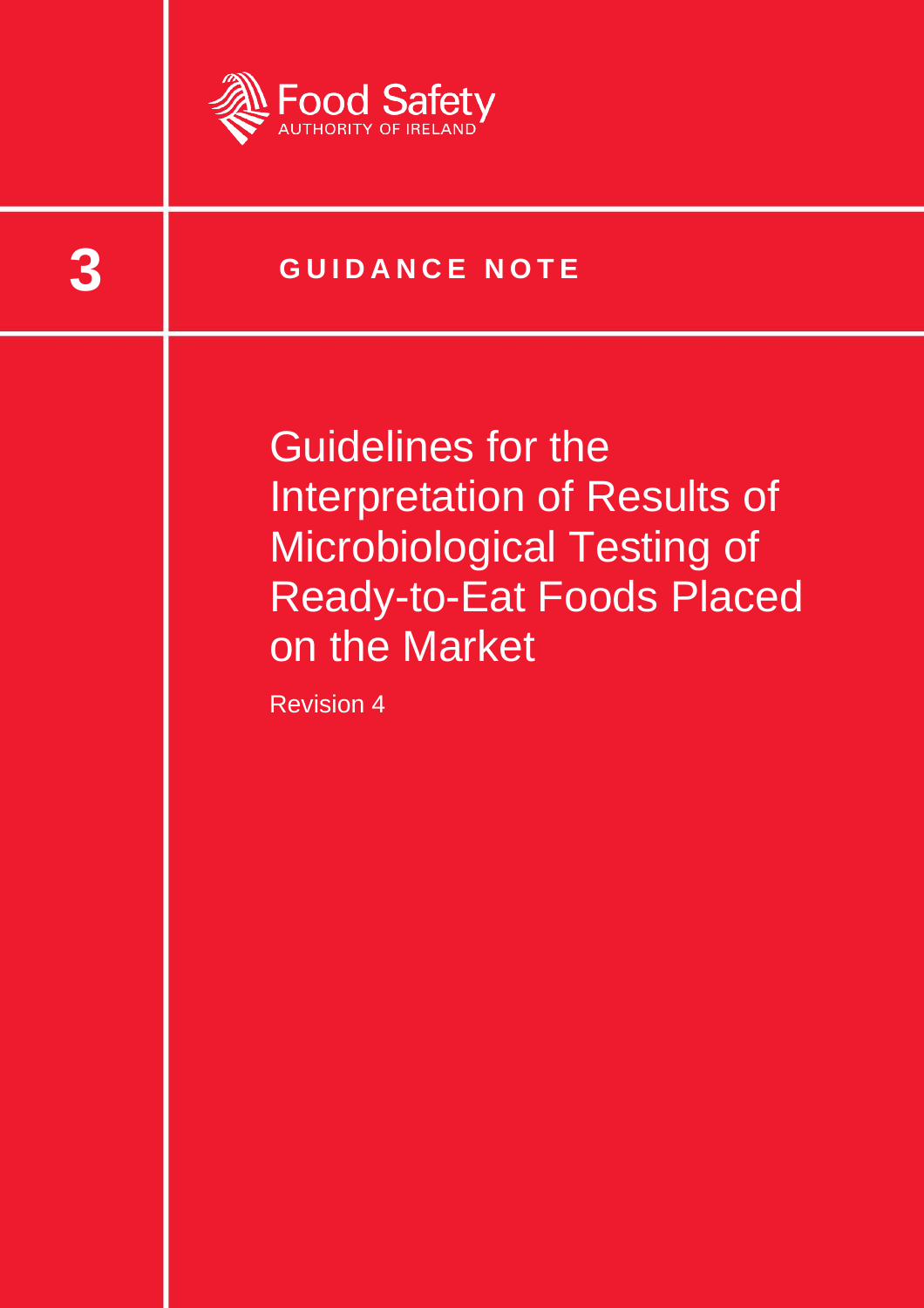#### **Guidelines for the Interpretation of Results of Microbiological Testing of Ready-to-Eat Foods Placed on the Market (Revision 4)**

*Published by:*

**Food Safety Authority of Ireland** The Exchange, George's Dock, IFSC, Dublin 1, D01 P2V6

T +353 1 817 1300 E [info@fsai.ie](mailto:info@fsai.ie)

#### **[www.fsai.ie](http://www.fsai.ie/)**

© FSAI

2020

Applications for reproduction should be made to the FSAI Information Unit

ISBN: 0-9539183-5-1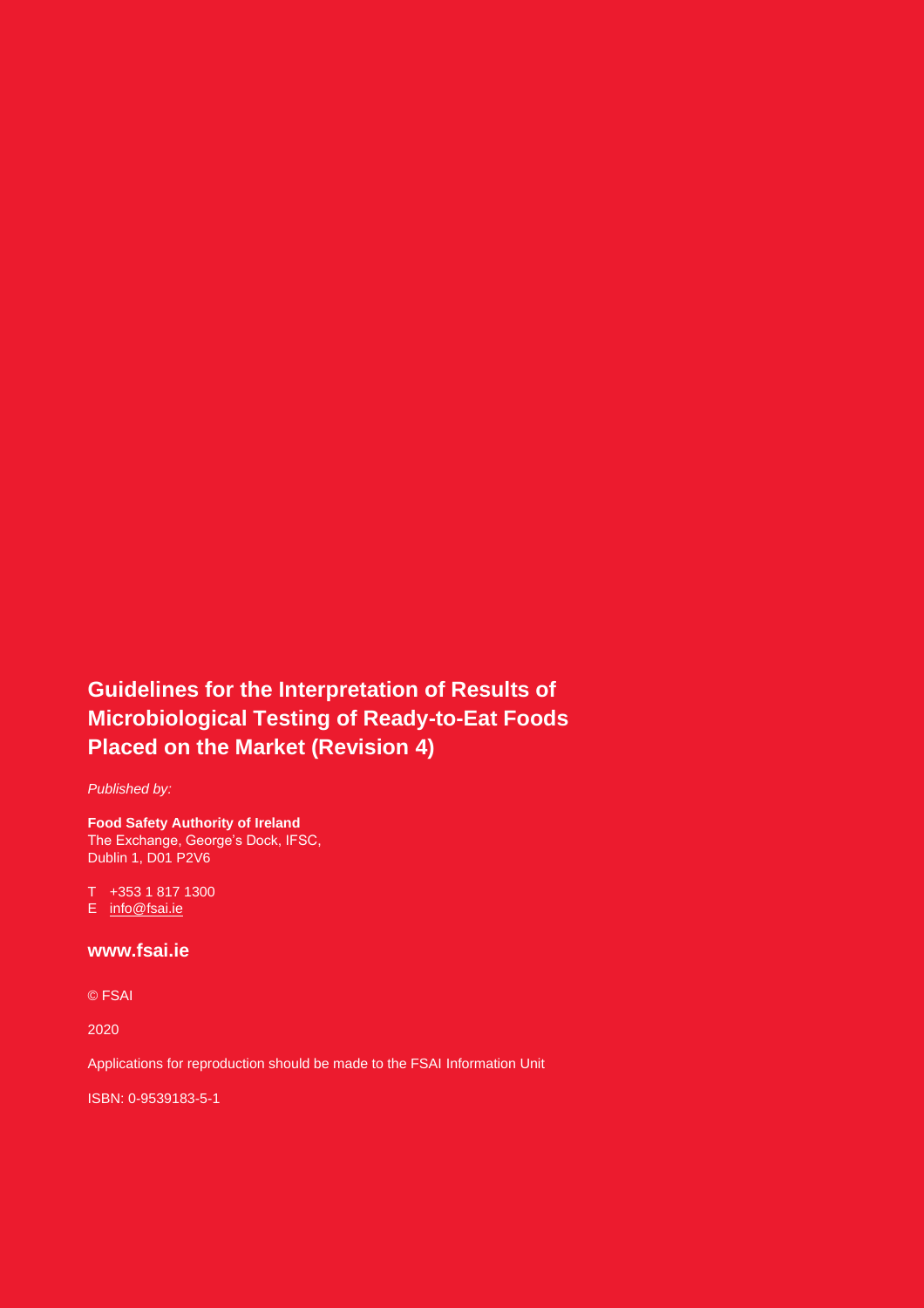# **Table of contents**

| Appendix 1. Foods for which microbiological criteria have been set in legislation34 |  |
|-------------------------------------------------------------------------------------|--|
| Appendix 2. Opinion of scientific committee on committee on the revision of         |  |
|                                                                                     |  |
|                                                                                     |  |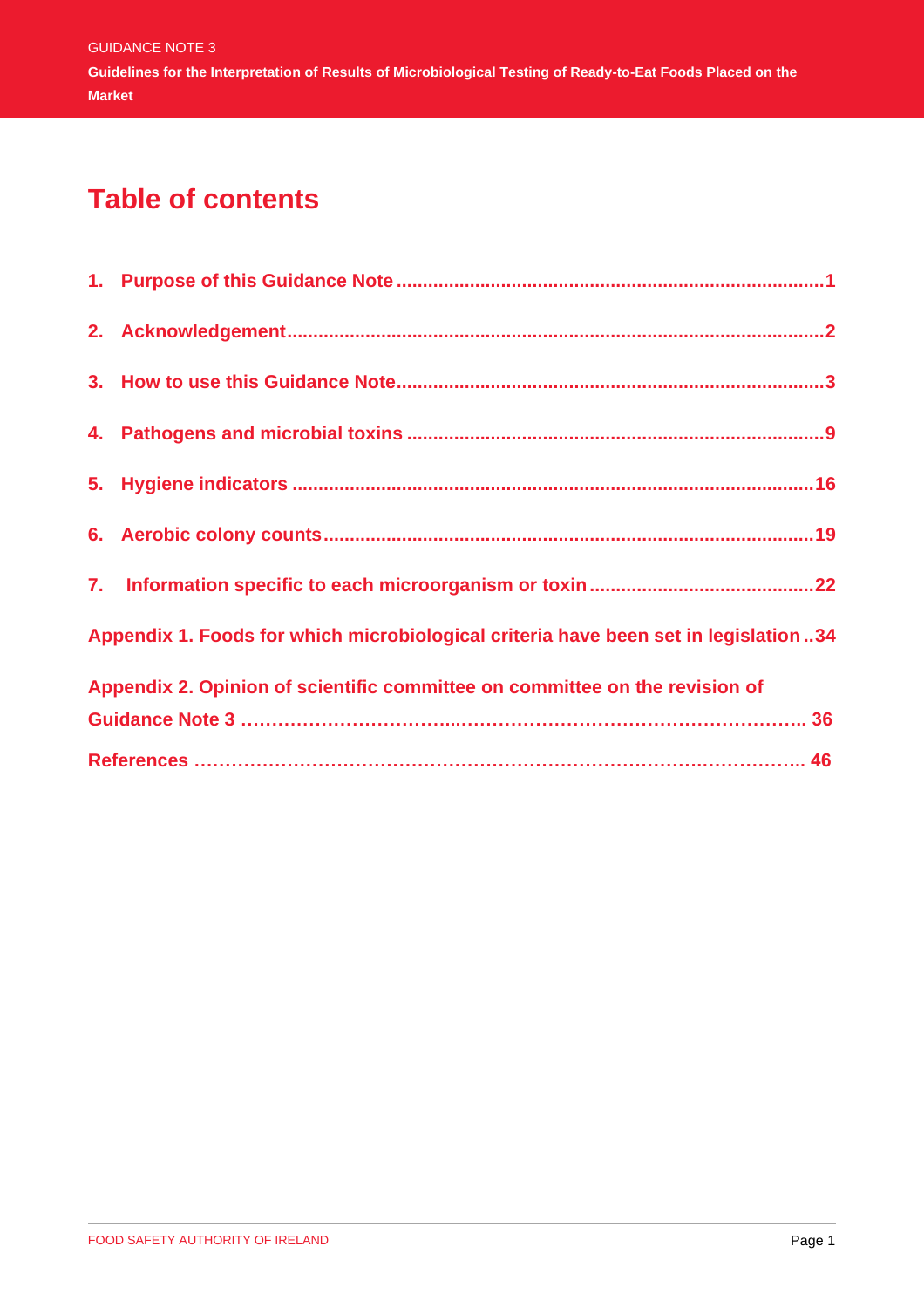# <span id="page-3-0"></span>**1. Purpose of this Guidance Note**

This document provides guideline microbiological limits for ready-to-eat foods placed on the market. These guideline limits can be used if legal microbiological criteria (Appendix 1) do not exist for a particular combination of food and microorganism.

This Guidance Note is intended to be used by:

- Food business operators
- Enforcement officers, and
- Laboratories performing microbiological testing on ready-to-eat foods

Food business operators may also use the limits presented in this Guidance Note when they are carrying out testing as a means to validate or verify that their procedures based on HACCP (Hazard Analysis Critical Control Point) and good hygiene practice (GHP) are working effectively.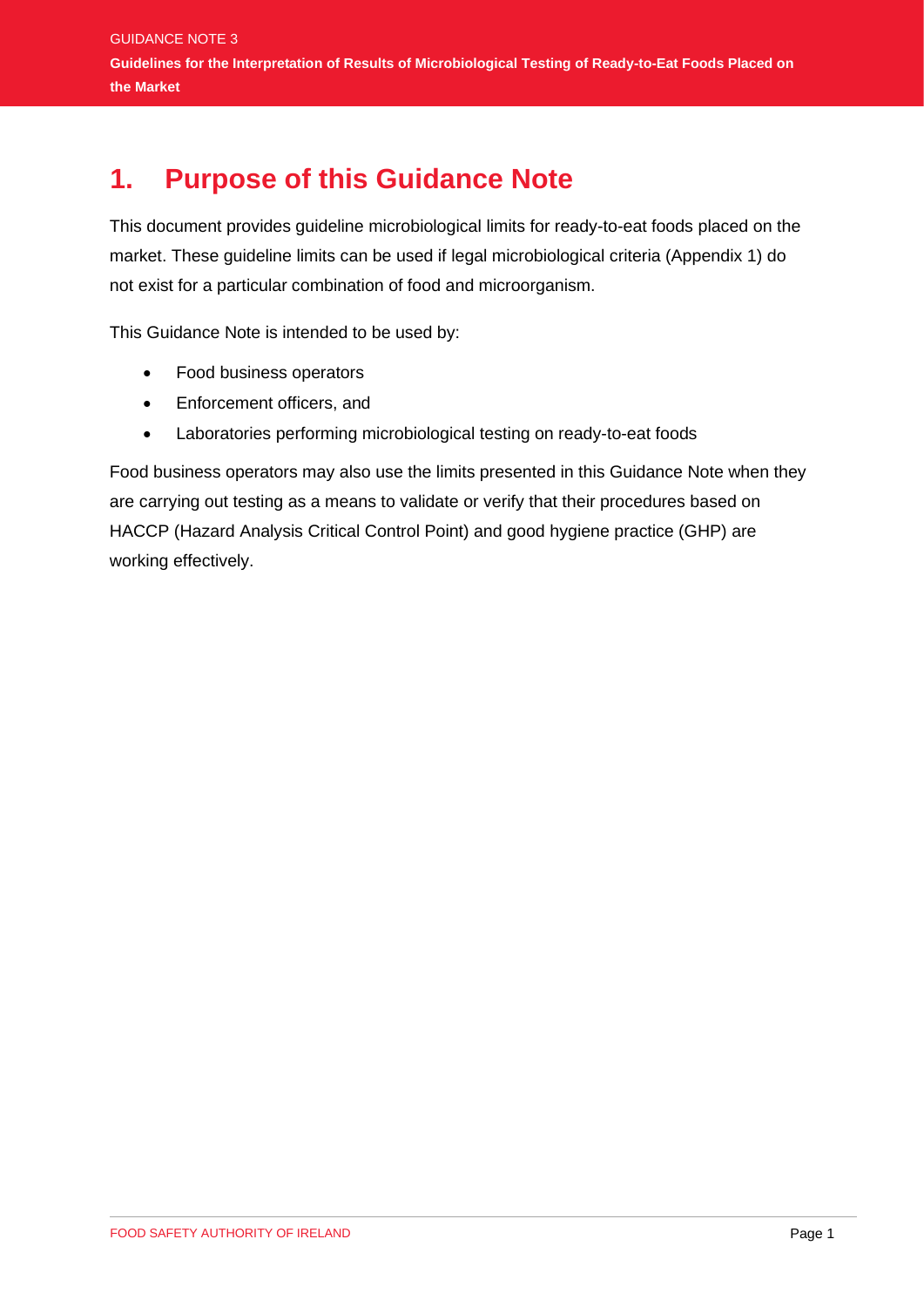# <span id="page-4-0"></span>**2. Acknowledgement**

The microbiological limits presented in this revision of Guidance Note No. 3 were adapted from the UK's Health Protection Agency Guidelines (2009)<sup>1</sup>, taking into account, legal microbiological criteria set in Commission Regulation (EC) No 2073/2005, as amended<sup>2</sup>.

While the Food Safety Authority of Ireland's (FSAI's) Scientific Committee endorsed the use of the UK's 2009 guidelines, they also provided a Scientific Opinion (Appendix 2) on the appropriate microbiological guidelines to set for coagulase-positive staphylococci, *E. coli* and Enterobacteriaceae, for which there was a discrepancy between guideline limits set in the first edition of Guidance Note No.3 and in the UK document, and legal process hygiene criteria set in Commission Regulation (EC) No 2073/2005, as amended.

<sup>1</sup> Guidelines for assessing the microbiological safety of ready-to-eat foods placed on the market. Available at: [www.hpa.org.uk/webc/HPAwebFile/HPAweb\\_C/1259151921557](http://www.hpa.org.uk/webc/HPAwebFile/HPAweb_C/1259151921557)

<sup>2</sup> Commission Regulation (EC) No 2073/2005 on microbiological criteria for foodstuffs, as amended. Available at [www.fsai.ie](http://www.fsai.ie/)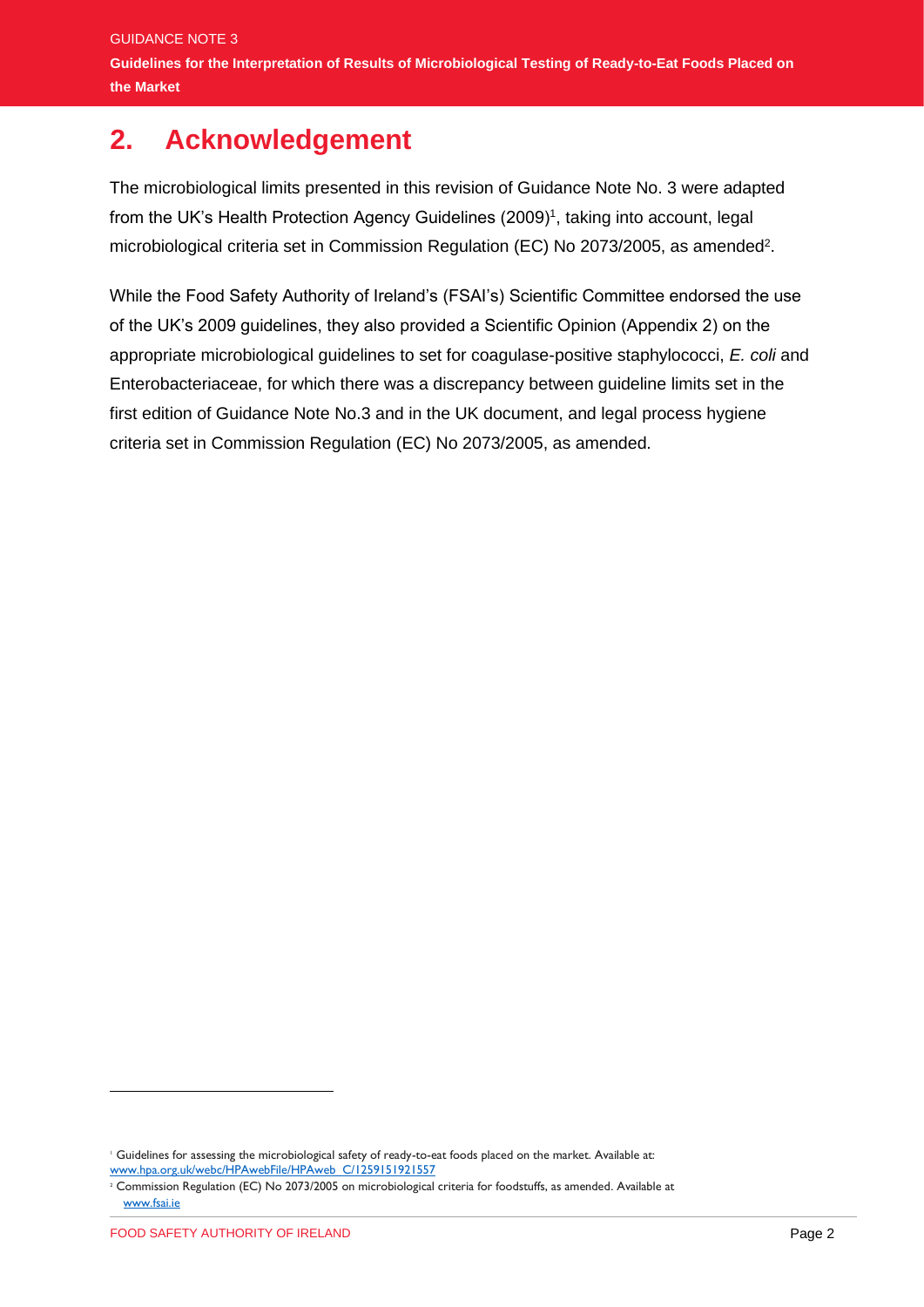GUIDANCE NOTE 3 **Guidelines for the Interpretation of Results of Microbiological Testing of Ready-to-Eat Foods Placed on the Market** 

## <span id="page-5-0"></span>**3. How to use this guidance note**

Before using this Guidance Note, users should check if legal microbiological criteria (Appendix 1) have been set for the food/microorganism combination of interest. Legal microbiological criteria take precedence over the guideline limits set in this Guidance Note.

If relevant legal microbiological criteria do not exist, the microbiological limits presented in this Guidance Note can be used to assess the acceptability of ready-to-eat food when placed on the market. The food may be sampled by a food business operator or by an enforcement officer as part of official control activities.

The Guidance Note provides microbiological limits (and states the appropriate action to take based on results) for:

- Pathogens and microbial toxins (Section 4)
- Hygiene indicators (Section 5), and
- Aerobic colony counts (Section 6)

Further information on each microorganism, toxin or test is provided in Section 7.

It is not necessary to test all ready-to-eat foods for all parameters listed in this Guidance Note. In order to obtain meaningful information, and to make best use of resources, only tests relevant to a particular food should be carried out. The decision on what analysis should be carried out on a particular ready-to-eat food should be based on the significance of each microorganism, microbial toxin or test to that food. On the other hand, it may be necessary to test for additional microorganisms or microbial toxins for which guideline limits are not set in this Guidance Note.

#### **3.1 Ready-to-eat food**

The limits presented in this Guidance Note only apply to ready-to-eat food when placed on the market. Commission Regulation EC No 2073/2005, as amended, defines 'ready-to-eat food' as:

*' …food intended by the producer or the manufacturer for direct human consumption without the need for cooking or other processing effective to eliminate or reduce to an acceptable level micro-organisms of concern;'*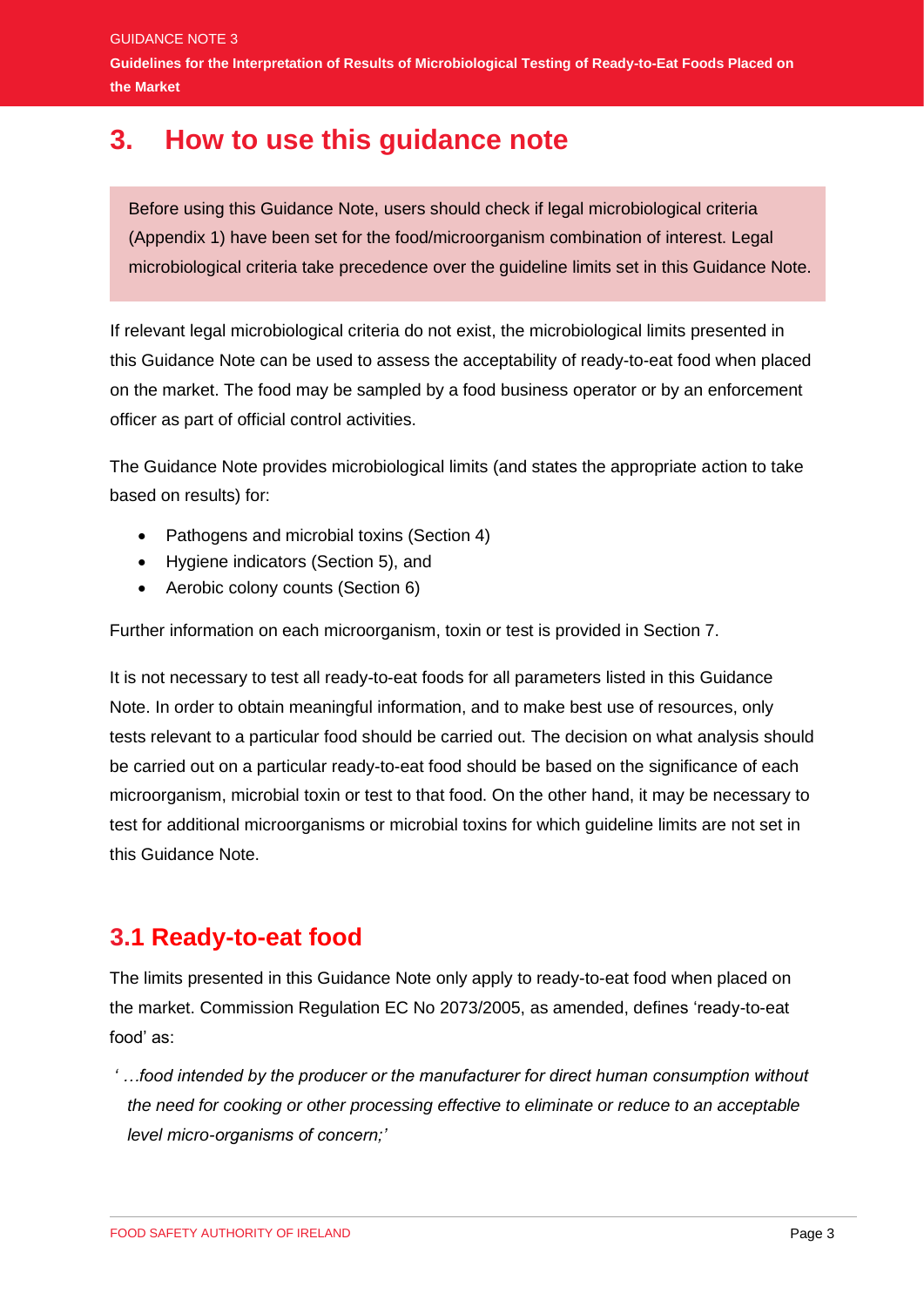#### **3.1.1 Cooking before consumption**

Food which the producer, manufacturer or packer intends to be thoroughly cooked before consumption, is not considered ready-to-eat. Thoroughly cooking food so that its core reaches a temperature of 75 °C (or equivalent time-temperature combination), is considered effective to achieve a 6-D reduction<sup>3</sup> in the number of Listeria monocytogenes cells. L. *monocytogenes* is regarded as the most heat resistant non-spore-forming foodborne pathogen. Therefore, cooking procedures that are effective to destroy *L. monocytogenes* will destroy other non-spore-forming pathogens should they be present in the food.

Alternative cooking time/temperature combinations may be used by the food business operator so long as they achieve the same lethal effect as 75 °C instantaneously. Scientifically accepted alternative time/temperature combinations include: 70 °C for 2 minutes, 67 °C for 5 minutes and 64 °C for 12 minutes and 37 seconds<sup>4</sup>.

#### **3.1.2 Reheating before consumption**

Food which the producer, manufacturer or packer intends to be thoroughly reheated before consumption is not considered ready-to-eat. Thoroughly reheating previously cooked food to achieve a core temperature of  $\geq 70^{\circ}$ C<sup>5</sup> is also considered effective to eliminate microorganisms of concern or reduce them to an acceptable level. Foods which are intended to be reheated for palatability purposes but will not reach a core temperature of at least 70°C, are considered ready-to-eat.

#### **3.1.3 Washing before consumption**

Most salad leaves and many herbs are consumed without cooking. Even if salad leaves and herbs are labelled with an instruction to wash before consumption, they are considered ready-to-eat. Although washing can reduce microbial contamination on the plant's surface, it is not effective to eliminate microorganisms of concern or reduce them to an acceptable level because some pathogens can become internalised within the plant's tissue.

<sup>&</sup>lt;sup>3</sup> A 6D process is a heat process which reduces a particular microorganism type by 6 Log<sub>10</sub> cycles

**<sup>4</sup>** For other equivalent time/temperature combinations, see the FSAI's Guidance Note No.20: Industrial Processing of Heat-Chilled Foods (Section 3.8). Available a[t www.fsai.ie](http://www.fsai.ie/)

**<sup>5</sup>** Reheating temperature cited in I.S. 340:2007 (Hygiene in the catering sector) and I.S. 341: 2007 (Hygiene in retailing and wholesaling). Available a[t www.nsai.ie](http://www.nsai.ie/)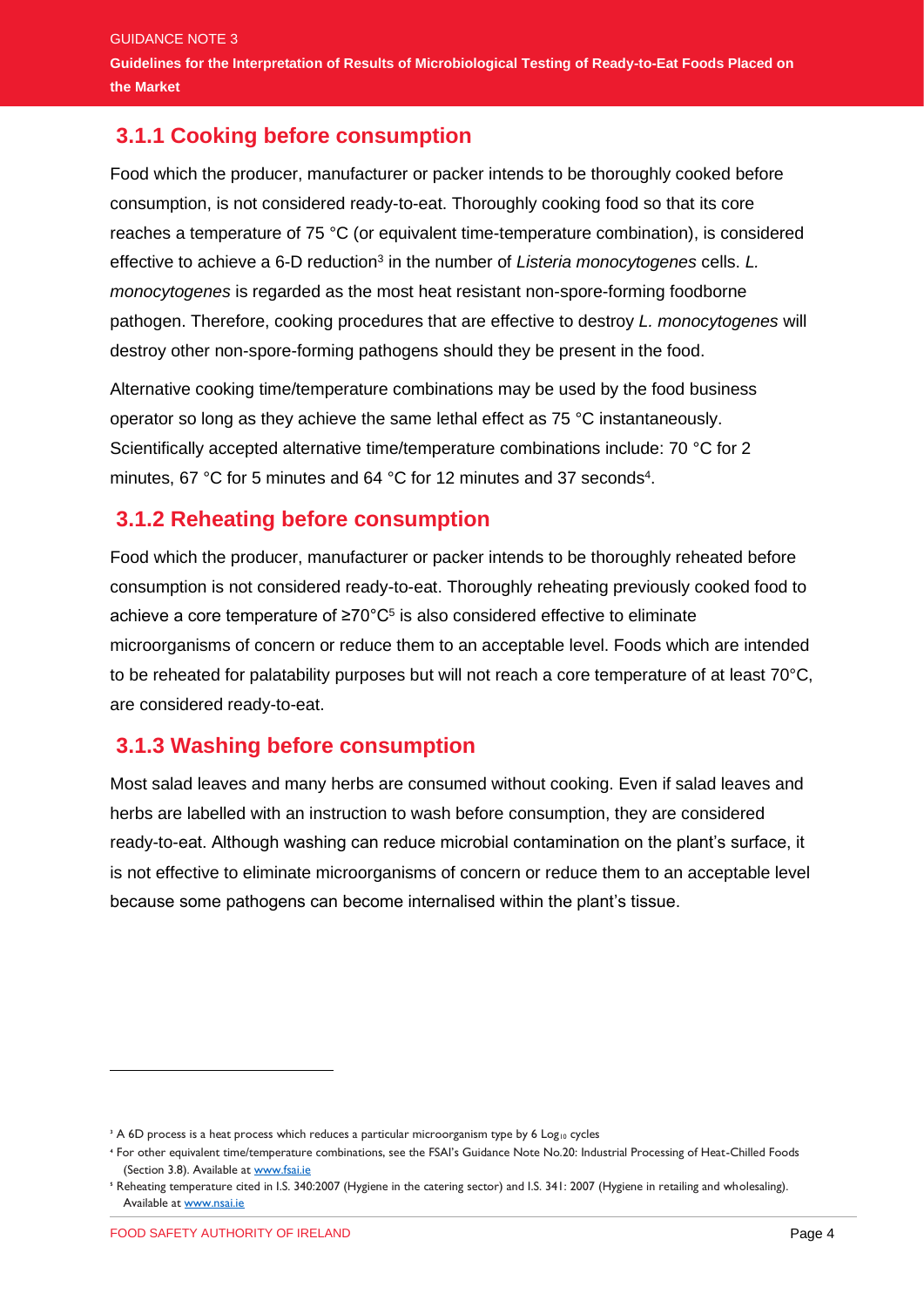### **3.2 Food placed on the market**

The limits presented in this Guidance Note apply to ready-to-eat food when placed on the market. According to Regulation (EC) No 178/2002, 'placing on the market' means:

*' …the holding of food or feed for the purpose of sale, including offering for sale or any other form of transfer, whether free of charge or not, and the sale, distribution, and other forms of transfer themselves;'*

Therefore, the limits presented in this Guidance Note can apply to food sampled in:

- Supermarkets
- Convenience stores
- Food stalls
- Distributors
- Wholesalers
- Catering establishments
- Manufacturers/packers/primary producers (when product is ready for sale or distribution)
- Point of import

The guideline limits for pathogens may also be applied *with caution* to foods sampled from domestic premises as part of food poisoning investigations. Caution should always be taken when interpreting the results of microbiological examination of food samples taken from domestic premises as the food may not have been handled and stored appropriately. A single temperature measurement taken at the time of sampling does not verify adequate temperature control since purchase.

#### **3.3 Single Samples**

The limits in Guidance Note No.3 apply to single samples (n=1) which are not associated with any formal sampling plan. Taking single samples is considered a practical approach for official sampling because multiple samples from the same batch of food may not be available, particularly when food is sampled at retail level.

#### **3.3.1 Sampling by food business operators**

Although the limits in this Guidance Note apply to single samples, food business operators should be aware that they will have more confidence in their test results if they increase the stringency of their sampling plan, for example testing n=5 instead of n=1. This is because the chance of a contaminated batch of food being missed decreases as the number of samples tested increases.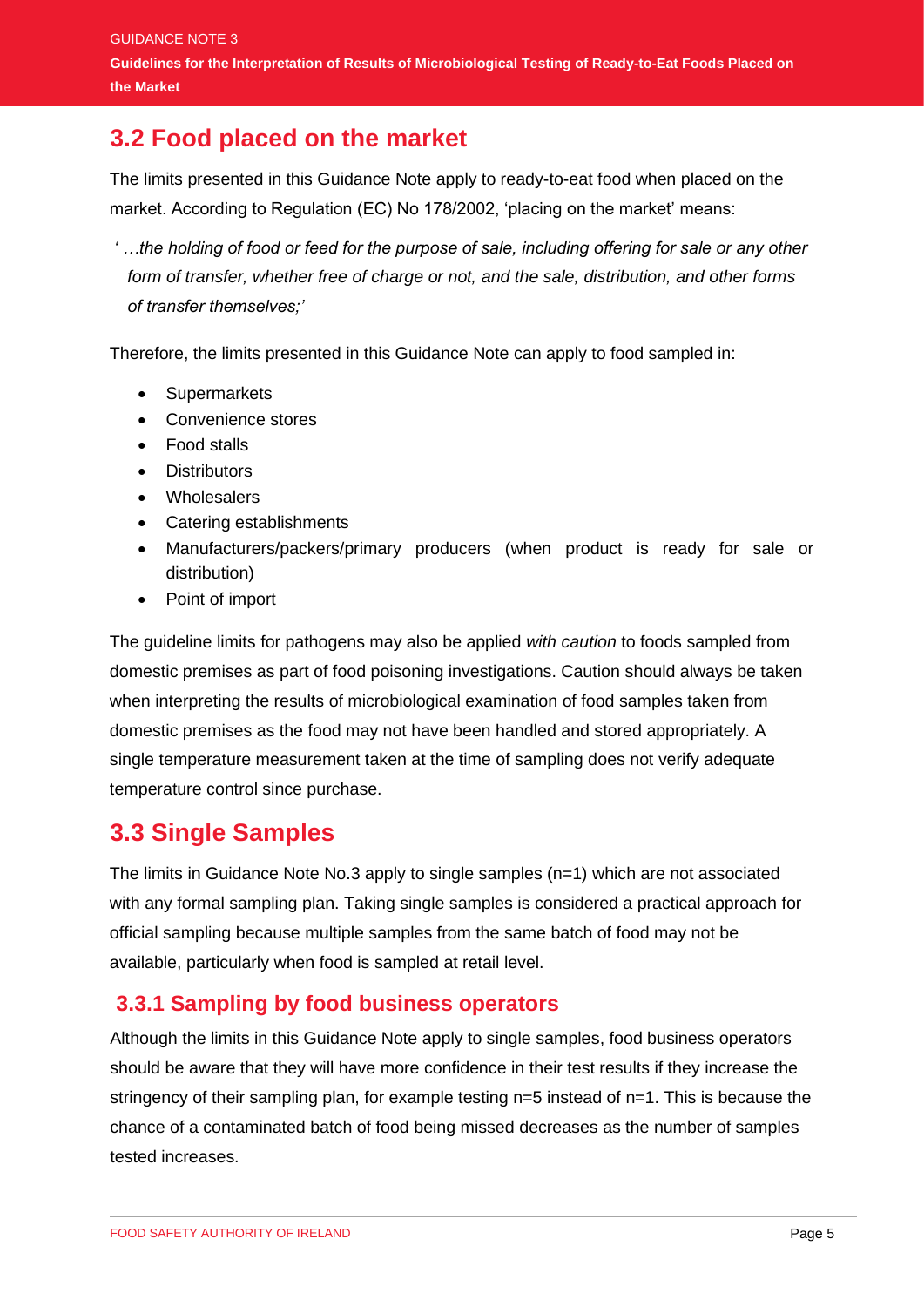The following two ICMSF (International Commission on Microbiological Specifications for Foods) publications<sup>6</sup> provide advice on setting appropriate sampling plans:

- 1. **Microorganisms in Foods 7**: Microbiological Testing in Food Safety Management (ICMSF, 2002)
- 2. **Microorganisms in Foods 8**: Use of Data for Assessing Process Control and Product Acceptance (ICMSF, 2011)

### **3.4 Analytical method**

It is important that the analytical method used is able to detect the microorganism of concern in the food being tested. Where possible, laboratories should use methods which have been validated for the food commodity concerned by international organisations such as:

- ISO [www.iso.org](http://www.iso.org/)
- AFNOR [www.afnor.org](http://www.afnor.org/)
- MICROVAL [www.microval.org](http://www.microval.org/)
- NORDVAL [www.nmkl.org](http://www.nmkl.org/)

Where this is not possible, laboratories should use methods for which the reliability has been statistically established in ring trials between several laboratories.

### **3.5 Laboratory accreditation**

Accreditation is the formal recognition of a laboratory's competence to conduct testing in compliance with the international standard ISO 17025. Compliance with this standard requires laboratories to demonstrate competence, impartiality and integrity.

The Irish National Accreditation Board (INAB) is the national body with responsibility for accreditation of laboratories in Ireland. Each accredited laboratory is issued with a certificate of accreditation that lists the analytical tests (including the basis of the method and relevant food matrix) for which the laboratory is accredited. A laboratory's accreditation status can be checked on INAB's website at: [www.inab.ie.](http://www.inab.ie/)

Laboratories operating outside of Ireland are not accredited by INAB, but by other accreditation bodies. Accreditation provided by these accreditation bodies is equivalent if they are signatory to the European Co-operation for Accreditation (EA) multi-lateral agreement for testing.

**<sup>6</sup>** Available to purchase at[: www.icmsf.org/publications/books.html](http://www.icmsf.org/publications/books.html)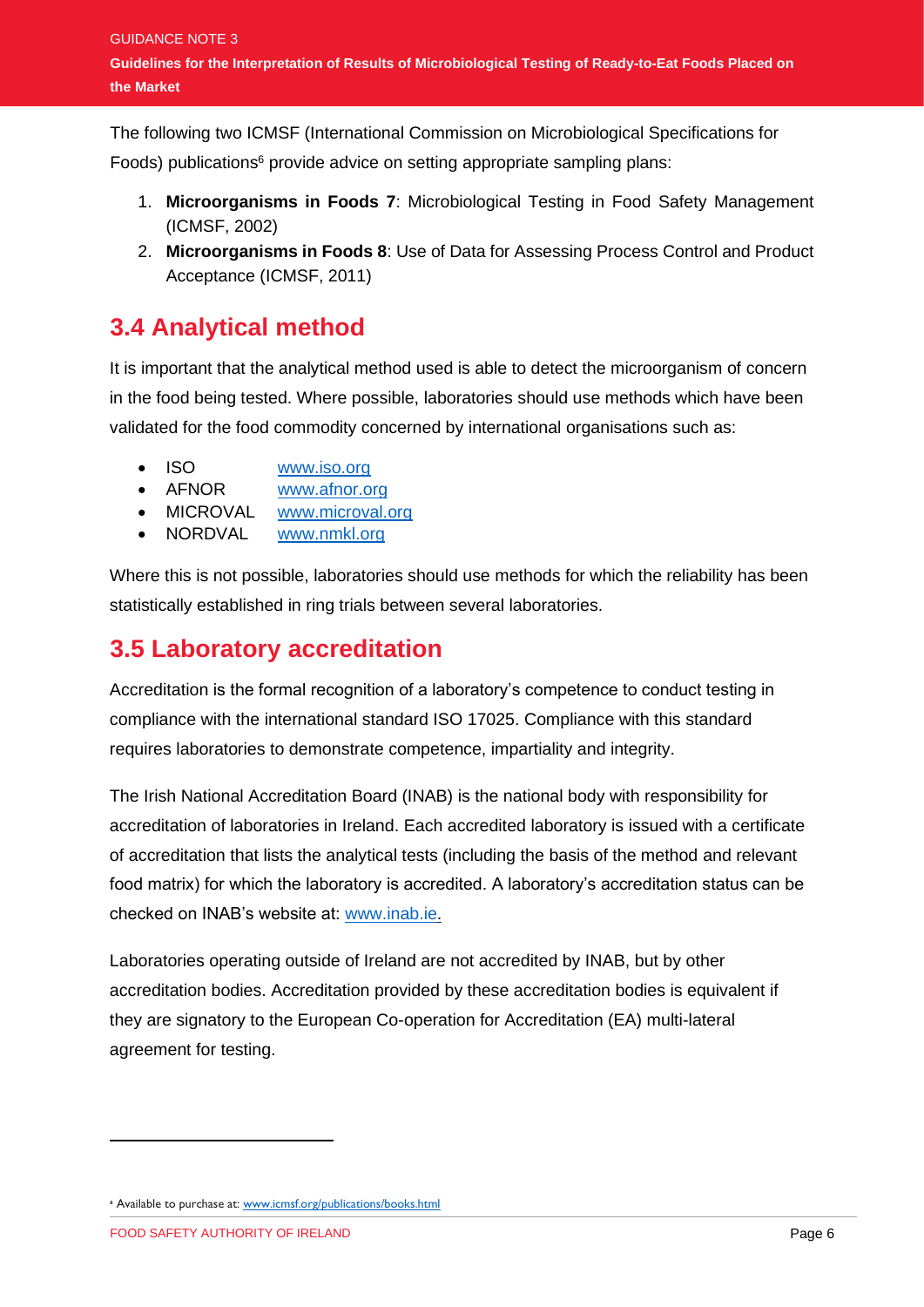#### **3.5.1 Testing on behalf of food business operators**

It is best practice that the laboratory analysing samples for food business operators is accredited to conduct the analytical method on the required food matrix, but this is not a legal requirement.

A laboratory may be accredited for some but not all of the analytical test methods it offers to its clients. If accreditation of the specific method and matrix is not available, it is best practice to choose a laboratory that is accredited to use the relevant method in other food matrices or a laboratory that has been accredited for a broad range of test methods.

#### **3.5.2 Testing for official control purposes**

Regulation (EC) No 625/2017 (Article 37) requires that laboratories which analyse food for official control purposes be designated by the competent authority. They must operate, be assessed and accredited in accordance with the following European standards:

**a)** EN ISO/IEC 17025 on general requirements for the competence of testing and calibration laboratories

**b)** EN ISO/IEC 17011 on conformity assessment – general requirements for accreditation bodies accrediting conformity assessment bodies<sup>7</sup>

Regulation (EU) 2017/625 on official controls and other official activities performed to ensure the application of food and feed law, rules on animal health and welfare, plant health and plant protection products came into force in general from 14 December 2019. It replaces Regulation (EC) 882/2004 on official controls on food and feed which has been repealed<sup>8</sup>.

### **3.6 Interpreting Results**

Test results may be interpreted as satisfactory, borderline or unsatisfactory, depending on the detection/non-detection or number of microorganisms in a food sample, or the detection/non-detection of a microbial toxin.



**Borderline** means that the test results indicate the food sample meets the guideline limit, but that it may be approaching unsatisfactory.

**<sup>7</sup>** In 2008, EN/ISO IEC 17011 replaced EN 45002 on general criteria for the assessment of testing laboratories and EN 45003 on calibration and testing laboratory accreditation.

**<sup>8</sup>** More information available at [www.fsai.ie](http://www.fsai.ie/)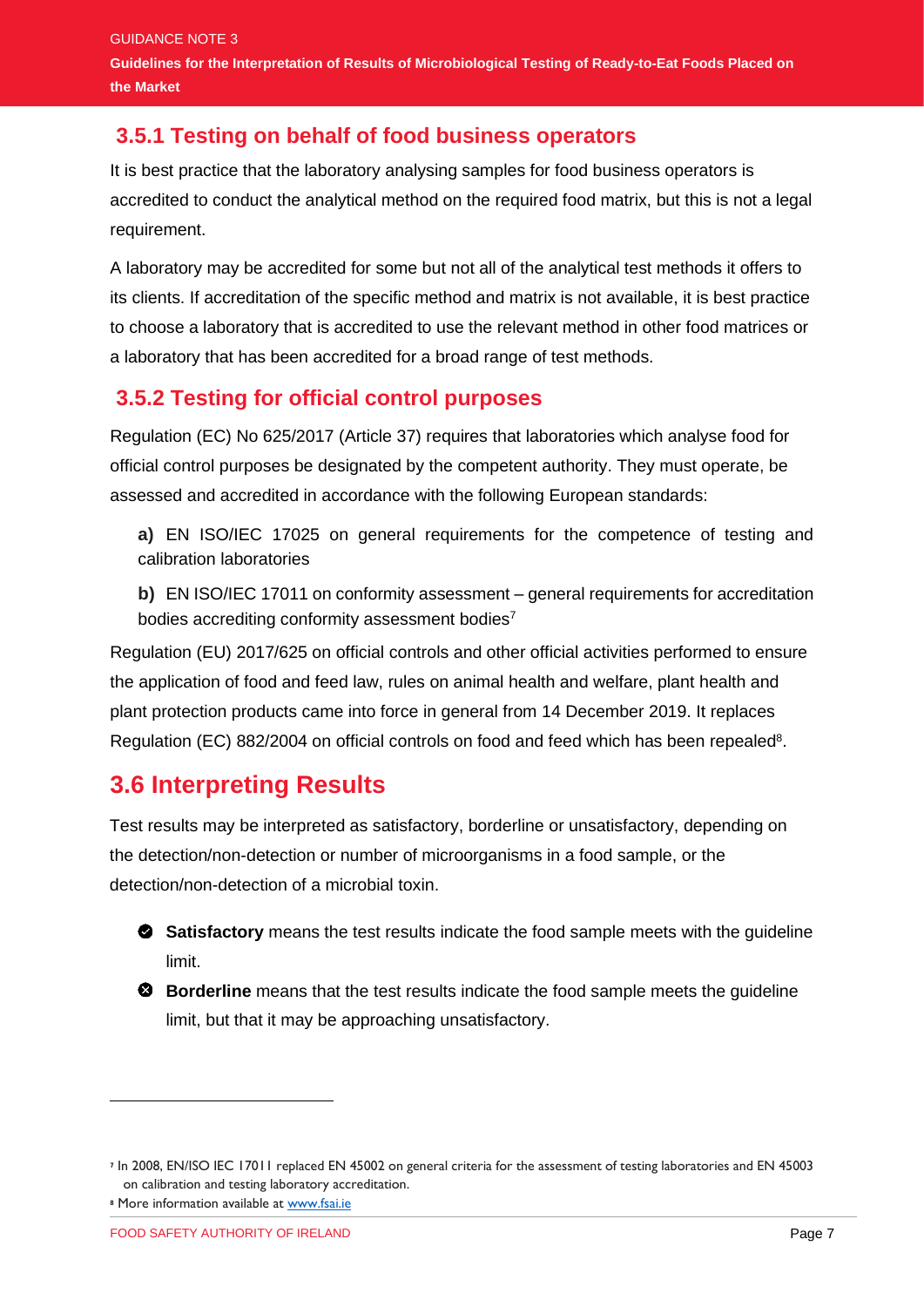**Unsatisfactory** means that the test results indicate the sample of food exceeds the guideline limit. If the result of a pathogen or microbial toxin test is unsatisfactory, the ready-to-eat food is considered unsafe to eat.

For some test parameters, test results will either be 'satisfactory' or 'unsatisfactory', with no 'borderline' result. For example, *Salmonella* test results are either satisfactory (*Salmonella* not detected) or unsatisfactory (*Salmonella* detected). There is no 'borderline' result for a *Salmonella* test.

# **3.7 Action required if Test Results are Borderline or Unsatisfactory**

No action is required if the test results are satisfactory. If test results are borderline, or unsatisfactory, the action required differs depending on whether the result is for a:

- Pathogen or toxin test (Section 4)
- Hygiene indicator test (Section 5), or
- Aerobic colony count test (Section 6)

### **3.8 Sample Designation**

Samples are designated according to the complete set of microbiological test results associated with each sample for each parameter listed in Section 4 (Pathogens and Microbial Toxins), Section 5 (Hygiene Indicators) and Section 6 (Aerobic Colony Counts) of this Guidance Note as follows:

- If the results for all microbiological parameters tested for a sample are satisfactory, the overall designation for that sample is **Satisfactory**
- If the result for one or more microbiological parameters tested for a sample is borderline, the overall designation for that sample is **borderline**
- If the result of one or more microbiological parameters tested for a sample is unsatisfactory, the overall designation for that sample is **unsatisfactory**. If the result of a pathogen or microbial toxin test is unsatisfactory, the ready-to-eat food is considered unsafe to eat
- If the result of one or more microbiological parameters tested for a sample is borderline, and the result of one or more microbiological parameters tested for that same sample is unsatisfactory, the overall designation for that sample is **unsatisfactory**. If the result of a pathogen or microbial toxin test is unsatisfactory, the ready-to-eat food is considered unsafe to eat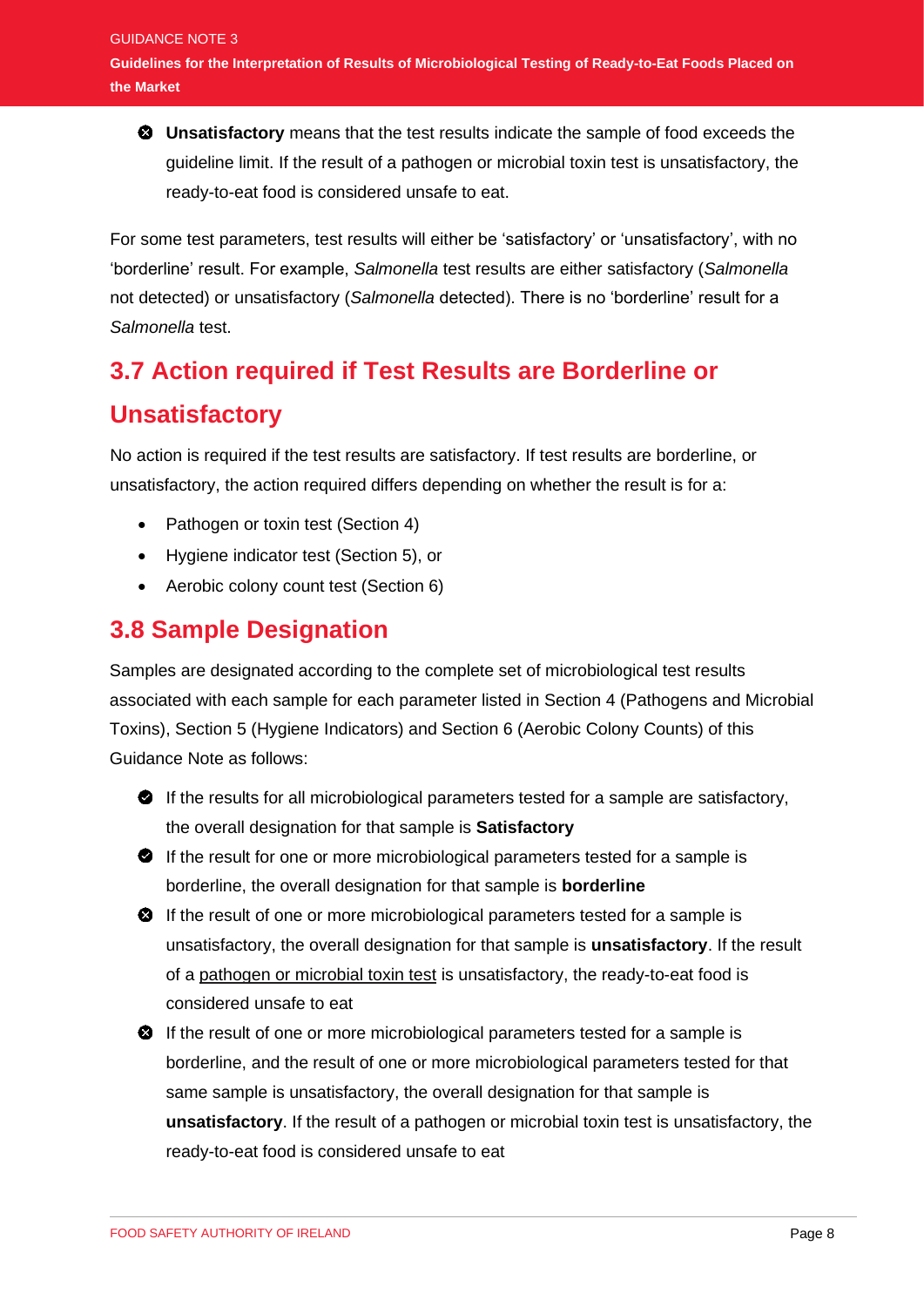GUIDANCE NOTE 3 **Guidelines for the Interpretation of Results of Microbiological Testing of Ready-to-Eat Foods Placed on the Market** 

# <span id="page-11-0"></span>**4. PATHOGENS AND MICROBIAL TOXINS**

Table 1 lists guideline microbiological limits for pathogens and staphylococcal enterotoxin in ready-to-eat food when placed on the market. The absence of a pathogen or microbial toxin from Table 1 does not imply that it is insignificant to food safety. In addition, the pathogens and microbial toxins listed are not relevant to all ready-to-eat foods.

Table 2 lists the actions that should be taken if results are borderline and Table 3 lists the actions that should be taken if results are unsatisfactory.

#### **Table 1. Guideline limits for certain pathogens and microbial toxins in ready-to-eat food placed on the market**

| Pathogen <sup>(a)</sup> /toxin <sup>(b)</sup>   | <b>Result</b><br>Based on cfu/g or detected/not detected in 25g <sup>(c)</sup> |                                                         |                                                             |  |
|-------------------------------------------------|--------------------------------------------------------------------------------|---------------------------------------------------------|-------------------------------------------------------------|--|
|                                                 | <b>Satisfactory</b><br>No action<br>required                                   | <b>Borderline</b><br>See Table 2 for action<br>required | <b>Unsatisfactory</b><br>See Table 3 for<br>action required |  |
| Bacillus cereus <sup>(d)</sup>                  | < 10 <sup>3</sup>                                                              | $10^3$ - ≤10 <sup>5</sup>                               | $>10^{5}$                                                   |  |
| Campylobacter spp.                              | Not detected                                                                   | Borderline result not<br>applicable                     | Detected                                                    |  |
| Clostridium perfringens                         | < 10                                                                           | $10 - ≤ 104$                                            | >10 <sup>4</sup>                                            |  |
| Coagulase-positive<br>staphylococci(e)          | $20$                                                                           | $20 - ≤104$                                             | $>10^{4}$ (f)                                               |  |
| Salmonella spp. <sup>(g)</sup>                  | Not detected                                                                   | Borderline result not<br>applicable                     | Detected                                                    |  |
| Shigella spp.                                   | Not detected                                                                   | Borderline result not<br>applicable                     | Detected                                                    |  |
| Staphylococcal enterotoxin <sup>(h)</sup>       | Not detected                                                                   | Borderline result not<br>applicable                     | Detected                                                    |  |
| Shiga-toxin producing E. coli<br>$(STEC)^{(i)}$ | Not detected                                                                   | Borderline result not<br>applicable                     | Detected                                                    |  |
| Vibrio cholerae (O1 and O139)                   | Not detected                                                                   | Borderline result not<br>applicable                     | Detected                                                    |  |
| Vibrio parahaemolyticus                         | $20$                                                                           | $20 - ≤ 103$                                            | $>10^{3}$                                                   |  |

**(a)** Guideline limits for *L. monocytogenes* in ready-to-eat food are not set in Guidance Note No.3 because Commission Regulation (EC) No 2073/2005, as amended, sets legal microbiological criteria for *L. monocytogenes* in all ready-to-eat food

**(b)** Commission Regulation (EC) No 2073/2005, as amended, sets legal microbiological criteria for histamine in fish and fishery products

**(c)** Although laboratories commonly require 25 g of food for each analytical test, a larger or smaller portion of food may be required for some tests or a smaller portion may be all that is available during food poisoning investigations. Check with the laboratory before sampling

**(d)** Using the reference method ISO 7932, the result is reported as 'presumptive *B. cereus*'. The term 'presumptive' is used to acknowledge the fact that it is difficult to distinguish *B. cereus* from other closely related but less commonly encountered *Bacillus* species, such *as B. anthracis, B. thuringiensis, B. weilhenstephanensis* and *B. mycoides*. Occasionally, *Bacillus spp.*  other than *B. cereus* can be pathogenic if toxin producing (From et al., 2007)<sup>9</sup> . See "Section 7.2.1 *Bacillus* species, other than *Bacillus cereus"* for more information.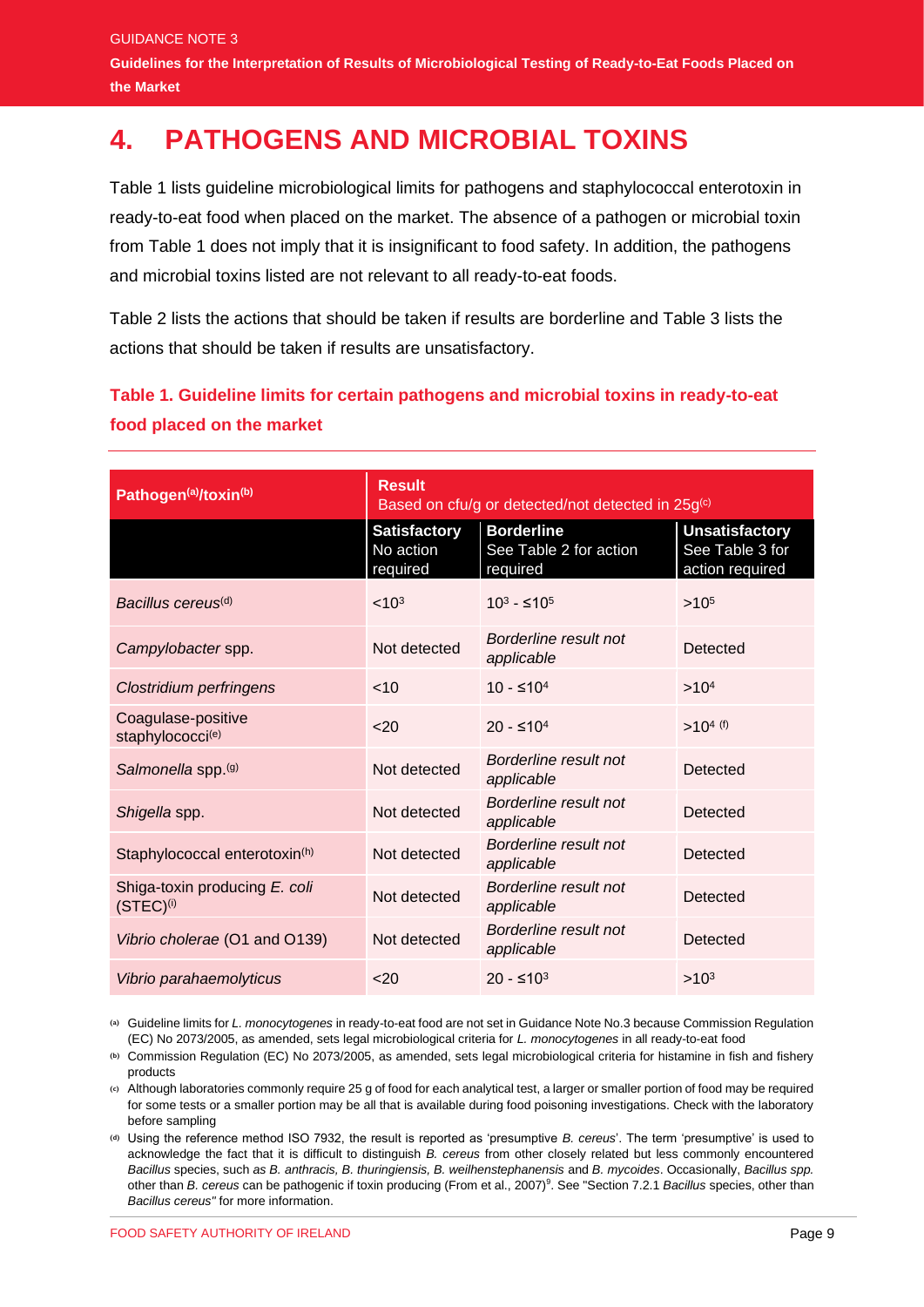#### GUIDANCE NOTE 3 **Guidelines for the Interpretation of Results of Microbiological Testing of Ready-to-Eat Foods Placed on the Market**

- **(e)** Note: satisfactory/borderline levels of coagulase-positive staphylococci in food do not guarantee that toxin is not present. The organisms may have grown to sufficient levels to produce enterotoxins and then died off
- 0 For cheeses made from raw milk placed on the market, unsatisfactory is >10<sup>5</sup> cfu/g. This reflects the ≤10<sup>5</sup> limit set in the process hygiene criterion (applicable during the manufacturing process) for food category 2.2.3 in Commission Regulation (EC) No 2073/2005, as amended (see Appendix 2 for Opinion of the Scientific Committee)
- **(g)** Commission Regulation (EC) No 2073/2005, as amended sets legal criteria for *Salmonella* spp. in certain food categories. Refer to the Regulation for relevant food categories and associated sampling plans
- **(h)** Commission Regulation (EC) No 2073/2005, as amended sets a legal criterion requiring absence of staphylococcal enterotoxins in certain cheeses, milk powder and whey powder. Refer to food category 1.21 of the Regulation for details of the criterion and associated sampling plans
- **(i)** Shiga-toxin producing *E. coli* (STEC) is also referred to as Verotoxigenic *E. coli* (VTEC). Commission Regulation (EC) No 2073/2005, as amended sets a legal criterion for STEC serogroups O157, O26, O111, O103, O145 and O104:H4 in sprouts. See food category 1.29 of the Regulation, for details of the criterion and associated sampling plans

### **4.1 Borderline Results**

Borderline results are applicable to four pathogens listed in this Guidance Note:

- 1. *Bacillus cereus*
- 2. *Clostridium perfringens*
- 3. Coagulase positive staphylococci, and
- 4. *Vibrio parahaemolyticus*

If the result of pathogen test is borderline, the batch of food is not considered unsafe under Article 14, Regulation 178/2002, but the food business operator should investigate the cause of the elevated levels and take measures as part of their HACCP-based procedures and GHP to prevent counts in this batch of food (or subsequent batches) reaching unsatisfactory levels. Table 2 outlines the action required when a borderline result is received for a pathogen.

 $\frac{1}{2}$  ,  $\frac{1}{2}$  ,  $\frac{1}{2}$  ,  $\frac{1}{2}$  ,  $\frac{1}{2}$  ,  $\frac{1}{2}$  ,  $\frac{1}{2}$  ,  $\frac{1}{2}$  ,  $\frac{1}{2}$  ,  $\frac{1}{2}$  ,  $\frac{1}{2}$  ,  $\frac{1}{2}$  ,  $\frac{1}{2}$  ,  $\frac{1}{2}$  ,  $\frac{1}{2}$  ,  $\frac{1}{2}$  ,  $\frac{1}{2}$  ,  $\frac{1}{2}$  ,  $\frac{1$ 

<sup>9</sup> From, C., Hormazabal, V. and Granum, P.E. (2007) Food poisoning associated with pumilacidin-producing *Bacillus pumilus* in rice. International Journal of Food Microbiology 115, 319-324.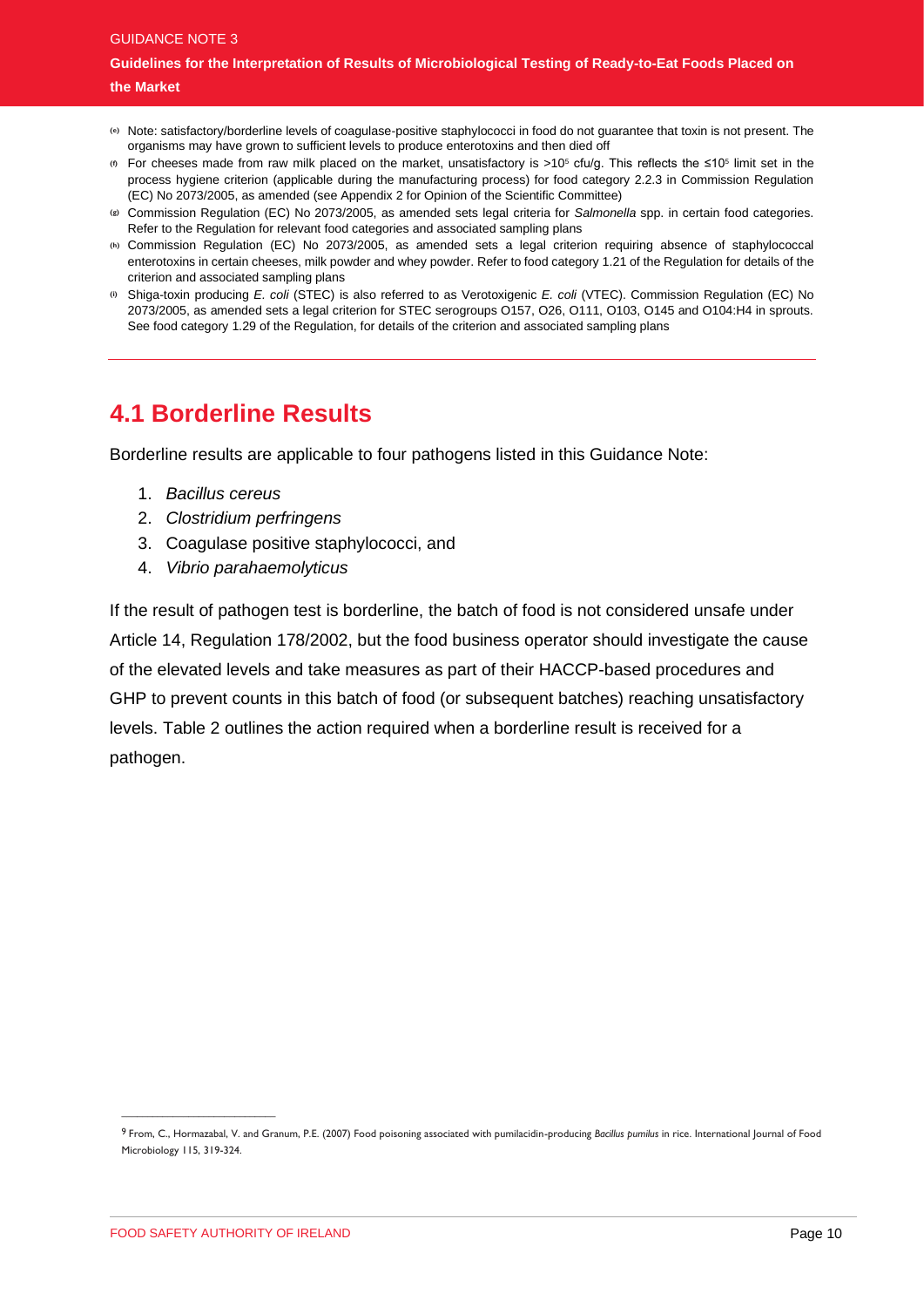### **4.2 Unsatisfactory Results**

For most pathogens and microbial toxins, their presence in a ready-to-eat food is unsatisfactory and presents risk to health. The result of testing being categorised as:

- 1. Satisfactory (not detected) or
- 2. Unsatisfactory (detected)

For some pathogens, the classification depends on the number of microorganisms counted because, for these pathogens, numbers must exceed a certain threshold before the test result is considered unsatisfactory and the food presents a risk to health.

If an unsatisfactory result is received for a pathogen or microbial toxin test, the batch of food is considered unsafe (Article 14, Regulation 178/2002) and should be withdrawn/recalled from the market (Article 19, Regulation 178/2002). Table 3 outlines the action required when an unsatisfactory result is received for a pathogen or toxin test.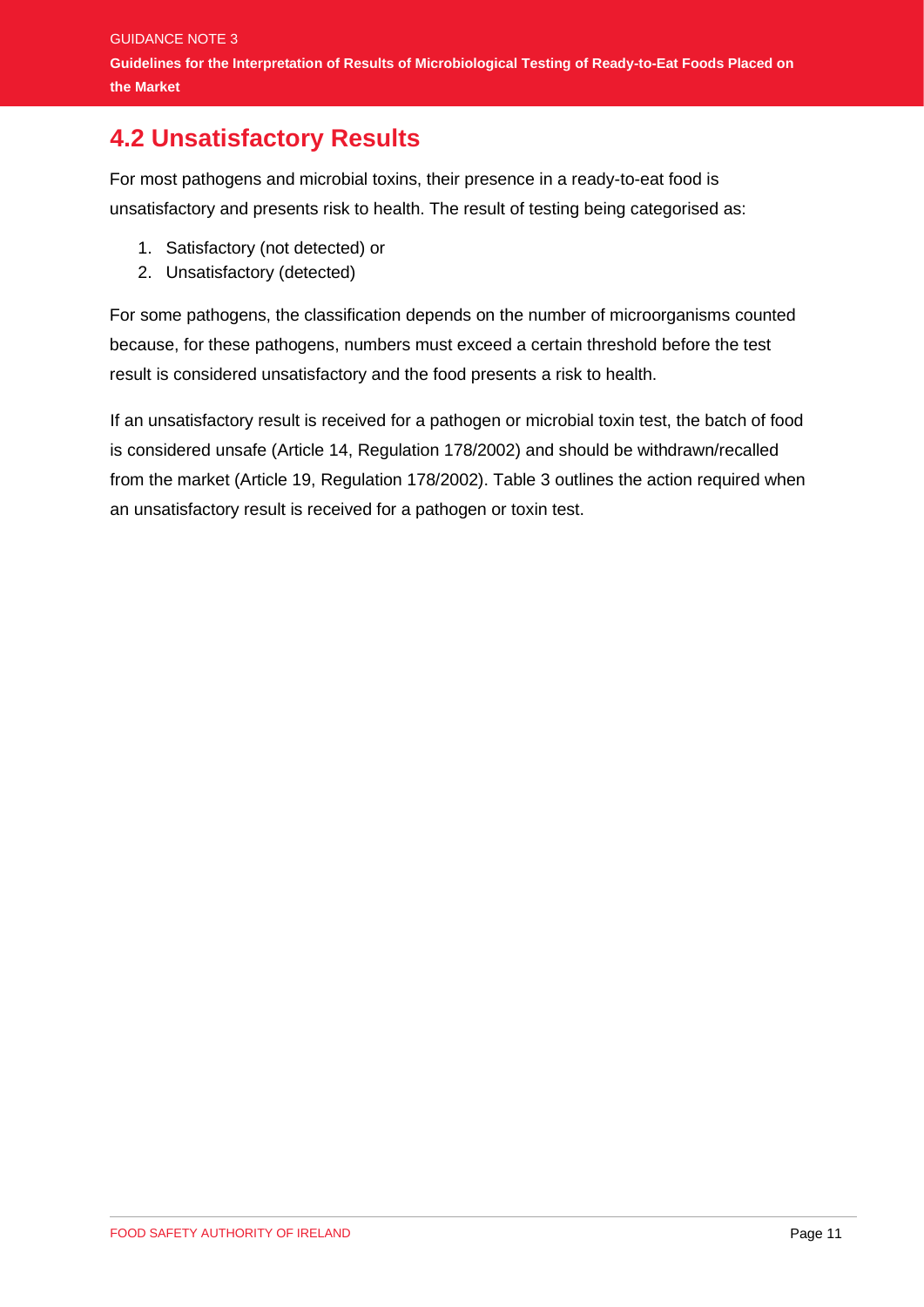#### **Table 2. Action required when results of pathogen or microbial toxin tests are borderline**

| <b>Pathogen or toxin</b>                           | <b>Action required for borderline result</b>                                         |
|----------------------------------------------------|--------------------------------------------------------------------------------------|
| <b>Bacillus cereus</b>                             | At the levels detected, these pathogens are not considered injurious to              |
|                                                    | health. However, the risk will increase proportional to the levels detected and      |
| Clostridium                                        | the likelihood of subsequent growth.                                                 |
| perfringens                                        | While the batch of food is not considered unsafe (Article 14, Regulation             |
|                                                    | 178/2002) the food business operator should investigate the cause of the             |
| Coagulase-positive<br>staphylococci <sup>(a)</sup> | elevated levels and take measures as part of their HACCP-based                       |
| <b>Vibrio</b>                                      | procedures and GHP to prevent counts in this batch of food (or subsequent            |
| parahaemolyticus                                   | batches) reaching unsatisfactory levels.                                             |
|                                                    | The food business operator should:                                                   |
|                                                    | I. Investigate the cause of the borderline result                                    |
|                                                    | 2. Carry out the necessary actions to prevent numbers reaching                       |
|                                                    | unsatisfactory levels, for example:                                                  |
|                                                    | a. Review cooking times/temperatures to ensure adequate heat                         |
|                                                    | treatment                                                                            |
|                                                    | b. Review refrigeration times/temperatures to ensure adequate<br>refrigeration       |
|                                                    | Verify that they have set a safe shelf-life for the food<br>С.                       |
|                                                    | Review selection and origin of raw materials<br>d.                                   |
|                                                    | Review cleaning and sanitising procedures to ensure they are<br>е.                   |
|                                                    | effective                                                                            |
|                                                    | f.<br>Review staff hygiene practices to ensure they are adequate                     |
|                                                    | Review staff training to ensure that staff are appropriately trained<br>q.           |
|                                                    | Review and update their HACCP-based procedures and GHP<br>h.                         |
|                                                    | Test further samples of food and samples from the food preparation<br>i.             |
|                                                    | environment                                                                          |
|                                                    | <b>Competent authorities should:</b>                                                 |
|                                                    | I. Ensure the food business operator immediately takes the necessary                 |
|                                                    | actions detailed above                                                               |
|                                                    | 2. Carry out additional sampling as necessary                                        |
|                                                    | 3. Carry out a detailed inspection of the premises, food production and              |
|                                                    | handling processes to determine if hygiene practices are inadequate, as<br>necessary |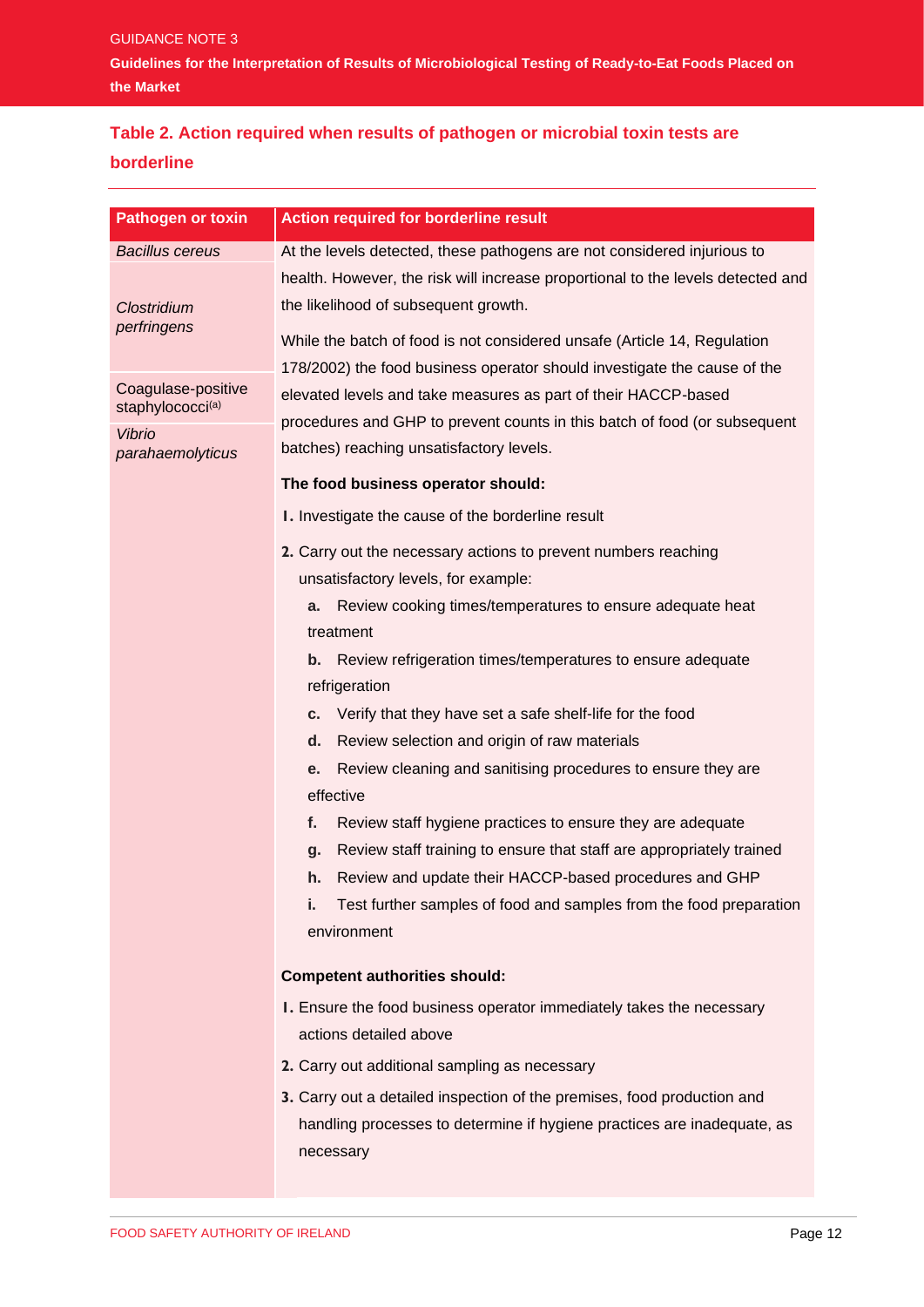#### GUIDANCE NOTE 3

**Guidelines for the Interpretation of Results of Microbiological Testing of Ready-to-Eat Foods Placed on the Market** 

| Campylobacter spp.                      | A borderline result is not applicable to these pathogens; test results are |
|-----------------------------------------|----------------------------------------------------------------------------|
| Salmonella spp.                         | either satisfactory or unsatisfactory                                      |
| Shiga-toxin producing<br>E. coli (STEC) |                                                                            |
| Shigella spp.                           |                                                                            |
| Staphylococcal<br>enterotoxin           |                                                                            |
| Vibrio cholerae<br>(O1 and O139)        |                                                                            |

(a) If food is suspected to have caused staphylococcal food poisoning, it should be tested for the presence of staphylococcal enterotoxin. If staphylococcal enterotoxin is detected, the food is considered unsafe (Article 14, Regulation 178/2002) and should be withdrawn/recalled from the market (Article 19, Regulation 178/2002), i.e. the actions described in Table 3 for food business operators and competent authorities, should be carried out.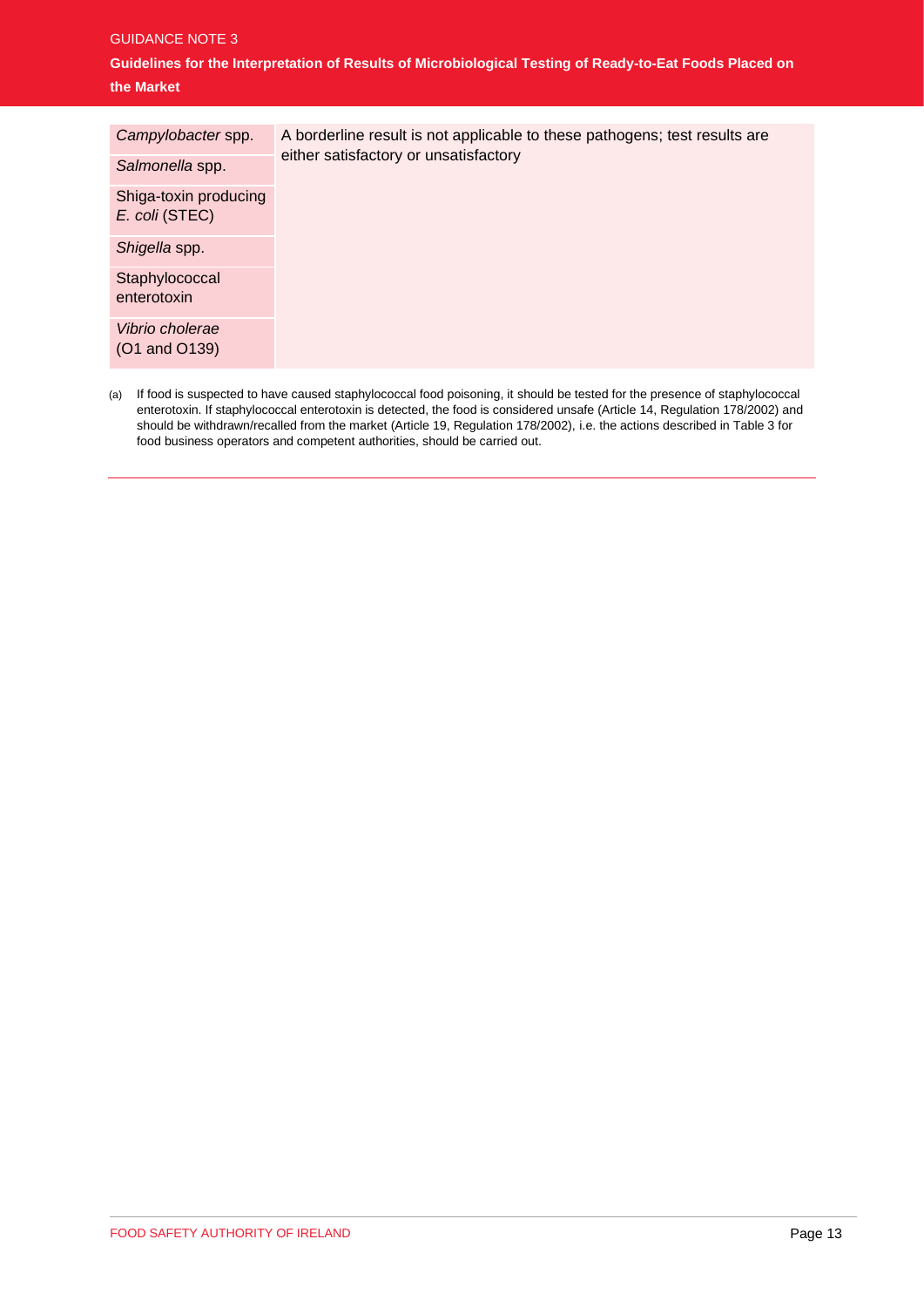#### **Table 3. Action required when results of pathogen or microbial toxin tests are unsatisfactory**

| <b>Pathogen or toxin</b>                | <b>Action required for unsatisfactory result</b>                                                                                                                                                                          |  |  |
|-----------------------------------------|---------------------------------------------------------------------------------------------------------------------------------------------------------------------------------------------------------------------------|--|--|
| Campylobacter spp.                      | Detection in a ready-to-eat food is potentially injurious to health. The<br>batch of food is considered unsafe (Article 14, Regulation 178/2002) and                                                                      |  |  |
| <b>Clostridium perfringens</b>          | should be withdrawn/recalled from the market (Article 19, Regulation<br>178/2002).                                                                                                                                        |  |  |
|                                         | The food business operator must:                                                                                                                                                                                          |  |  |
| Salmonella spp.                         | I. Notify the competent authorities according to the FSAI's:                                                                                                                                                              |  |  |
|                                         | Code of Practice No.5: Food incidents and alerts, and<br>a.                                                                                                                                                               |  |  |
|                                         | Guidance Note No.10: Product Recall and Traceability<br>b.                                                                                                                                                                |  |  |
| Shigella spp.                           | 2. Withdraw/recall the food from the market (as appropriate) according to the<br>protocol in Guidance Note No.10                                                                                                          |  |  |
| Staphylococcal<br>enterotoxin           | 3. Notify trade customers and/or consumers (as appropriate) according to the<br>protocol in Guidance Note No.10                                                                                                           |  |  |
| Vibrio cholerae<br>(O1 and O139)        | 4. Investigate the cause of the unsatisfactory result and carry out the actions<br>necessary to prevent the unsatisfactory result from reoccurring, for<br>example:                                                       |  |  |
| Vibrio parahaemolyticus                 | Review cooking times/temperatures to ensure adequate heat<br>a.<br>treatment                                                                                                                                              |  |  |
| Shiga-toxin producing<br>E. coli (STEC) | Review refrigeration times/temperatures to ensure adequate<br>b.<br>refrigeration                                                                                                                                         |  |  |
| <b>Bacillus cereus</b>                  | Verify that they have set a safe shelf-life for the food<br>c.<br>Review selection and origin of raw materials<br>d.                                                                                                      |  |  |
|                                         | Review cleaning and sanitising procedures to ensure they are<br>e.<br>effective                                                                                                                                           |  |  |
|                                         | Review staff hygiene practices to ensure they are adequate<br>f.                                                                                                                                                          |  |  |
|                                         | Review staff training to ensure that staff are appropriately trained<br>g.                                                                                                                                                |  |  |
|                                         | Review and update their HACCP-based procedures and GHP<br>h.                                                                                                                                                              |  |  |
|                                         | Test further samples of food and samples from the food preparation<br>j.<br>environment                                                                                                                                   |  |  |
|                                         | <b>Competent authorities should:</b>                                                                                                                                                                                      |  |  |
|                                         | I. Ensure the food business operator immediately takes the necessary<br>actions detailed above                                                                                                                            |  |  |
|                                         | 2. Carry out additional sampling as necessary                                                                                                                                                                             |  |  |
|                                         | 3. Carry out a detailed inspection of the premises, food production and<br>handling processes to determine if hygiene practices are inadequate, as<br>necessary                                                           |  |  |
| Coagulase-positive                      | Not all strains of coagulase positive staphylococci are capable of producing                                                                                                                                              |  |  |
| staphylococci                           | toxin and causing disease. The food should be tested for the presence of<br>staphylococcal enterotoxin. If staphylococcal enterotoxin is detected, the                                                                    |  |  |
|                                         | food is considered unsafe (Article 14, Regulation 178/2002) and must be<br>withdrawn/recalled from the market (Article 19, Regulation 178/2002). The<br>actions described above for food business operators and competent |  |  |
|                                         | authorities should be carried out.                                                                                                                                                                                        |  |  |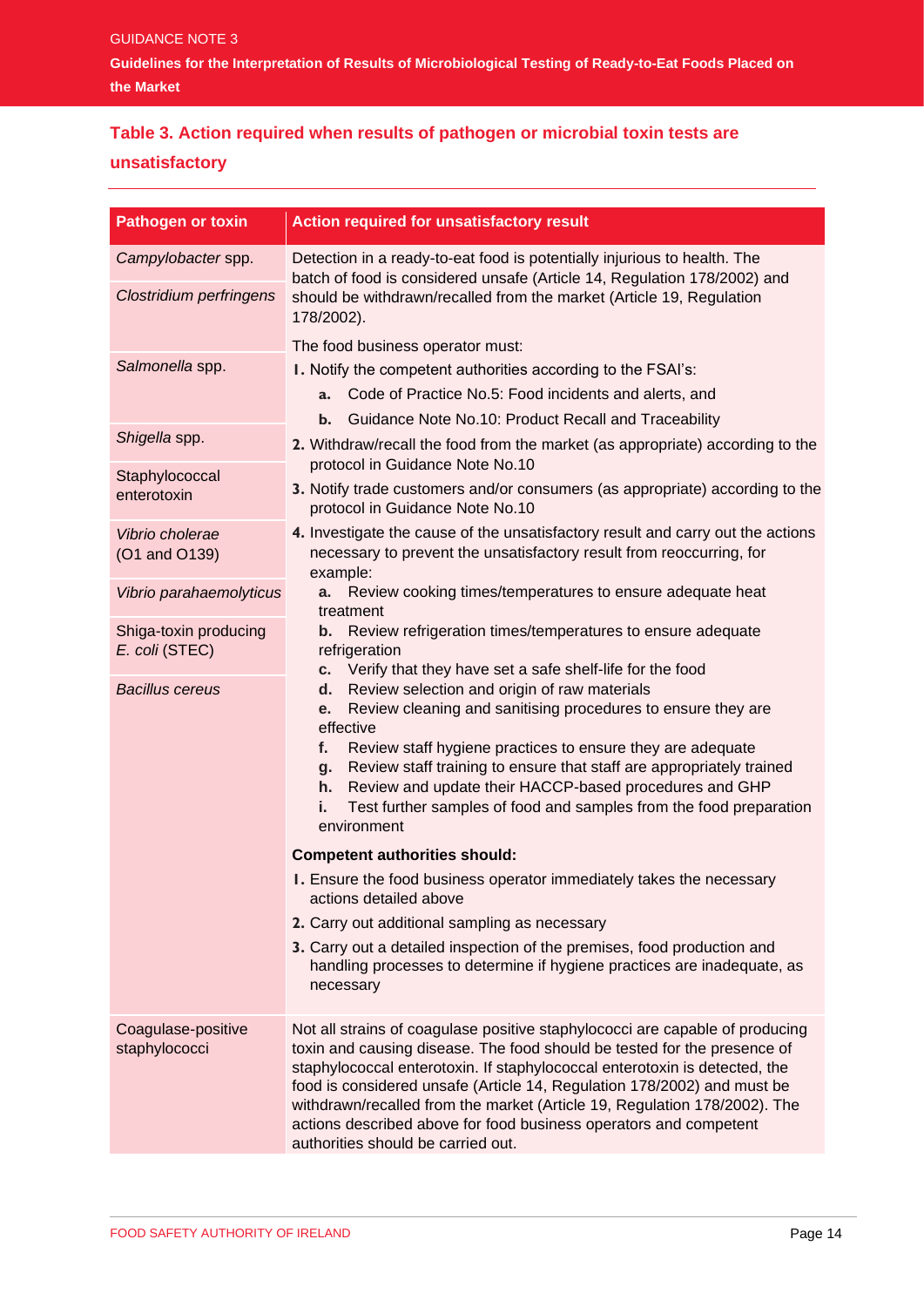### **4.3 Reference Laboratory Testing**

Specialist or reference tests are available which help provide extra information on foodborne pathogens. These tests are usually performed in specialist or national reference laboratories in order to:

- Verify the results from a primary laboratory
- Detect more unusual pathogens, viruses and parasites
- Detect toxins, or the genes for toxin production
- Perform typing of isolates, e.g. serotyping, phage typing, antimicrobial resistance typing or genetic fingerprinting
- Assess the pathogenic potential of an isolate

Testing for norovirus, Hepatitis A, parasites and toxins, e.g. *Clostridium botulinum* neurotoxin, staphylococcal enterotoxins, *Bacillus* toxins, shellfish toxins and histamine, may only be available at national or international reference laboratories. These tests are complex to perform and so results are not quickly available. If food is suspected to contain these contaminants, public health actions shouldn't be delayed pending test results.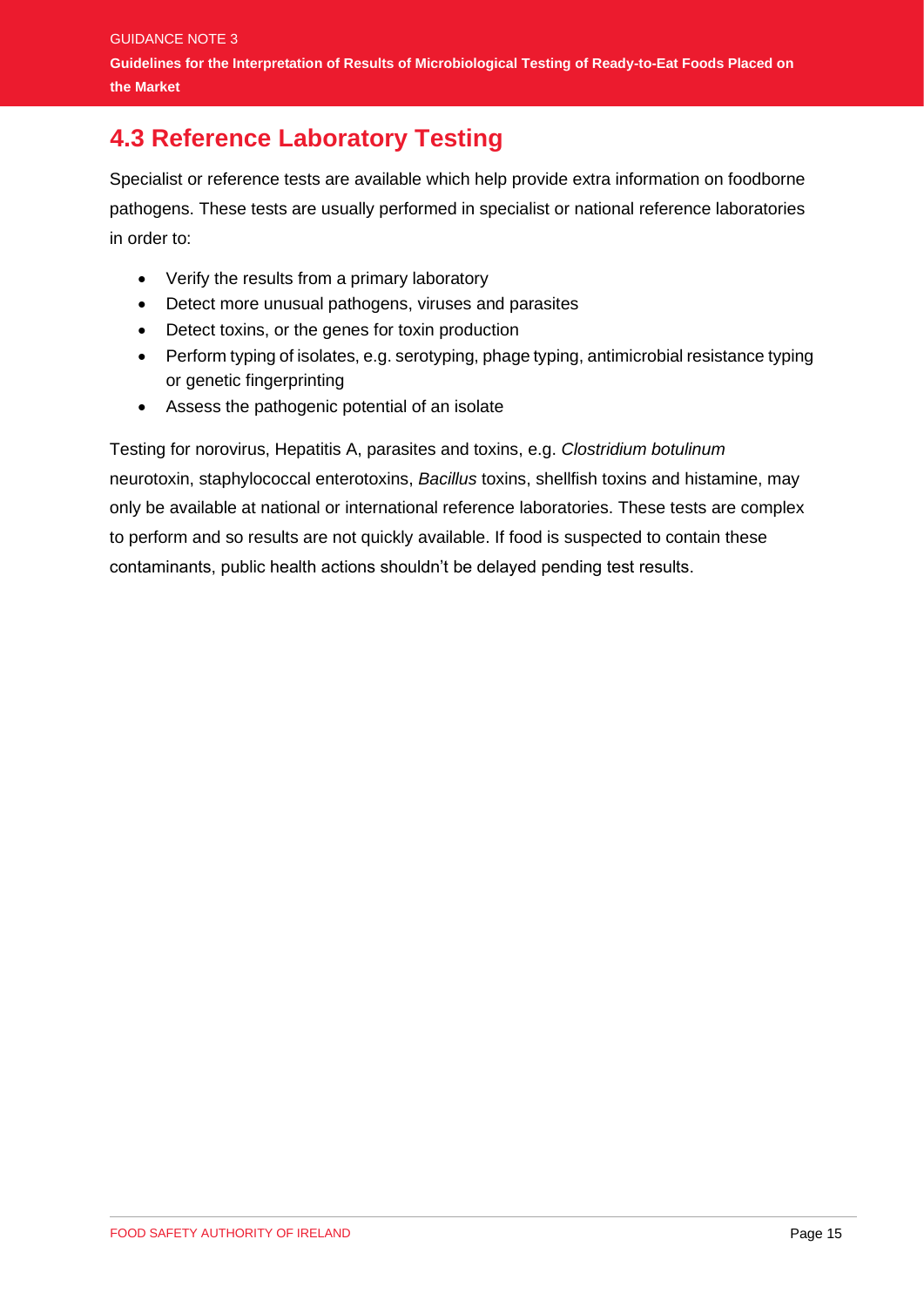# <span id="page-18-0"></span>**5. Hygiene indicators**

Table 4 lists guideline limits for hygiene indicator microorganisms. Table 5 outlines suggested actions if results are borderline or unsatisfactory.

An unsatisfactory result for a hygiene indicator test does not mean that the batch of food is considered unsafe under Article 14, Regulation 178/2002. However, unsatisfactory results represent unsatisfactory levels of microbial contamination and indicate that pathogens may be present. The food business operator should investigate the cause of the elevated levels and take measures as part of their HACCP-based procedures and GHP to in order to ensure levels in subsequent batches of food are satisfactory. For borderline results, the action carried out should be proportional to the levels detected.

#### **Table 4. Guideline limits for certain indicator microorganisms in ready-to-eat foods sampled when placed on the market**

| <b>Hygiene Indicator</b>                                                                            |                                                                       |                                           | Result (Based on cfu/g or detection in 25g)                |                                                             |
|-----------------------------------------------------------------------------------------------------|-----------------------------------------------------------------------|-------------------------------------------|------------------------------------------------------------|-------------------------------------------------------------|
|                                                                                                     |                                                                       | <b>Satisfactory</b><br>No action required | <b>Borderline</b><br>See Table 5<br>for action<br>required | <b>Unsatisfactory</b><br>See Table 5 for<br>action required |
| Enterobacteriaceae(a) (b) (c)                                                                       |                                                                       | < 10 <sup>2</sup>                         | $10^2 - 510^4$                                             | >10 <sup>4</sup>                                            |
| Enterobacteriaceae <sup>(d)</sup><br>in whipped/soft serve                                          | $(1)$ Fresh<br>liquid                                                 | $≤102$                                    | >10 <sup>2</sup> - ≤10 <sup>4</sup>                        | >10 <sup>4</sup>                                            |
| ice-cream made from:                                                                                | (2) Powdered<br>mix                                                   | ≤10 <sup>2</sup>                          | > $10^2$ - ≤10 <sup>3</sup>                                | $>10^{3}$                                                   |
|                                                                                                     | (3) Ultra-heat-<br>treated<br>(UHT)<br>liquid                         | $≤102$                                    | >10 <sup>2</sup> - ≤10 <sup>3</sup>                        | $>10^{3}$                                                   |
| Enterobacteriaceae in scoop ice cream<br>(containing milk ingredients) and frozen<br>dairy desserts |                                                                       | $≤102$                                    | >10 <sup>2</sup> - ≤10 <sup>3</sup>                        | $>10^{3}$                                                   |
| $E.$ coli $(e)$ (f)                                                                                 |                                                                       | <20                                       | $20 - 510^2$                                               | $>10^2$                                                     |
| Listeria spp.<br>(including L.<br>monocytogenes) (g) (h) (i)                                        | Foods that<br>can support<br>the growth of<br>Listeria spp.           | Not detected                              | <b>Borderline</b><br>result not<br>applicable              | Detected                                                    |
|                                                                                                     | Foods that<br>cannot<br>support the<br>growth of<br>Listeria spp. (i) | < 10                                      | $10 - 510^2$                                               | $>10^2$                                                     |

**(a)** These limits for Enterobacteriaceae do not apply to fresh fruit, fresh herbs and vegetables – or food that contains raw fresh fruit, fresh herbs and vegetables, e.g. sandwiches, salad bowls, coleslaw etc. –

because these foods can naturally contain high levels of Enterobacteriaceae as part of their normal micro-flora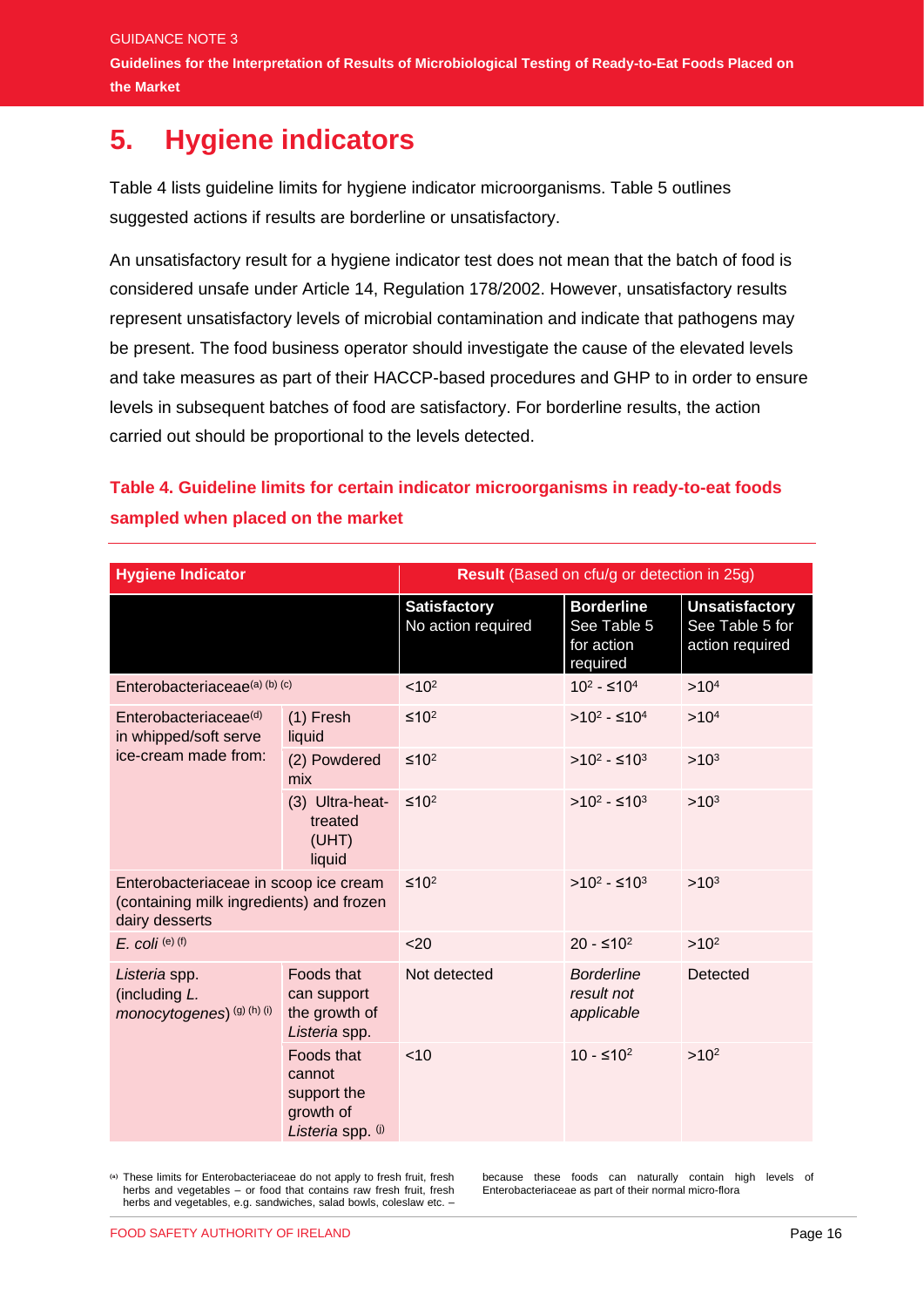#### **Guidelines for the Interpretation of Results of Microbiological Testing of Ready-to-Eat Foods Placed on the Market**

- **(b)** These limits for Enterobacteriaceae do not apply to cheeses ripened using a culture of *Hafnia alvei* or *Proteus vulgaris* as these bacteria are both members of the Enterobacteriaceae family
- **(c)** See Appendix 2 for Opinion of the Scientific Committee. Because Commission Regulation (EC) No 2073/2005 sets some process hygiene criteria for Enterobacteriaceae (which apply at the manufacturing stage) that are stricter than the limits presented in this table, the Enterobacteriaceae limits in this table do not apply to the following categories of food if sampled when placed on the market:
	- **1.** Pasteurised milk and other pasteurised liquid dairy products (food category: 2.2.1)
	- **2.** Milk powder and whey powder (food category 2.2.7)
	- **3.** Dried infant formulae and dried dietary foods for special medical purposes intended for infants below six months of age (food category 2.2.9)
	- **4.** Dried follow-on formulae (food category 2.2.10), and
	- **5.** Egg products (food category 2.3.1)
- **(d)** The process hygiene criterion (2.2.8) set for Enterobacteriaceae in ice cream and frozen dairy desserts in Commission Regulation (EC) No 2073/2005 indicates the acceptable functioning of the production process at the end of manufacturing. It is not applicable to products sampled when placed on the market (e.g. whipped ice cream sampled from an ice cream dispensing machine at retail level). For more information see Enterobacteriaceae limits for ice cream (containing milk ingredients) and frozen dairy desserts sampled when placed on the market, Report of the Scientific Committee of the FSAI, 2018.
- **(e)** See Appendix 2 for Opinion of the Scientific Committee. Because Commission Regulation (EC) No 2073/2005 sets some process hygiene criteria for *E. coli* that are more lenient than the levels presented in this table, the following *E. coli* limits should be applied to the three food categories listed below if they are sampled when placed on the market: satisfactory <100 cfu/g; borderline  $10^2$ -10<sup>3</sup> and unsatisfactory >10<sup>3</sup>:
- **1.** Cheeses made from milk or whey that has undergone heat treatment (food category 2.2.2)
- **2.** Ready-to-eat pre-cut fruit and vegetables (food category 2.5.1)
- **3.** Ready-to-eat unpasteurised fruit and vegetable juices (food category 2.5.2)

(f) The *E. coli* limits in this table do not apply to pasteurised milk and other pasteurised liquid dairy products (food category 2.2.1 in Commission Regulation (EC) No 2073/2005) when placed on the market.

(g) The scope of ISO 11290-1/2 was revised in 2017 to include a horizontal method for *Listeria spp*. (including *L. monocytogenes*). The reported result for *Listeria spp*. (including *L. monocytogenes*) is the total result for *Listeria spp*. and *L. monocytogenes* combined.

(h) If *L. monocytogenes* is reported it means that a pathogen is present, the cause of which should be investigated. *L. monocytogenes* can be dangerous for vulnerable groups including pregnant women (and their unborn children), newborns, people with weakened immune systems (e.g. people with cancer, diabetes) and the elderly. Corrective action should be based on the overall assessment of compliance with Commission Regulation (EC) No 2073/2005, as amended.

(i) Where a result for *Listeria spp.* (including *L. monocytogenes*) is borderline or unsatisfactory and the reported result for *L. monocytogenes* is not detected in 25 g or <10 cfu/g, the appropriate corrective action is as per Table 5.

- $($  $)$  Types of ready-to-eat foods that are automatically considered unable to support the growth of *Listeria* spp. are those:
	- **1.** With a shelf-life less than five days
	- **2.** With a pH ≤4.4
	- **3.** With a water activity ≤0.92
	- **4.** With a combined pH ≤5.0 and water activity ≤0.94
- **5.** With a growth potential of  $\leq 0.5$  log<sub>10</sub> cfu/g
	- **6.** Which are frozen (but only while the product remains frozen)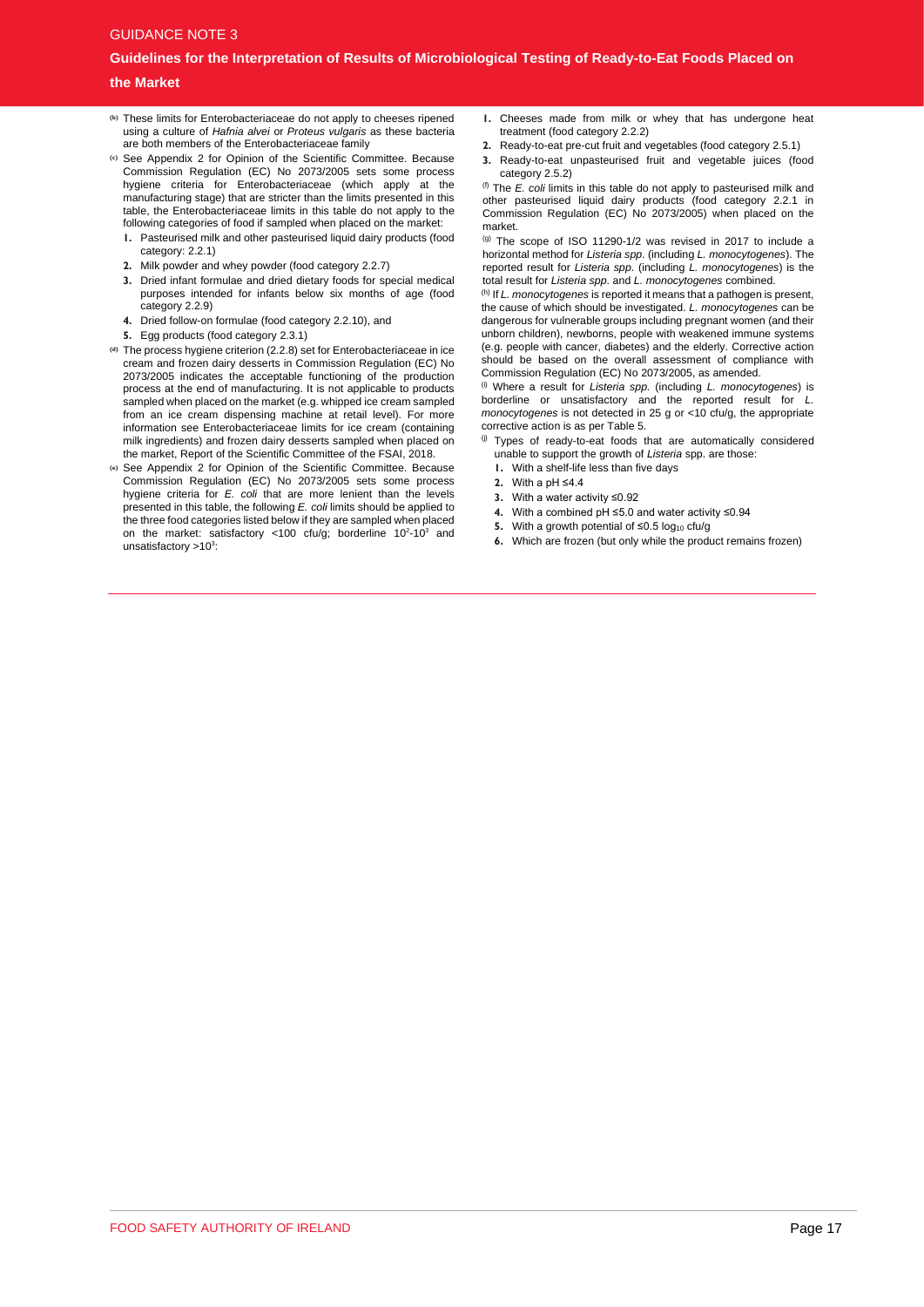**Guidelines for the Interpretation of Results of Microbiological Testing of Ready-to-Eat Foods Placed on the Market** 

#### **Table 5. Action required when results of hygiene indicator tests are unsatisfactory or borderline**

| <b>Hygiene Indicator</b>                                                              | <b>Unsatisfactory Result</b>                                                                                                                                                                                                                                                                                                                                                                                                                                                                                                                                                                                                                                                                                                                                                                                                                                                                                                                                                                                                                                                              | <b>Borderline Result</b>                                                                                                                                                                                                                                                                                                                                                                                                   |
|---------------------------------------------------------------------------------------|-------------------------------------------------------------------------------------------------------------------------------------------------------------------------------------------------------------------------------------------------------------------------------------------------------------------------------------------------------------------------------------------------------------------------------------------------------------------------------------------------------------------------------------------------------------------------------------------------------------------------------------------------------------------------------------------------------------------------------------------------------------------------------------------------------------------------------------------------------------------------------------------------------------------------------------------------------------------------------------------------------------------------------------------------------------------------------------------|----------------------------------------------------------------------------------------------------------------------------------------------------------------------------------------------------------------------------------------------------------------------------------------------------------------------------------------------------------------------------------------------------------------------------|
| E. coli<br>Enterobacteriaceae<br>Listeria spp.<br>(including L.<br>monocytogenes) (a) | Although the batch of food is not considered<br>unsafe (Article 14, Regulation 178/2002)<br>unsatisfactory results represent unsatisfactory<br>levels of microbial contamination and indicate that<br>pathogens may be present. (b)<br>Food business operators should:<br>I. Investigate the cause of the unsatisfactory<br>result<br>2. Carry out the necessary actions to ensure<br>counts in subsequent batches of food are at<br>satisfactory levels, for example:<br>a. Review cooking times/temperatures to<br>ensure adequate heat treatment<br><b>b.</b> Review refrigeration times/temperatures to<br>ensure adequate refrigeration<br>c. Review selection and origin of raw materials<br>d. Review cleaning and sanitising procedures<br>to ensure they are effective<br>e. Review staff hygiene practices to ensure<br>they are adequate<br>f. Review staff training to ensure that staff are<br>appropriately trained<br>g. Review and update their HACCP-based<br>procedures and GHP<br>h. Test further samples of food and samples<br>from the food preparation environment | The counts are<br>approaching<br>unsatisfactory levels.<br>The action carried out<br>should be proportional to<br>the levels detected. If<br>results are close to<br>unsatisfactory, food<br>business operators are<br>advised to carry out the<br>investigations and actions<br>recommended for<br>unsatisfactory results in<br>order to ensure counts in<br>subsequent batches of<br>food are at satisfactory<br>levels. |

(a) The reported result for *Listeria* spp. (including *L. monocytogenes*) is the total result for *Listeria* spp. and *L. monocytogenes* combined.

(b) If *L. monocytogenes* is reported it means that a pathogen is present, the cause of which should be investigated. *L. monocytogenes* can be dangerous for vulnerable groups including pregnant women (and their unborn children), newborns, people with weakened immune systems (e.g. people with cancer, diabetes) and the elderly. Corrective action should be based on the overall assessment of compliance with Commission Regulation (EC) No 2073/2005, as amended.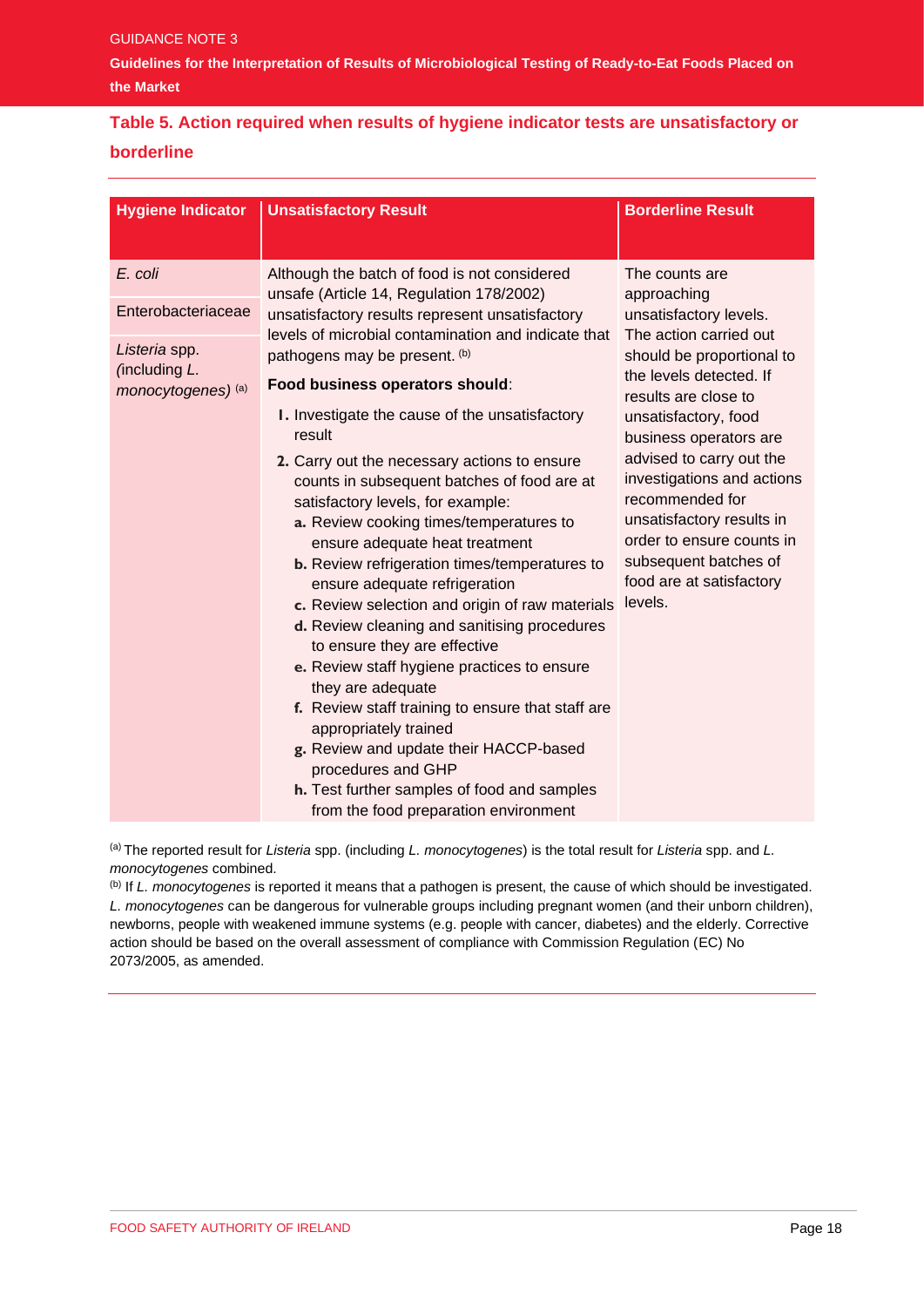## <span id="page-21-0"></span>**6. Aerobic colony counts**

**the Market** 

Table 6 lists aerobic colony count (ACC) limits for various categories of ready-to-eat food. The ACC test is a generic test that counts organisms which grow under aerobic conditions at mesophilic temperatures on a particular growth medium. The counts provide useful information to assess a food's quality or its remaining shelf-life.

### **6.1 Action required for borderline or unsatisfactory results**

The ACC test cannot be used to assess the safety of food. An unsatisfactory result for the ACC test does not mean that the batch of food is considered unsafe (Article 14, Regulation 178/2002). However, an unsatisfactory result represents unsatisfactory levels of microbial contamination. The food business operator should investigate the cause of the elevated levels and take measures as part of their procedures based on HACCP and GHP in order to return levels in subsequent batches of food to satisfactory levels, for example:

- 1. Review **cooking** times/temperatures to ensure adequate heat treatment
- 2. Review **refrigeration** times/temperatures to ensure adequate refrigeration
- 3. Review the **shelf-life** they set to check that it is appropriate
- 4. Review selection and origin of **raw materials**
- 5. Review **cleaning and sanitising** procedures to ensure they are effective
- 6. Review **staff hygiene** practices to ensure they are adequate
- 7. Review **staff training** to ensure that staff are appropriately trained
- 8. Review and update their procedures based on **HACCP and GHP**
- 9. **Test further samples** of food and samples from the food preparation environment

For borderline results, the action carried out should be proportional to the levels detected.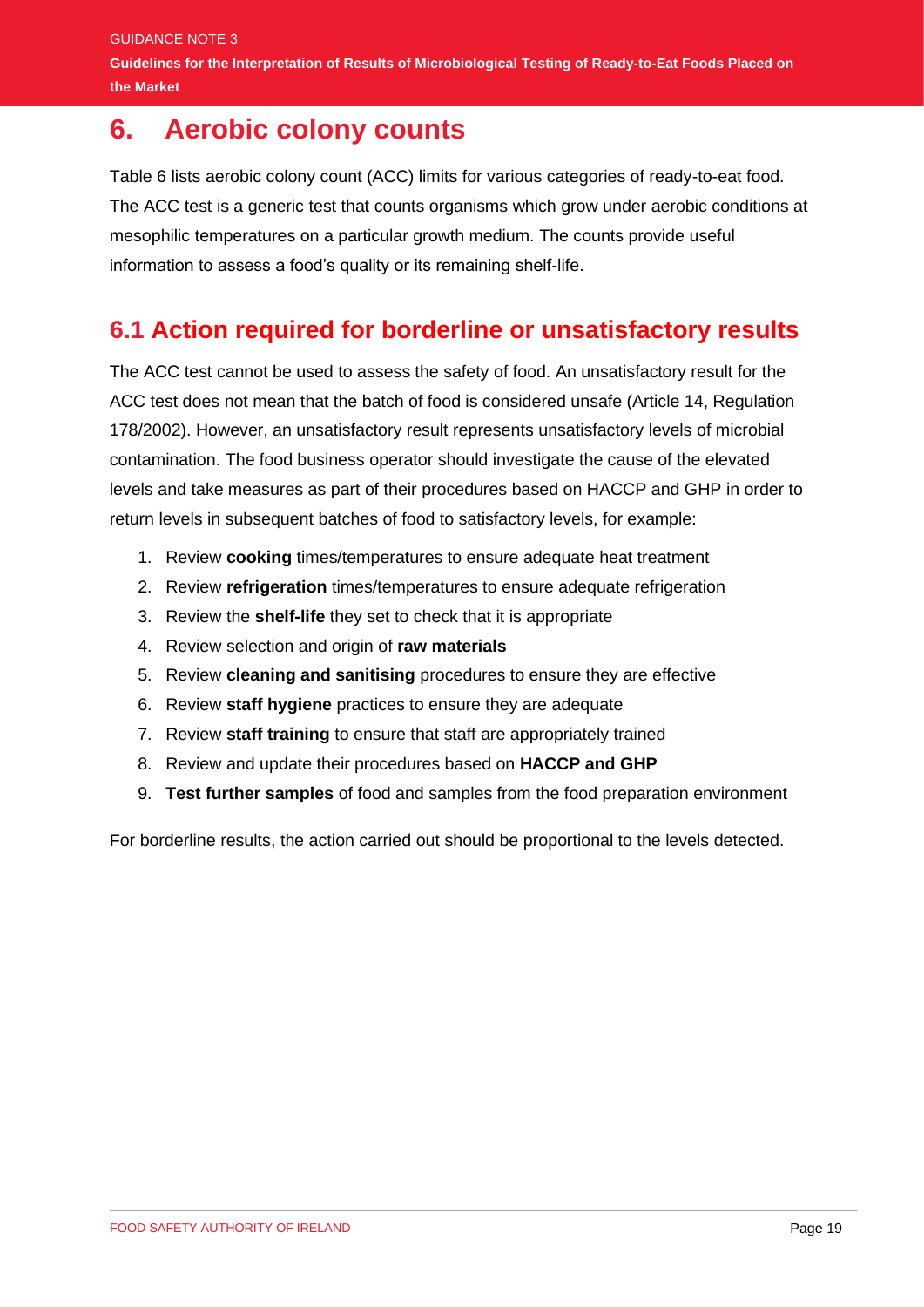**Guidelines for the Interpretation of Results of Microbiological Testing of Ready-to-Eat Foods Placed on the Market** 

# **Table 6. Guidance on the interpretation of results for ACC in ready-**

#### **to-eat foods when placed on the market**

|                | <b>Food category</b>                                                                                                                                     | <b>Examples</b>                                                                                                                                                                     | <b>ACC result (cfu/g)</b> |                          |                             |
|----------------|----------------------------------------------------------------------------------------------------------------------------------------------------------|-------------------------------------------------------------------------------------------------------------------------------------------------------------------------------------|---------------------------|--------------------------|-----------------------------|
|                |                                                                                                                                                          |                                                                                                                                                                                     | <b>Satisfactory</b>       | <b>Borderline</b>        | <b>Unsatisfactory</b>       |
| $\mathbf{1}$   | Ambient stable<br>canned, bottled,<br>cartoned and<br>pouched foods<br>immediately<br>after removal<br>from container                                    | Canned products such as<br>tuna, salmon, corned<br>beef, soups, stews,<br>desserts, fruit; UHT<br>products                                                                          | $<$ 10                    | <b>Not</b><br>applicable | See footnote <sup>(a)</sup> |
| $\overline{2}$ | Foods cooked<br>immediately prior<br>to sale or<br>consumption                                                                                           | Takeaway food, burgers,<br>kebabs, sausages, pizza,<br>ready-meals (cook/chill<br>and cook/freeze) after<br>regeneration                                                            | < 10 <sup>3</sup>         | $10^3 - 10^5$            | $\geq 10^{5}$               |
| 3              | Cooked foods<br>chilled but with<br>minimum<br>handling prior to<br>sale or<br>consumption;<br>canned<br>pasteurised<br>foods requiring<br>refrigeration | Whole pies, sausage<br>rolls, samosas, flans,<br>quiches, chicken portions;<br>canned ham, pasteurised<br>foods including fruit juice<br>and soups; desserts                        | < 10 <sup>4</sup>         | $10^4 - 10^7$            | $\geq 10^{7}$               |
| 4              | Bakery and<br>confectionery<br>products without<br>dairy cream,<br>powdered foods                                                                        | Cakes without dairy<br>cream, soup powders,<br>milk powder, powdered<br>dairy products, other<br>reconstituted powdered<br>foods ready-to-eat<br>after reconstitution or<br>warming | < 10 <sup>4</sup>         | $10^4 - 10^6$            | $\geq 10^6$                 |
| 5              | Cooked foods<br>chilled but with<br>some handling<br>prior to sale or<br>consumption                                                                     | Sliced meats, cut pies,<br>pâté, sandwiches<br>without salad, hot<br>smoked fish (mackerel,<br>etc.), molluscs,<br>crustaceans and other<br>shellfish out of shell                  | < 10 <sup>5</sup>         | $10^5 - 10^7$            | $\geq 10^{7}$               |
| $6\phantom{1}$ | Non-fermented<br>dairy products<br>and dairy<br>desserts,<br>mayonnaise and<br>mayonnaise-<br>based dressings,<br>cooked sauces                          | Most milk and butter,<br>cream, ice-cream, fresh<br>cheese (cream cheese,<br>mascarpone, paneer),<br>trifle with dairy cream,<br>cakes with dairy cream,<br>satay                   | < 10 <sup>5</sup>         | $10^5 - 10^7$            | $≥107$                      |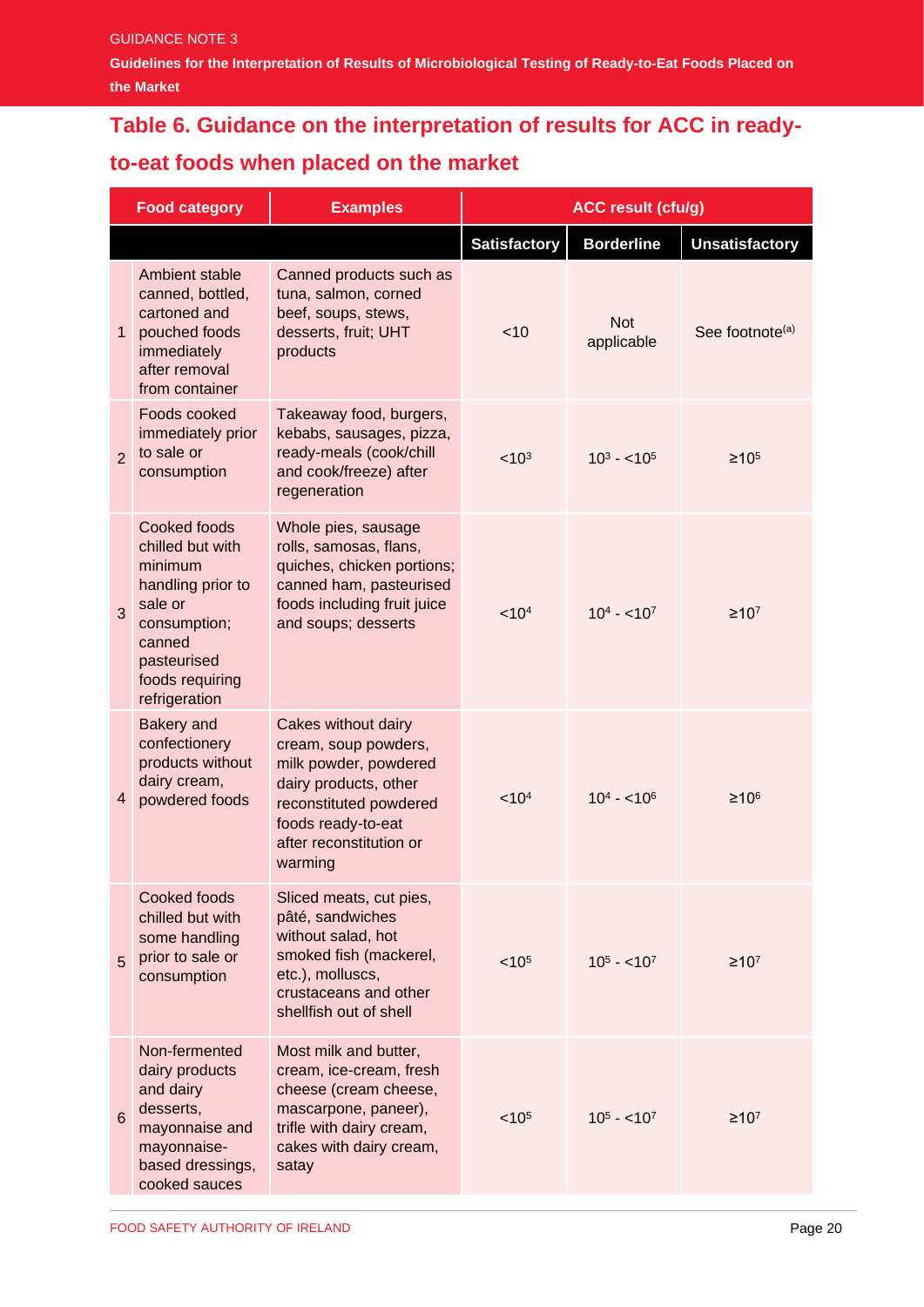#### GUIDANCE NOTE 3

**Guidelines for the Interpretation of Results of Microbiological Testing of Ready-to-Eat Foods Placed on the Market** 

|              | <b>Food category</b>                                                                | <b>Examples</b>                                                                                                                                                                          | <b>ACC result (cfu/g)</b>     |                   |                             |
|--------------|-------------------------------------------------------------------------------------|------------------------------------------------------------------------------------------------------------------------------------------------------------------------------------------|-------------------------------|-------------------|-----------------------------|
|              |                                                                                     |                                                                                                                                                                                          | <b>Satisfactory</b>           | <b>Borderline</b> | <b>Unsatisfactory</b>       |
| 7            | Food mixed with<br>dressings, dips,<br>pastes                                       | Coleslaw, dips,<br>taramasalata, humous                                                                                                                                                  | $< 10^6$                      | $10^6 - 10^7$     | $≥107$                      |
| 8            | <b>Extended shelf-life</b><br>food products<br>requiring<br>refrigeration           | MAP or vacuum packed<br>products, e.g. meat, fish,<br>fruit and vegetables                                                                                                               | < 10 <sup>6</sup>             | $10^6 - 10^8$     | $\geq 10^8$                 |
| $\mathbf{Q}$ | Raw ready-to-eat<br>meat and fish, cold gravalax<br>smoked fish                     | Sushi, smoked salmon,                                                                                                                                                                    | < 10 <sup>6</sup>             | $10^6 - 10^7$     | See footnote <sup>(b)</sup> |
| 10           | Preserved food<br>products-pickled,<br>marinated or<br>salted                       | Pickled or salted fish,<br>cooked shellfish in vinegar,<br>vegetables in vinegar or<br>oil, herbs, spices                                                                                | Not applicable Not applicable |                   | See footnote <sup>(b)</sup> |
| 11           | <b>Dried foods</b>                                                                  | Fruits, berries, vine fruits,<br>nuts, sunflower seeds,<br>herbs, spices, dried fish                                                                                                     | Not applicable Not applicable |                   | See footnote <sup>(b)</sup> |
| 12           | Fresh fruit and<br>vegetables,<br>products<br>containing raw<br>vegetables          | Whole fruit, pre-prepared<br>fruit salads, vegetable<br>crudités, salads,<br>sandwiches with salad,<br>mixed commodity salads<br>containing raw vegetables                               | Not applicable Not applicable |                   | See footnote <sup>(b)</sup> |
| 13           | Fermented, cured<br>and dried meats,<br>fermented<br>vegetables,<br>ripened cheeses | Continental sausages/<br>salamis, jerky, sauerkraut,<br>olives, bean curd, cheddar,<br>stilton, brie, fermented milk Not applicable Not applicable<br>drinks and butter, yoghurt,<br>etc |                               |                   | See footnote <sup>(b)</sup> |

**(a)** Food category 1: These products are unsatisfactory if spore forming anaerobes are present but these require special tests for detection and enumeration. Spore forming aerobes are also usually absent in foods that have been cooked in their container but low levels may occur in canned fish products. Most Food Category 1 foods are sterile if sampled direct from the container, but if they undergo further preparation before consumption then they should be assessed as Food Category 5.

<span id="page-23-0"></span>**(b)** ACCs not routinely performed.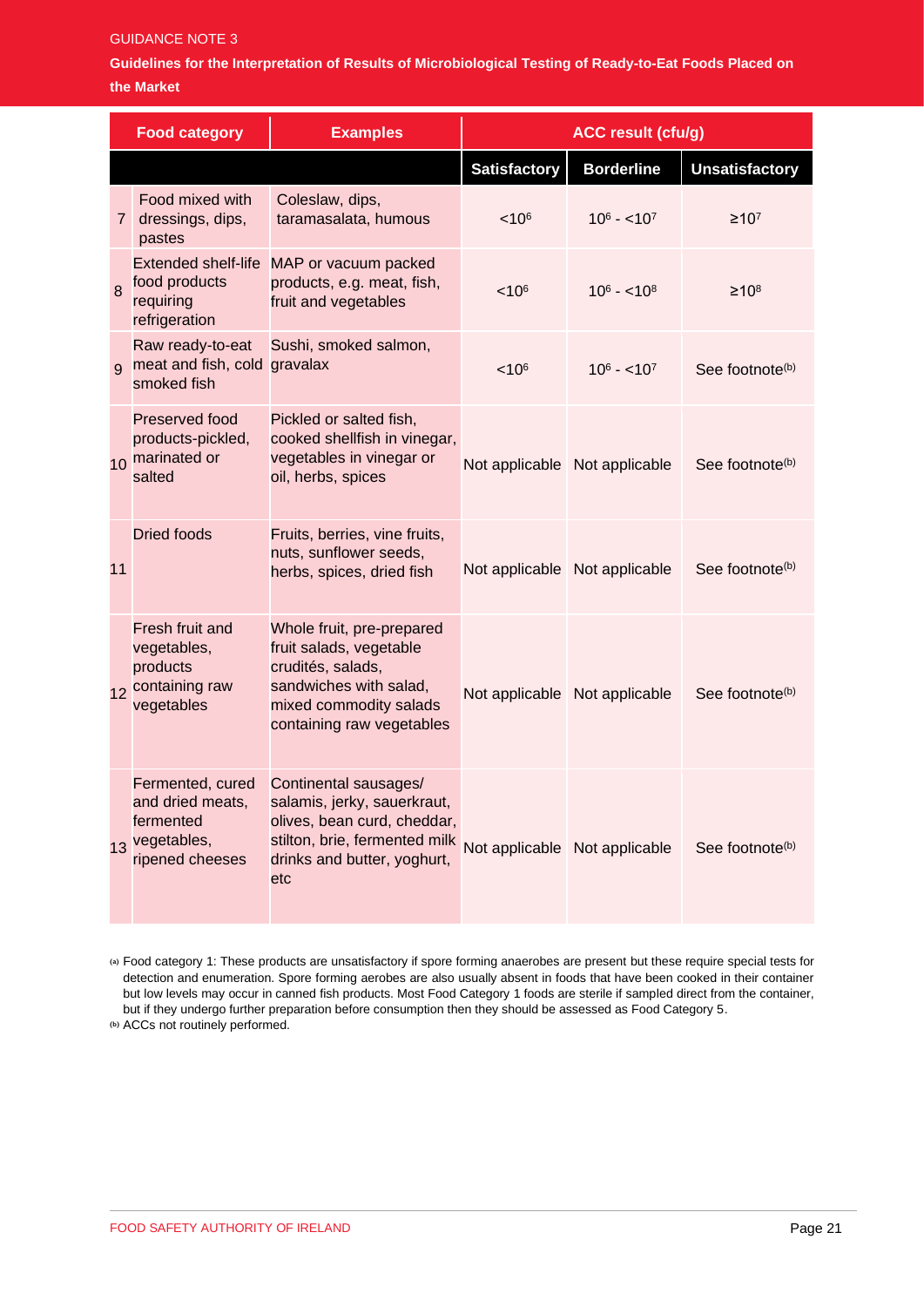**Guidelines for the Interpretation of Results of Microbiological Testing of Ready-to-Eat Foods Placed on the Market** 

# **7. Information specific to each microorganism or toxin**

This section provides background information about each microorganism and microbial toxin for which a limit is specified in this Guidance Note (listed in alphabetical order).

#### **7.1 Aerobic colony count**

Aerobic colony count (ACC), also known as total viable count or standard plate count, is a generic test that counts the number of microorganisms that grow under aerobic conditions at mesophilic temperatures on a particular growth medium. The test can provide useful information to assess the quality of a food (hygiene, organoleptic) or its remaining shelf-life.

As the ACC test does not differentiate aerobic microorganisms or indicate the presence of pathogens, unsatisfactory results do not directly relate to the safety of a food. The expected ACC level varies depending on the type of food. A higher than expected level (unsatisfactory) should be investigated because this can indicate:

- Quality issues, and/or
- Poor temperature control

Thirteen categories of ready-to-eat food are listed in Table 6. Although a food may fit into more than one category, the ACC result should be assessed against the limits presented for the category into which the food best fits, based on the type of product, the processing it has received and the potential for microbiological growth during storage. For example, coleslaw best fits into Food Category 7: 'Food mixed with dressing, dips, pastes'.

For some food categories, testing for ACC is generally not applicable.

#### **7.2** *Bacillus cereus*

*Bacillus* species produce spores allowing them to survive harsh conditions such as cooking, drying and pasteurisation. As *Bacillus cereus* is widespread in the environment, low levels of *B. cereus* spores or cells are found on virtually all foods including: vegetables, cereals, spices, meat, meat products, pasteurised liquid egg, milk, dairy products and dried foods. Spices and spice products in particular can carry a high load of *Bacillus* spp. and may be a source of *B. cereus* spores.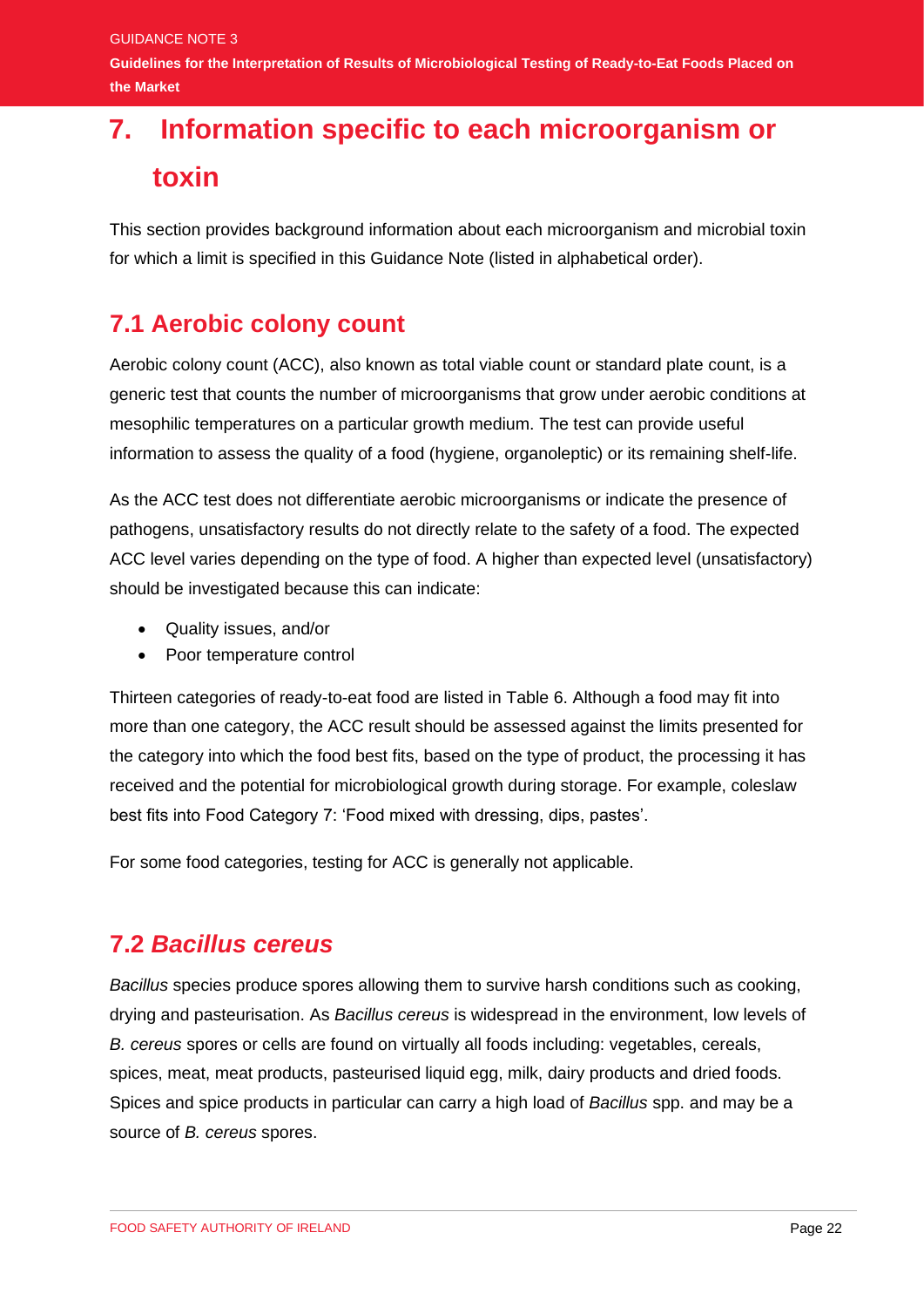Almost all types of food have been associated with *B. cereus* food poisoning. However, the majority of cases have been linked to heat treated foods which have been subjected to time temperature abuse during storage and handling, e.g. cooked rice left for extended periods at room temperature. As *B. cereus* spores survive normal cooking temperatures, the spores can germinate leading to growth of vegetative cells if the food is cooled slowly and left at room temperature. *B. cereus* causes illness by producing toxins in food or the small intestine. *B. cereus* causes two types of foodborne disease:

- 1. Emetic (vomiting) food poisoning following consumption of food containing preformed toxin. The toxin may be formed once *B. cereus* numbers in the food exceed  $10<sup>5</sup>$  cfu/g
- 2. Diarrhoeal food poisoning following consumption of food containing high numbers of *B. cereus* cells (usually >10<sup>6</sup> cfu/g), which then go on to produce diarrhoeal toxin in the small intestine, or sometimes in the food

The emetic syndrome is usually associated with starchy (farinaceous) foods such as rice and pasta dishes. As the emetic toxin is both acid- and heat-stable, foods can contain the toxin even if *B. cereus* cells are not detected. The emetic toxin's heat resistance is of concern when food is cooked in advance and left at room temperature for an extended period of time before reheating, because reheating will not inactivate this toxin.

Diarrhoeal syndrome is usually associated with a wider range of foods including: meat products, soups, vegetables, puddings and sauces.

To control the growth of *B. cereus*, cooked food (unless its pH and/or water activity prevents *B. cereus* growth) should be kept hot (63 °C or above) or cooled rapidly and refrigerated (5 °C or less) to prevent the growth of vegetative cells. See FSAI Guidance Note No.15<sup>10</sup> and Guidance Note No.20<sup>11</sup> for best practice regarding chilling and storing cooked foods.

\_\_\_\_\_\_\_\_\_\_\_\_\_\_\_\_\_\_\_\_\_\_\_\_\_\_\_\_\_\_

<sup>10</sup> Guidance Note No.15: Cook-Chill Systems in the Food Service Sector. Available at: **[www.fsai.ie](http://www.fsai.ie/)**

<sup>11</sup> Guidance Note No.20: Industrial Processing of Heat-Chill Foods. Available at: **[www.fsai.ie](http://www.fsai.ie/)**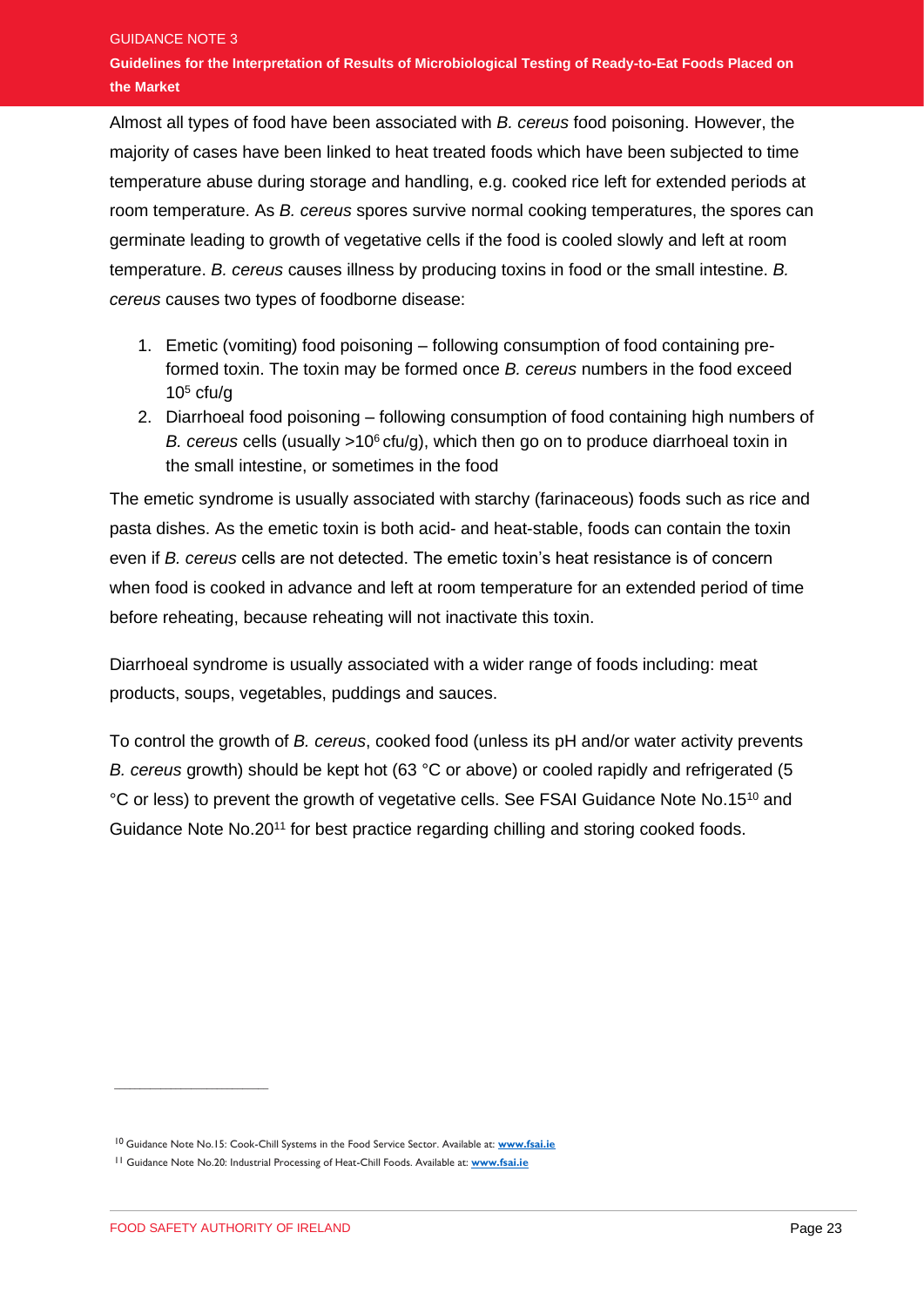**Guidelines for the Interpretation of Results of Microbiological Testing of Ready-to-Eat Foods Placed on the Market** 

#### **7.2.1** *Bacillus* **species, other than** *Bacillus cereus*

Not all *Bacillus* species are toxigenic – some fermented foods rely on the production of very high levels of *Bacillus* species but remain safe to eat. However, some species do produce toxins when numbers exceed 10<sup>5</sup> cfu/g. In addition to *Bacillus* cereus, sporadic foodborne illness has been reported due to toxigenic *B. subtilis*, *B. licheniformis*, *B. pumilis* and *B. amyloliquifaciens*. If the *Bacillus* spp. can be identified as pathogenic and toxin producing, the actions listed in Table 3 for unsatisfactory results of *Bacillus cereus* should apply. Otherwise, the *Bacillus* spp. result may be on the laboratory report for information purposes only. The food business operator should consider the result as an indication of the potential for *Bacillus* spp. (including *B. cereus*) to grow in the food. They should investigate the cause of elevated levels of *Bacillus* spp. in the batch of food tested (e.g. review origin of raw materials and the possibility of temperature abuse). The food business operator should take measures as part of their HACCP-based procedures and GHP to address the potential for growth of *Bacillus* spp. (including *B. cereus*) in subsequent batches of food they produce in accordance with the actions listed in Table 2.

#### **7.3** *Campylobacter* **spp.**

*Campylobacter* spp. can be found in the intestinal tracts of many animals and can therefore contaminate raw meat and poultry, raw milk and water supplies. *Campylobacter jejuni* and *C. coli* are the most common species isolated from cases of human campylobacteriosis, but other *Campylobacter* species, such as *C. lari*, have caused illness.

Most cases of *Campylobacter* illness are sporadic with few outbreaks reported, making food vehicles more difficult to identify. Campylobacteriosis has been most often associated with undercooked poultry (and cross-contamination from raw poultry to ready-to-eat foods), raw milk, contaminated water supplies, fresh produce and bivalve molluscs.

*Campylobacter* spp. do not normally grow in food (they need special atmospheric conditions for growth) but low numbers are sufficient to cause disease. Adequate cooking and prevention of cross-contamination are important control measures for *Campylobacter*. *Campylobacter* are killed by normal cooking temperatures and freezing has been shown to reduce numbers.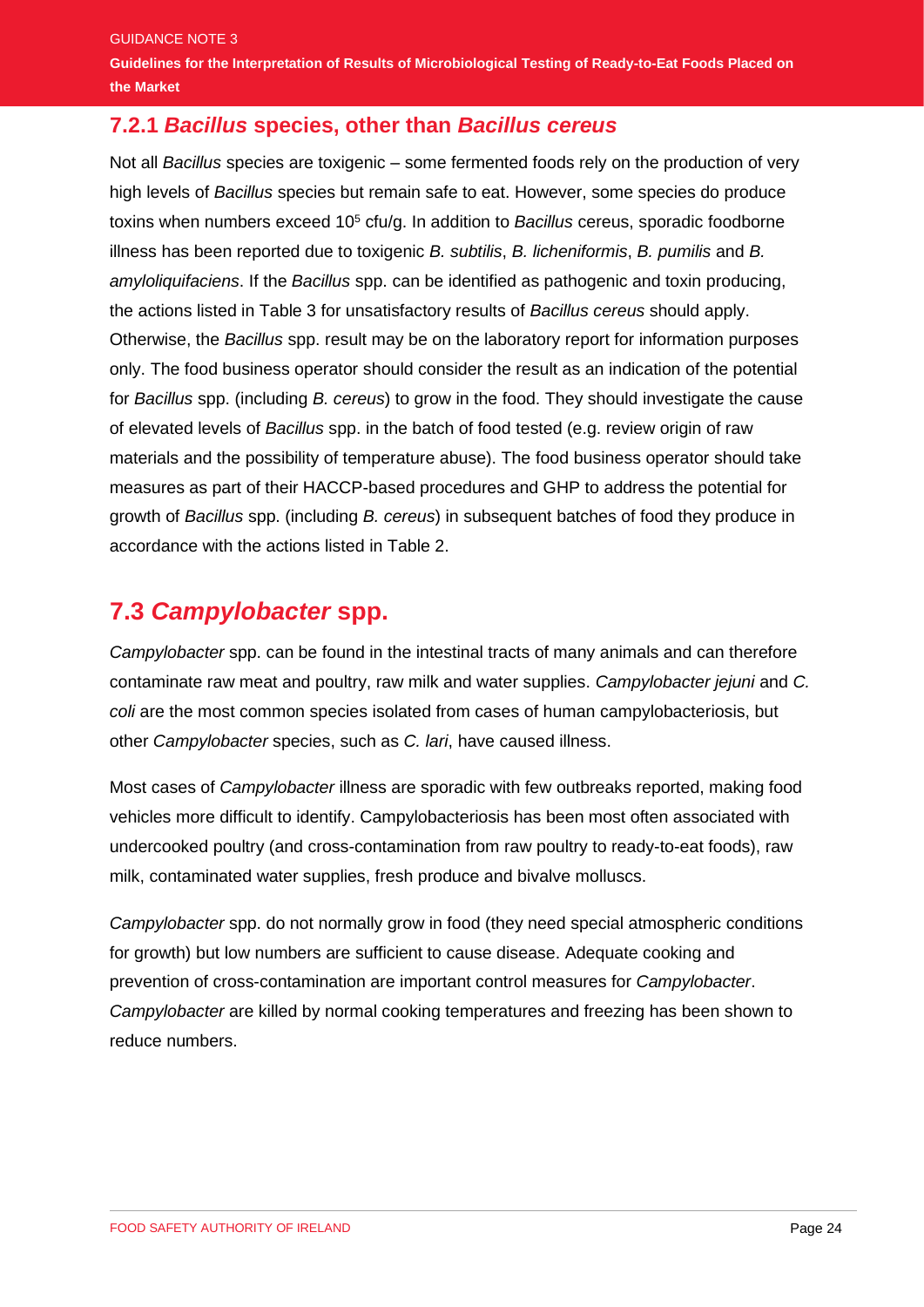### **7.4** *Clostridium perfringens*

*Clostridium perfringens* forms spores which can persist in the environment and contaminate a wide range of raw foods. Most outbreaks of *C. perfringens* food poisoning are caused by meat dishes (including stews and gravies) that have been subjected to time/temperature abuse after cooking. The spores survive normal cooking temperatures but can germinate and rapidly multiply if the food is cooled slowly and left at room temperature for extended periods. Illness is caused when large numbers of *C. perfringens* are eaten in the food and then produce toxin in the small intestine. The illness is not caused by the production of toxin in food.

To control *C. perfringens* spore germination and subsequent growth, cooked food (unless its pH and/or water activity prevents *C. perfringens* growth) should be kept hot (63 °C or above) or cooled rapidly and refrigerated (5 °C or less) to prevent the growth of vegetative cells. See FSAI Guidance Note No.15 and Guidance Note No.20 for best practice regarding chilling and storing cooked foods.

# **7.5 Coagulase-positive Staphylococci and Staphylococcal Enterotoxins**

**Commission Regulation (EC) No 2073/2005, as amended, sets legal microbiological criteria for staphylococcal enterotoxin in certain cheeses, milk powder and whey powder when placed on the market during their shelf-life (food category 1.21).**

*Staphylococcus aureus* is the most common species of coagulase-positive staphylococci to cause illness, although illness has been caused by other species including *S. intermedius* and *S. hyicus*. Staphylococcal food poisoning is caused by the production of enterotoxins in food. Not all strains of *S. aureus* or species of coagulase-positive staphylococci can produce enterotoxins. The pathogenic potential of an isolate can be confirmed by testing for the presence of the genes for enterotoxins production.

Many healthy people carry *S. aureus* on their skin and in their nose and throat and the microorganisms can be isolated from boils, skin infections and wound infections. Therefore, foods commonly implicated in staphylococcal food poisoning are those that have been contaminated via physical handling and then subjected to time/temperature abuse, e.g. sandwiches, ham, potato salads, cream- or custard filled pastries, cold deserts, etc.

There is a risk of sufficient enterotoxin to cause illness being produced when:

1. *S. aureus* counts in the food exceed 10<sup>5</sup> cfu/g and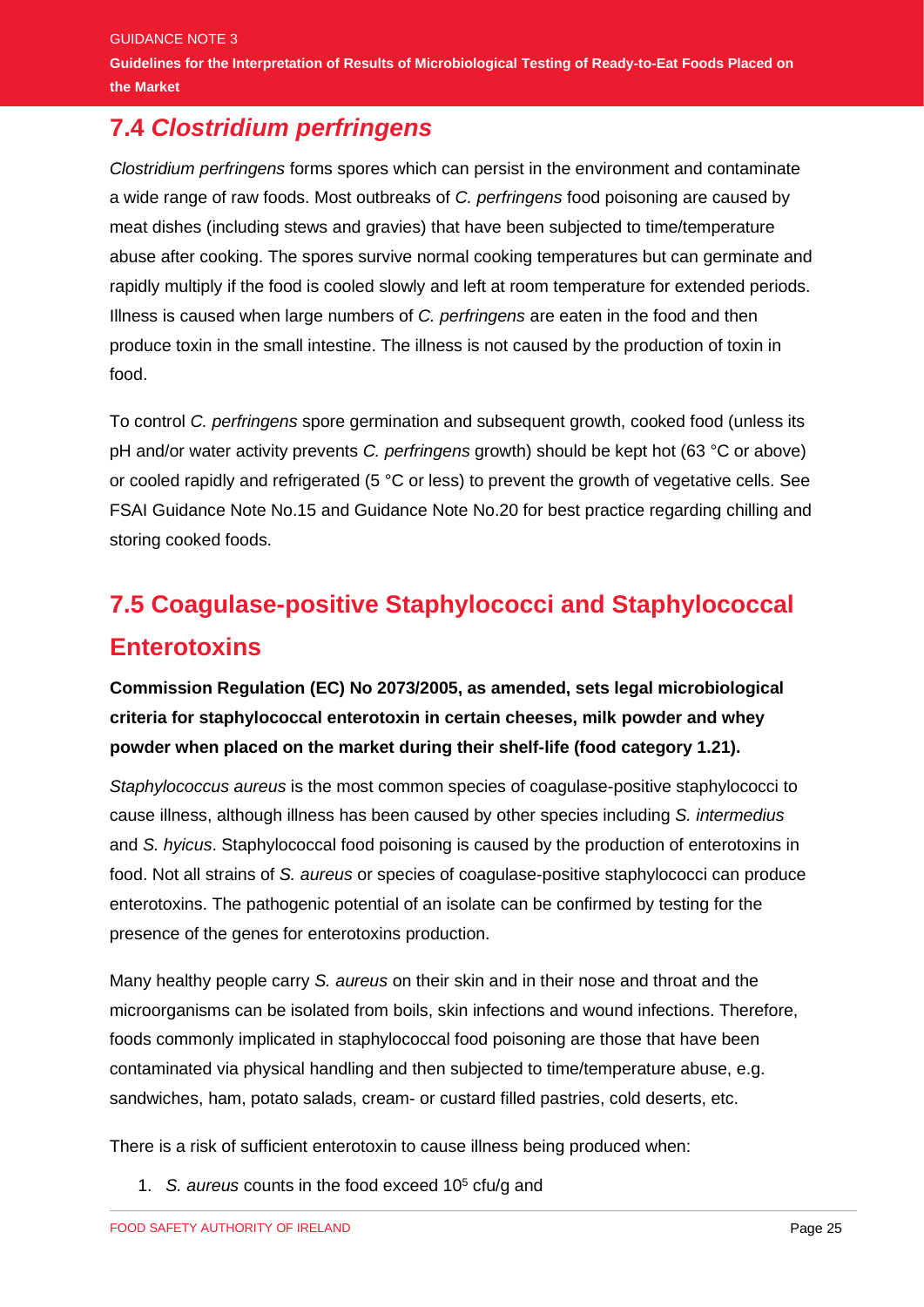#### 2. The temperature of the food is between 10 and 45°C

*S. aureus* are also carried by animals and can contaminate raw meat and raw milk. Cheese made from raw milk is at risk of containing staphylococcal enterotoxins if *S. aureus* numbers are allowed to multiply to toxin-producing levels during production. During cheese maturation, *S. aureus* numbers may drop because of unfavourable conditions, but this does not guarantee that staphylococcal enterotoxins are not present in the cheese.

While *S. aureus* is heat sensitive and is killed by adequate cooking or pasteurisation, the enterotoxin is heat resistant. Reheating cooked food may not destroy toxin that has been formed in food because a temperature of 100 °C for at least 30 minutes is necessary to inactivate the toxin. Therefore, the risk of staphylococcal food poisoning is reduced by minimising handling of foods, using good hand hygiene and maintaining good temperature control by keeping foods cold (5 °C or less) and hot foods hot (63 °C or above).

If coagulase positive staphylococci are detected in food at levels  $>10<sup>5</sup>$ , or the food is suspected to have caused staphylococcal food poisoning, the food should be tested for the presence of enterotoxins. The presence of staphylococcal enterotoxins in food renders the food unsafe and it should be withdrawn or recalled. Tests for staphylococcal enterotoxins may only be available in reference laboratories. If the presence of staphylococcal enterotoxins is suspected, health actions and interventions should not be delayed pending the confirmed results.

### **7.6 Enterobacteriaceae**

Enterobacteriaceae are a broad group of bacteria that includes species originating from plants, the environment and the intestinal tract of animals and humans. The Enterobacteriaceae group includes pathogenic species, e.g. *E. coli*, *Salmonella*, *Shigella* and *Yersinia*, and those responsible for food spoilage, e.g. *Citrobacter freundii, Klebsiella* spp, *Providencia rettgeri*, *Enterobacter agglomerans*. Other members include: *Edwardsiella*, *Erwinia*, *Escherichia*, *Hafnia*, *Proteus* and *Serratia*.

Enterobacteriaceae are useful indicators of hygiene, process failure and post-processing contamination of heat processed foods. The presence of Enterobacteriaceae in heatprocessed foods indicates inadequate cooking or post-processing contamination. This is because all Enterobacteriaceae are killed by heat processing and should be readily removed from the factory, equipment and surfaces by appropriate cleaning procedures. Some Enterobacteriaceae can contribute to histamine formation in susceptible foods – such as mackerel, tuna and some cheeses – if they are not properly processed or stored.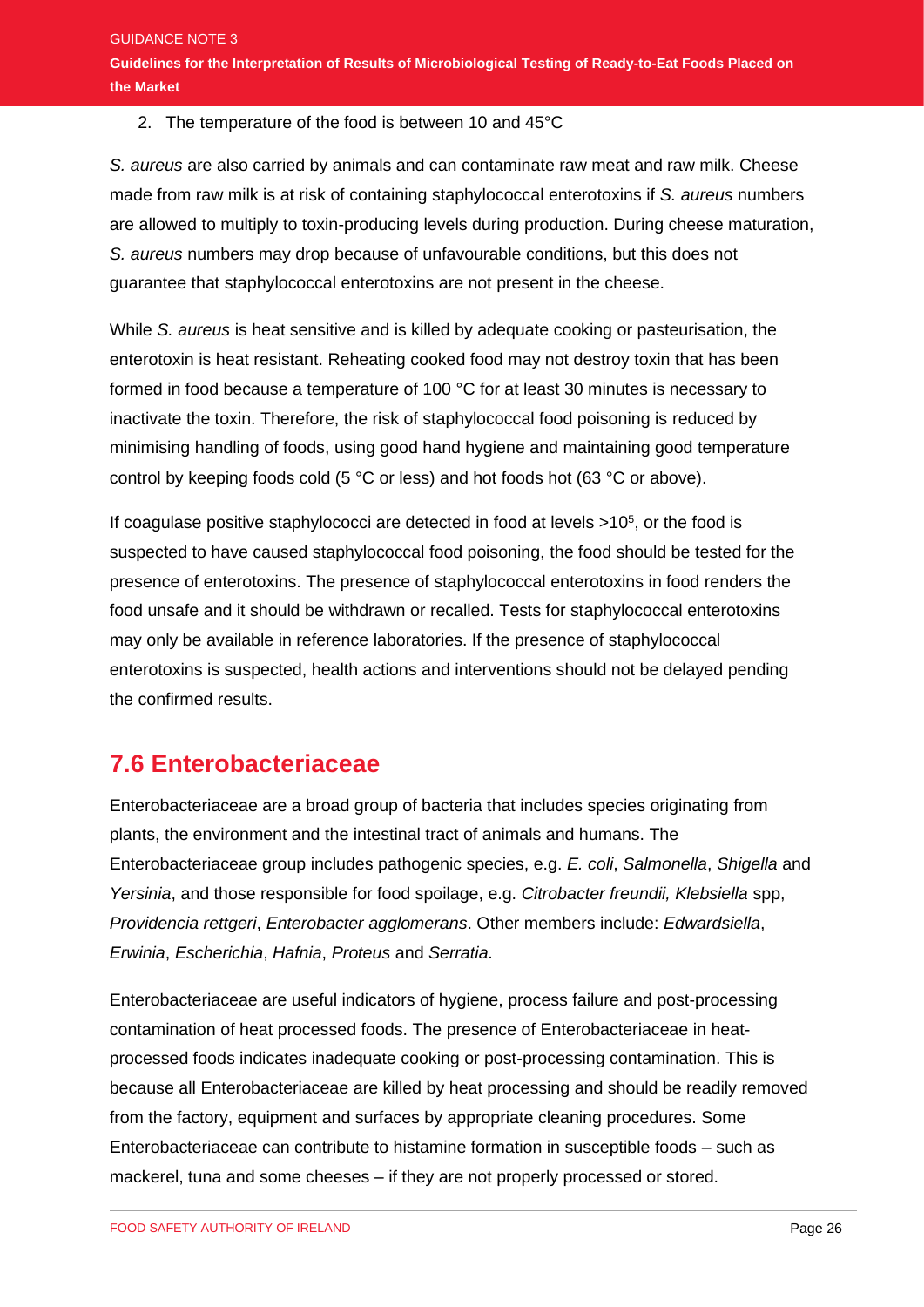Unsatisfactory results, although not inherently a hazard can indicate:

- Poor quality of raw materials or food components
- Inadequate heat processing
- Cross-contamination
- Inadequate cleaning and sanitisation
- Poor temperature and time control
- Increased likelihood of the presence of pathogens

As fresh fruit, vegetables and salad vegetables (or foods which contain these as ingredients, e.g. sandwiches) naturally contain high levels of Enterobacteriaceae, it is not useful to test these foods for Enterobacteriaceae.

#### **7.7** *E. coli*

Commission Regulation (EC) No 2073/2005, as amended, sets legal microbiological criteria for *E. coli* in live bivalve molluscs, and live echinoderms, tunicates and gastropods when placed on the market during their shelf-life (food category 1.25). Potable water is legally required to be free from *E. coli* (see Appendix 1 of this Guidance Note for applicable legislation).

*E. coli* is part of the Enterobacteriaceae family (Section 7.6). The *E. coli* test is used to assess the hygiene status of a food product and can indicate that faecal pathogens could be present. *E. coli* are killed by adequate heat processing and should not be present in heat processed food. *E. coli* are also removed from the food processing environment by effective cleaning and sanitisation.

*E. coli* counts of <20 cfu/g food are considered satisfactory. Unsatisfactory results, although not inherently a hazard, can indicate:

- Faecal contamination of raw materials
- Inadequate heat processing
- Cross-contamination
- Inadequate cleaning and sanitisation
- Poor temperature and time control
- Increased likelihood of the presence of pathogens

See Section 7.11 for information on the pathogen Shiga toxin producing *E. coli* (STEC).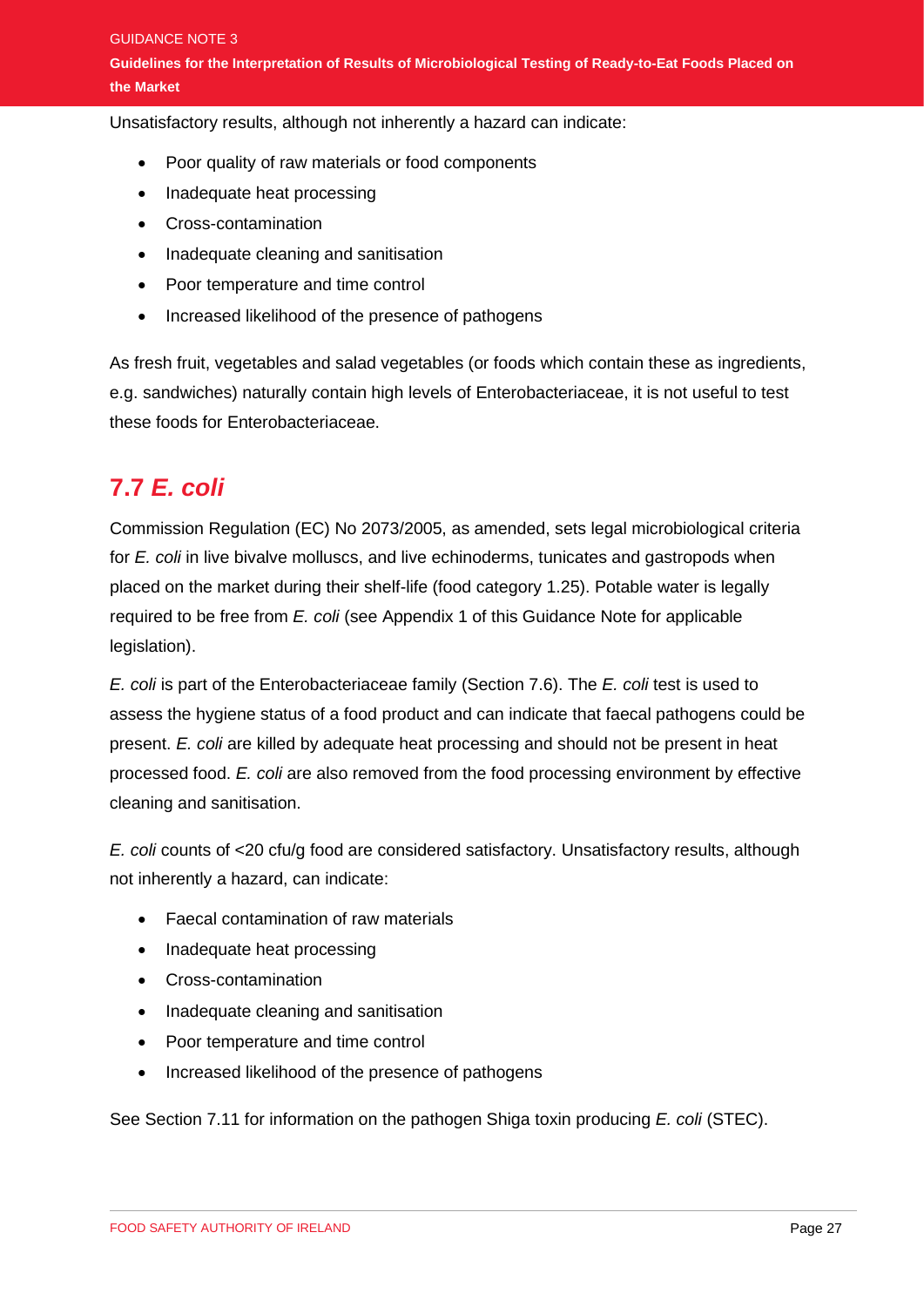#### **7.8** *Listeria monocytogenes*

This Guidance Note does not set guideline limits for *L. monocytogenes* in ready-to-eat food because Commission Regulation (EC) No 2073/2005, as amended, sets legal microbiological criteria for *L. monocytogenes* in all ready-to-eat food when placed on the market during their shelf life. If *L. monocytogenes* is detected or enumerated in ready-to-eat food, compliance of the batch of food must be assessed against the legal limits set in Commission Regulation (EC) No 2073/2005, as amended. The legal limit is either '100 cfu/g' or 'not detected in 25g' depending on the category of ready-to-eat and/or stage of sampling. See food categories 1.1, 1.2 and 1.3 in the Regulation for details of the criteria and associated sampling plans.

*L. monocytogenes* has been found on a wide range of foods including unpasteurised milk, soft and semi-soft cheese, deli meats, vegetables, fish products and seafood. The organism can persist in food production facilities and contaminate food after processing. Because *L. monocytogenes* can grow at refrigeration temperatures, it is of concern in chilled, ready-toeat foods – especially if those foods have a long shelf-life.

Consuming food containing *L. monocytogenes* at levels > 100 cfu/g is considered a food safety risk<sup>12</sup>. However, older people, adults with compromised immune systems and pregnant women may become infected after consuming lower numbers because their immune system is weakened. Taking this into consideration, food business operators may set more stringent limits for *L. monocytogenes* in ready-to-eat food than in the applicable legislation as part of their specification agreement with their suppliers if they deem it necessary. If food business operators choose to do this, the corrective actions required for test results in breach of the more stringent limits should be documented and agreed with their suppliers first.

As *L. monocytogenes* is widespread in the environment, it is likely to be present in many raw foods. This risk can be controlled through adequate cooking and refrigeration, setting a safe shelf-life for chilled, ready-to-eat food, avoiding cross-contamination and implementing a strict cleaning and sanitisation procedure in establishments producing ready-to-eat foods to avoid post-processing contamination. Individuals vulnerable to *L. monocytogenes* infection are advised against eating certain ready-to-eat foods unless they are thoroughly heated<sup>13,14</sup>.

 $\frac{1}{2}$  ,  $\frac{1}{2}$  ,  $\frac{1}{2}$  ,  $\frac{1}{2}$  ,  $\frac{1}{2}$  ,  $\frac{1}{2}$  ,  $\frac{1}{2}$  ,  $\frac{1}{2}$  ,  $\frac{1}{2}$  ,  $\frac{1}{2}$  ,  $\frac{1}{2}$  ,  $\frac{1}{2}$  ,  $\frac{1}{2}$  ,  $\frac{1}{2}$  ,  $\frac{1}{2}$  ,  $\frac{1}{2}$  ,  $\frac{1}{2}$  ,  $\frac{1}{2}$  ,  $\frac{1$ 

<sup>&</sup>lt;sup>12</sup> Available at: **[https://ec.europa.eu/food/sites/food/files/safety/docs/sci-com\\_scv\\_out26\\_en.pdf](https://ec.europa.eu/food/sites/food/files/safety/docs/sci-com_scv_out26_en.pdf)** 

<sup>13</sup> Pregnancy and Listeria: available at: **<https://www.safefood.net/food-poisoning/listeria>**

<sup>14</sup> Reducing the Risk of Food Poisoning: Information for People who are Particularly Vulnerable. Available at **[www.fsai.ie](http://www.fsai.ie/)**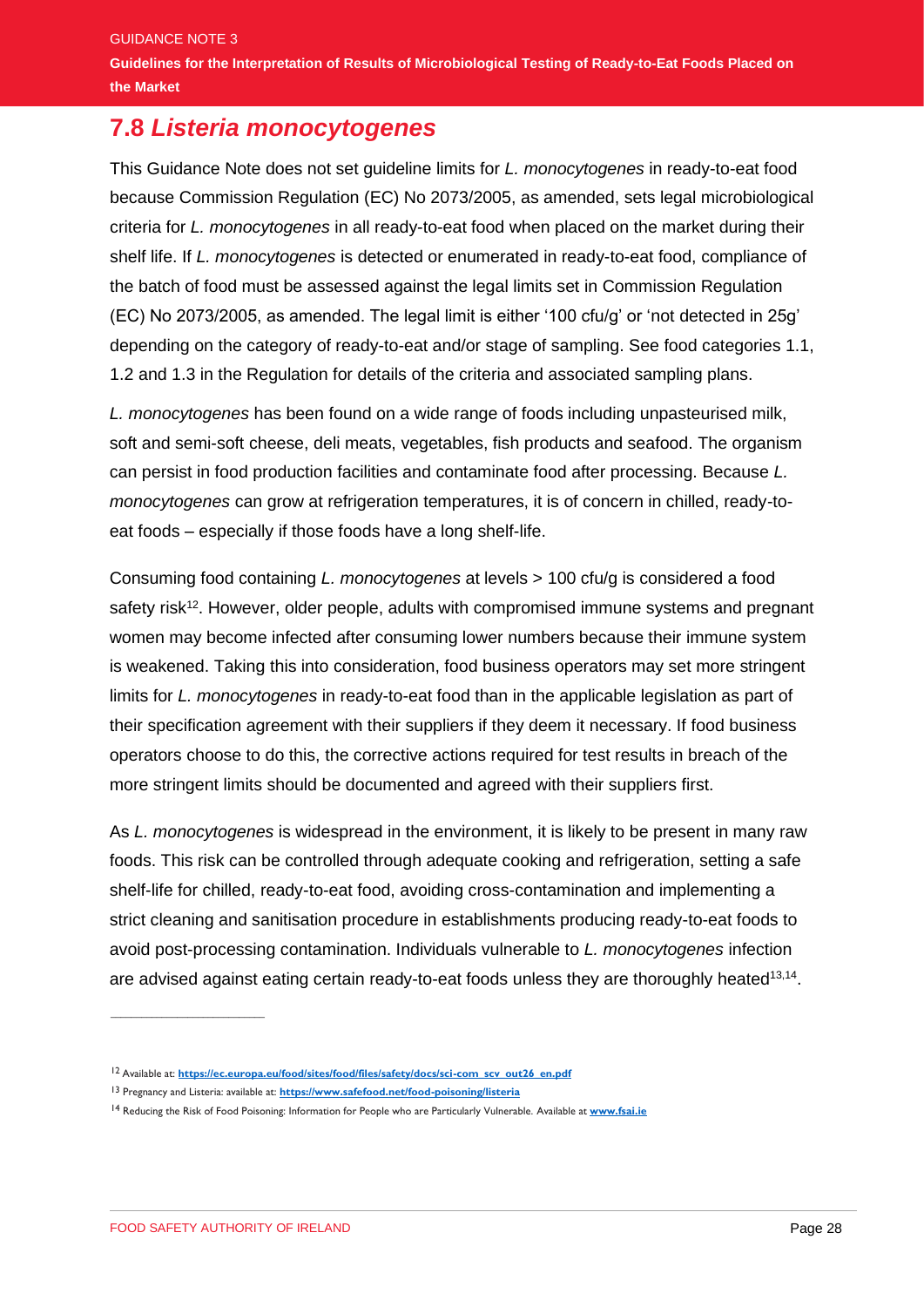**Guidelines for the Interpretation of Results of Microbiological Testing of Ready-to-Eat Foods Placed on the Market** 

### **7.8.1** *Listeria* **spp. (including** *L. monocytogenes***)**

The scope of ISO 11290-1/2 was revised in 2017 to include a horizontal method for *Listeria*  spp. (including *L. monocytogenes*). The reported result for *Listeria* spp. (including *L. monocytogenes*) is the total result for *Listeria* spp. and *L. monocytogenes* combined. Of the *Listeria* spp.*,* only *L. monocytogenes* is considered to be a significant human pathogen. If *L. monocytogenes* is detected or enumerated in ready-to-eat food, the reported result should be assessed for its compliance with the criteria set for ready-to-eat food in Commission Regulation (EC) No 2073/2005, as amended. If the reported result for *L. monocytogenes* is not at a level that is in breach of the criterion limits for ready-to-eat food set in legislation (for example: 10 cfu/*g L. monocytogenes* enumerated in a category 1.3 ready-to-eat food), it is advisable that the cause of contamination for the level reported still be investigated and any actions necessary to ensure subsequent batches of food are free from *L. monocytogenes* contamination be taken.

*Listeria spp*. (including *L. monocytogenes*) are environmental contaminants capable of persisting in food processing environments including food processing equipment if effective cleaning and sanitation measures are not in place. *Listeria* spp. (including *L.* 

*monocytogenes*) show greater heat resistance than Enterobacteriaceae but are killed by adequate cooking. Therefore, the detection of *Listeria* spp. (including *L. monocytogenes*) in ready-to-eat food can indicate inadequate heat-treatment or post-processing contamination from the production environment.

Regulation 2073/2005, as amended, differentiates between ready-to-eat food that can support (food category 1.2) and that cannot support (food category 1.3) the growth of *L. monocytogenes*. Different criterion limits for *L. monocytogenes* apply depending on which category the food belongs to and whether the food business operator has scientific studies sufficient to show how *L. monocytogenes* will grow in their product during its shelf-life (see FSAI Guidance Note No. 27 for more information). In keeping with the legislation, two different guideline limits are set in Table 4 of this Guidance Note for *Listeria* spp*.* depending on whether the ready-to-eat food can or cannot support the growth of *Listeria* spp. (including *L. monocytogenes*).

Ready-to-eat food that can support the growth of *Listeria* spp. (including *L. monocytogenes*) are assessed using a more sensitive method called the detection test (which gives a detected/not detected result) compared to the enumeration test (which gives a count result). The detection test includes an enrichment step which allows injured and stressed *Listeria*  spp. (including *L. monocytogenes*) to recover thus making their detection more likely. For ready-to-eat food that cannot support growth, the enumeration test is used, with a guideline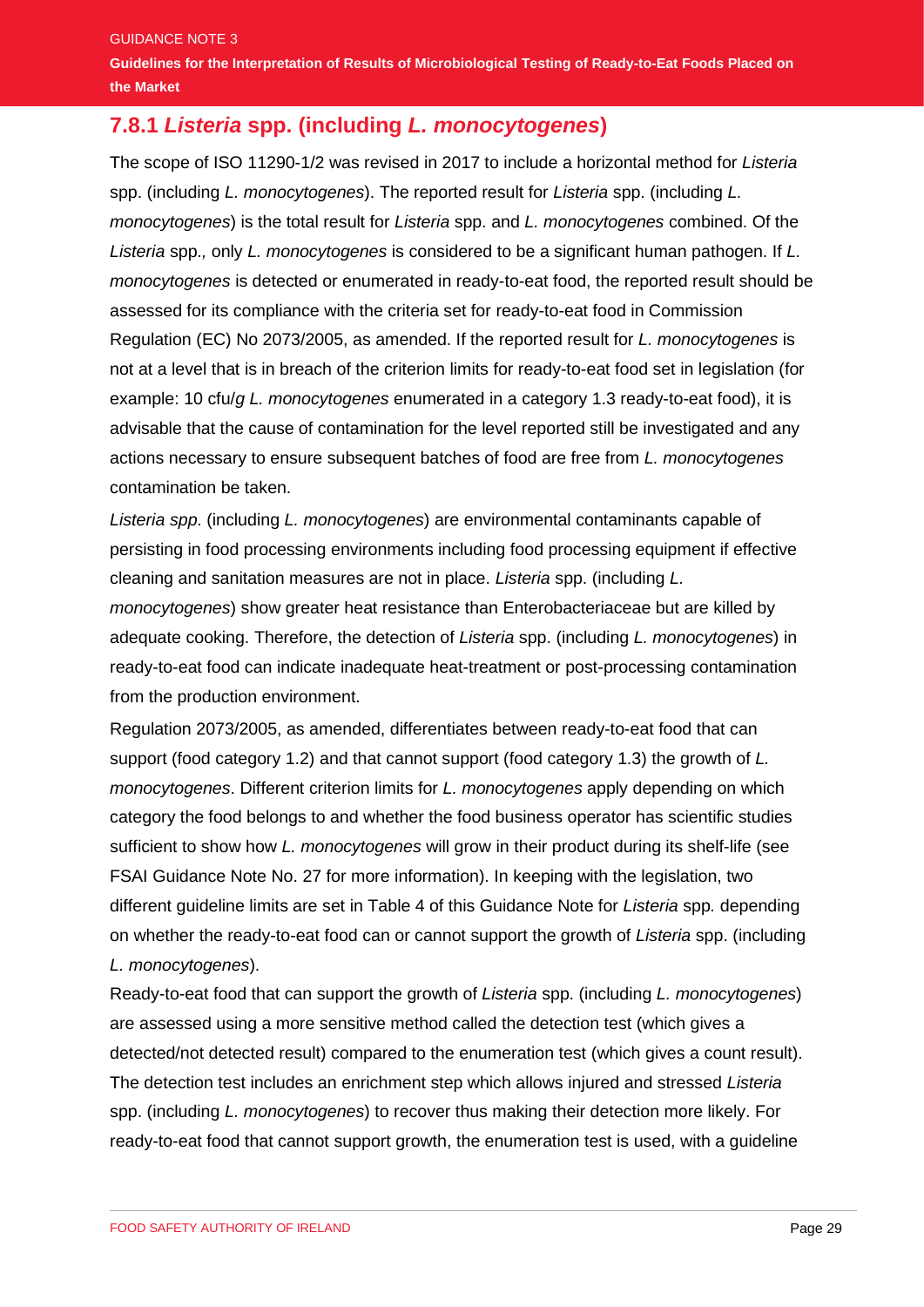GUIDANCE NOTE 3

**Guidelines for the Interpretation of Results of Microbiological Testing of Ready-to-Eat Foods Placed on the Market** 

limit of 100 cfu/g set for *Listeria* spp. (including *L. monocytogenes*) throughout the shelf-life of the food product.

#### **7.9** *Salmonella* **spp.**

Commission Regulation (EC) No 2073/2005, as amended, sets legal microbiological criteria for *Salmonella* in a wide range of foods when placed on the market during their shelf-life, including: fresh poultry meat, minced meat, meat preparations and meat products, mechanically separated meat, gelatine and collagen, dairy products (including infant formula and follow-on formula), egg products, live bivalve molluscs and live echinoderms, tunicates and gastropods, sprouted seeds, ready-to-eat pre-cut fruit and vegetables, unpasteurised juices and reptile meat. Refer to the Regulation for relevant food categories and associated sampling plans.

A wide range of animals can carry *Salmonella* leading to the contamination of animal products such as meat, poultry, eggs or raw milk. *Salmonella* infection has also been linked to other fresh and processed foods, including: fruit juice, tomatoes, lettuce, herbs, melons, sprouted seeds, spices, nuts, peanut butter, chocolate and powdered infant formula. Food processing environments can become contaminated with *Salmonella* acting as a source of food contamination.

There are over 2,500 *Salmonella* serotypes reported, all of which are considered pathogenic. *S*. Typhimurium and *S*. Enteritidis cause most human cases of salmonellosis in Ireland. The most common manifestation of *Salmonella* infection is gastroenteritis, caused by consuming live bacteria in food. Although the infectious dose is thought to be large, outbreaks have been caused after consuming low numbers of *Salmonella* in high-fat/low-water activity foods, e.g. chocolate, cheese, ice-cream, peanut butter, that appear to protect *Salmonella* from stomach acid. The infectious dose is also believed to be lower in those most susceptible to *Salmonella* infection, i.e. infants, the elderly and individuals who are immunocompromised.

Adequate cooking and temperature control, and prevention of cross-contamination are important control measures for *Salmonella*. For foods which will not be cooked before consumption, such as fresh fruit and vegetable, contamination at the growing and distribution stages should be prevented through good agricultural practice. See FSAI Guidance Notes 31 and 32 for information on the GHP involved in the production and processing of fresh produce, respectively.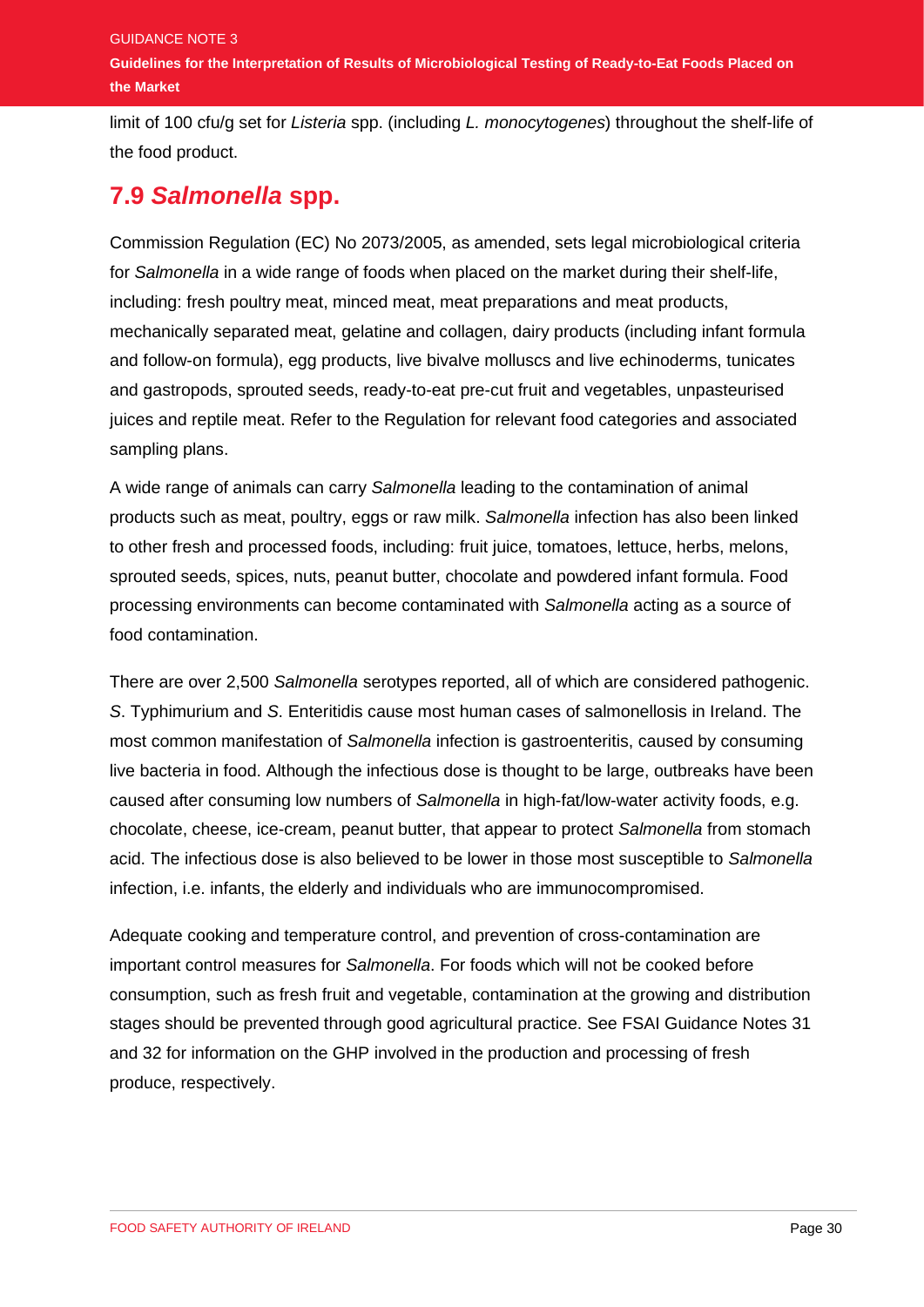**Guidelines for the Interpretation of Results of Microbiological Testing of Ready-to-Eat Foods Placed on the Market** 

#### **7.10** *Shigella* **spp.**

Shigellosis is exclusively a human disease with the majority of cases via person-to-person spread by the faecal-oral route. Foodborne shigellosis is caused by eating food contaminated by infected food handlers or irrigation water contaminated with human faeces. Only a small number of bacteria are required to cause infection. *Shigella sonnei, S. flexneri*, *S. boydii* and *S. dysenteriae* are the species most often involved in illness.

*Shigella* is easily destroyed by heat. Salads and fresh herbs are the foods most often involved in shigellosis outbreaks. Strict personal hygiene to prevent contamination and temperature control to prevent growth of *Shigella* on foods are important control steps for shigellosis.

### **7.11 Shiga toxin producing** *E. coli* **(STEC)**

**Commission Regulation (EC) No 2073/2005, as amended, sets legal microbiological criteria for STEC serogroups O157, O26, O111, O103, O145 and O104:H4 in sprouts when placed on the market during their shelf-life (food category 1.29).**

Shiga toxin-producing *Escherichia coli* (STEC), also known as verocytotoxigenic *Escherichia coli* (VTEC), is defined by the presence of one or both Shiga toxin genes: *stx*1 and *stx*2. Human infection with STEC can be asymptomatic or cause a spectrum of illnesses ranging from mild, non-bloody diarrhoea through to bloody diarrhoea, haemorrhagic colitis, haemolytic uraemic syndrome (HUS), and death.

STEC is a normal commensal in the gastrointestinal tract of ruminants, including cattle, sheep, goats and other farmed animals. STEC is potentially transmitted through contaminated water, contact with livestock or contaminated environments, or contaminated food. The infective dose is very low (possibly as low as 10 cells ingested) and person-toperson transmission is common among close contacts. The earliest food-reported vehicle associated with an STEC outbreak was undercooked beef burgers, but since then, a variety of foods have been linked with human illness including: beef; lamb; fermented sausages; raw milk and dairy products or re-contaminated pasteurised dairy products; salads; flour; sprouts; fruit juices; and vegetables.

There are significant challenges in the risk assessment and management of STEC in that the profile of strains causing human illness has continued to change since it first emerged as a cause of human illness. *E. coli* O157:H7 was the first serogroup implicated in STEC human infections (in the 1980s). In the 2000s, further serogroups (*E. coli* O26, O103, O111 and O145) were identified as being most commonly linked to human infection and, along with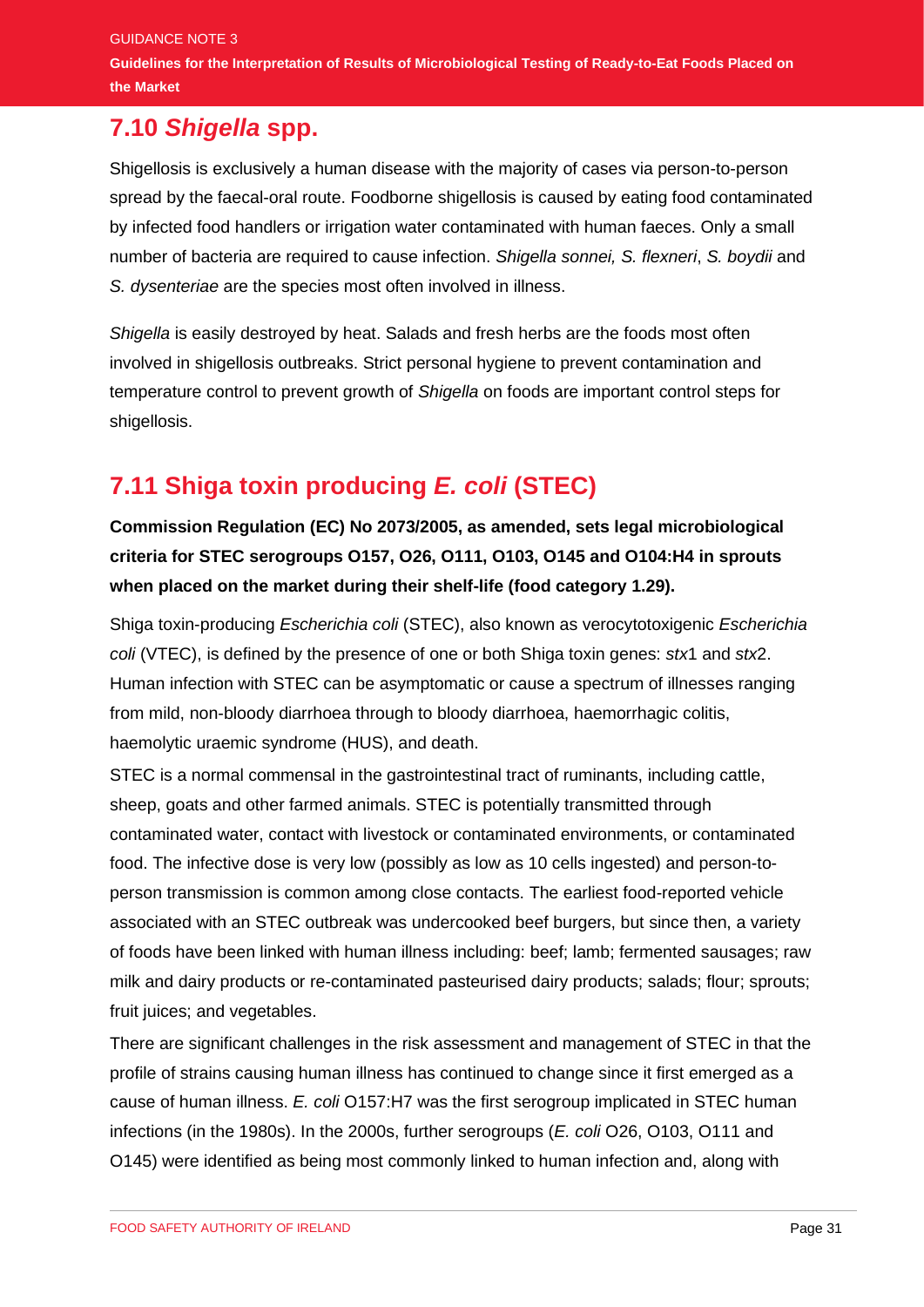O157, became known as the 'top five' STEC serogroups. In 2011, *E. coli* O104 was added to this group following a European sprouted seed outbreak, making these serogroups the 'top six'. Since 2013, a wider diversity of STEC serogroups has been linked to human illness.

A report by the Scientific Committee of the FSAI (2019)<sup>15</sup> concluded there is no scientific evidence to differentiate the potential risk of illness from STEC based on the serogroup or the presence/absence of the *eae* gene for intimin (a protein which facilitates intimate attachment to the host intestinal epithelial cells). Consequently, any STEC cultured from a food constitutes a potential risk of illness. This is in agreement with the approach taken by the European Food Safety Authority (EFSA) in their Scientific Opinion (2020)<sup>16</sup> which concluded that all STEC strains are pathogenic in humans.

When STEC is detected (i.e. culture isolation of an *E. coli* containing Shiga toxin-encoding (*stx*) gene(s)) in a food, the risk of illness is dependent on the type of food, its likely final preparation prior to consumption and the vulnerability of the consumer to illness. Ready-toeat and non-ready-to-eat foods have different risk profiles with regard to STEC. The FSAI infographic  $(2019)^{17}$  outlines the risk management actions required when STEC is detected in ready-to-eat or non-ready-to-eat food.

### **7.12** *Vibrio cholerae* **(O1 and O139)**

Two serotypes of *Vibrio cholerae* – O1 and O139 – cause cholera which can lead to epidemics and pandemics. The illness causes profuse, watery diarrhoea ('rice water' stools) resulting in extreme water loss and salt imbalance which can lead to death. Cholera has a mortality rate of 50-70%.

Cholera is a cause of illness and mortality in areas with poor sanitation and hygiene and is endemic in the Indian subcontinent, Asia and Africa. It is usually transmitted person-toperson or via contaminated/untreated water supplies. Foodborne transmission occurs when fruit, vegetables and other foods become contaminated by irrigation water, the use of 'night soil' as fertiliser, infected food handlers, contaminated food containers, or flies.

*V. cholerae* is also controlled through good hygienic practice and adequate cooking.

<sup>&</sup>lt;sup>15</sup> Report of the Scientific Committee of the Food Safety Authority of Ireland (2019) Advice on Shiga toxin-producing Escherichia coli (STEC) detection in food. Available at: **[www.fsai.ie](http://www.fsai.ie/)**

<sup>&</sup>lt;sup>16</sup> EFSA BIOHAZ Panel, 2020. Scientific Opinion on the pathogenicity assessment of Shiga toxin-producing Escherichia coli (STEC) and the public health risk posed by contamination of food with STEC. EFSA Journal 2020;18(1):5967 **<https://doi.org/10.2903/j.efsa.2020.5967>**

<sup>17</sup> Shiga toxin-producing Escherichia coli (STEC) in food. FSAI, 2019. Available at: **[www.fsai.ie](http://www.fsai.ie/)**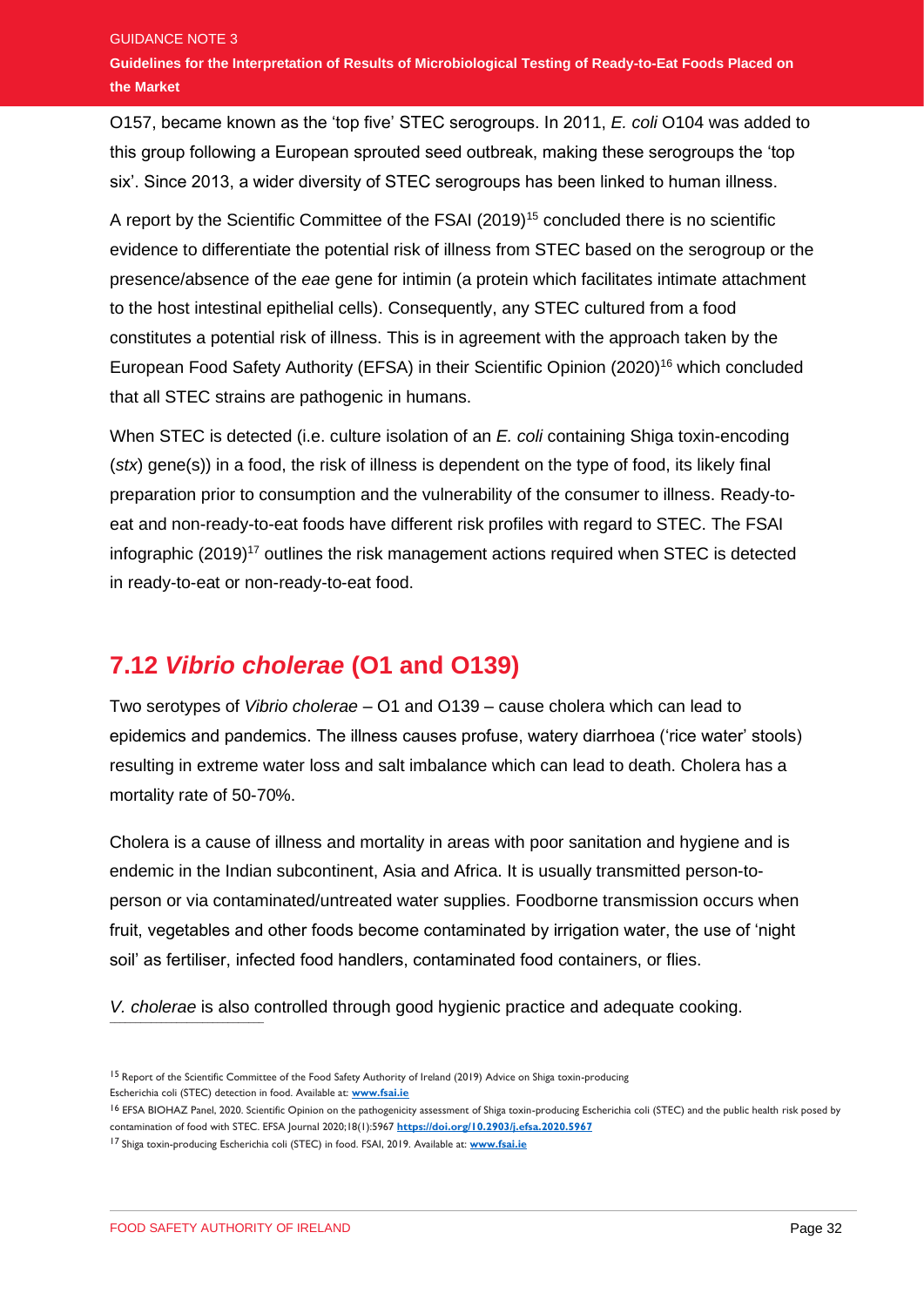### **7.13** *Vibrio parahaemolyticus*

*V. parahaemolyticus* causes a mild form of gastroenteritis (although it can begin with violent pains). The illness is usually self-limiting with death being rare.

*V. parahaemolyticus* requires a certain level of salt to grow (halophile), therefore it is almost exclusively associated with marine environments and fish, shellfish and other seafoods. *V. parahaemolyticus* is killed by heating, so these foods are of most risk when consumed raw or undercooked – or when they lead to cross-contamination of ready-to-eat foods. *V. parahaemolyticus* usually occurs in low numbers in these foods, but temperature abuse will allow rapid growth.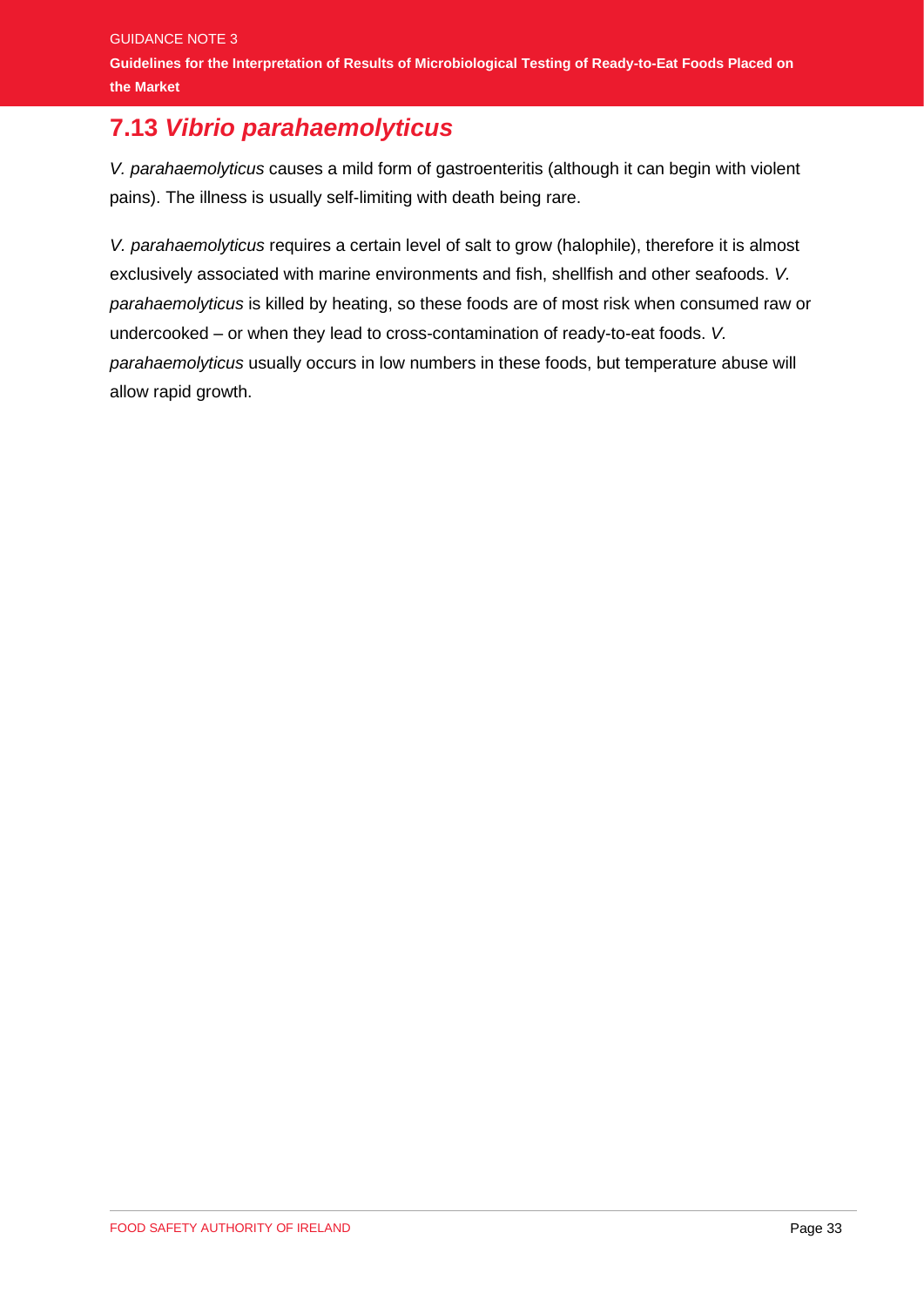**Guidelines for the Interpretation of Results of Microbiological Testing of Ready-to-Eat Foods Placed on the Market** 

# <span id="page-36-0"></span>**Appendix 1. Foods for which microbiological criteria have been set in legislation<sup>18</sup>**

**Table 1** Microbiological criteria have been set in legislation for various foods, some of which are ready-to-eat foods

| <b>Type of Food</b>                                        | <b>European Legislation</b>                                                                                                                                | <b>Irish Legislation</b>                                         |
|------------------------------------------------------------|------------------------------------------------------------------------------------------------------------------------------------------------------------|------------------------------------------------------------------|
| Ready-to-eat foods                                         | Commission Regulation (EC) No                                                                                                                              | S.I. No. 474 of 2012, as                                         |
| Carcases                                                   | 2073/2005, as amended                                                                                                                                      | amended, for food businesses<br>supervised by the Health Service |
| Fresh poultry meat                                         |                                                                                                                                                            | Executive                                                        |
| Minced meat, meat preparations,<br>meat products           |                                                                                                                                                            | S.I. No. 425 of 2020 which<br>amends S.I. No. 474 of 2012.       |
| Mechanically separated meat                                |                                                                                                                                                            | S.I. No. 22 of 2020, for food                                    |
| Gelatine and collagen                                      |                                                                                                                                                            | businesses supervised by the<br>Department of Agriculture, Food  |
| Dairy products                                             |                                                                                                                                                            | and Marine, the Sea-Fisheries                                    |
| Egg products                                               |                                                                                                                                                            | Protection Authority, local                                      |
| Live bivalve molluscs                                      |                                                                                                                                                            | authorities or for food<br>businesses that are supervised        |
| <b>Fishery products</b>                                    |                                                                                                                                                            | by the Health Service Executive                                  |
| Cooked crustaceans and<br>molluscan shellfish              |                                                                                                                                                            | and approved under Regulation<br>(EC) No 853/2004                |
| Pre-cut fruit and vegetables<br>(ready-to-eat)             |                                                                                                                                                            |                                                                  |
| Unpasteurised fruit and<br>vegetable juices (ready-to-eat) |                                                                                                                                                            |                                                                  |
| Sprouts and sprouted seeds                                 |                                                                                                                                                            |                                                                  |
| Reptile meat                                               |                                                                                                                                                            |                                                                  |
| Raw milk                                                   | Regulation (EC) No 853/2004,<br>as amended                                                                                                                 | S.I. No. 22 of 2020                                              |
| Drinking water                                             | Council Directive 98/83/EC of                                                                                                                              | S.I. 282 of 2016, as amended                                     |
| Spring water                                               | 3 November 1998 on the<br>quality of water intended for                                                                                                    | S.I. No. 122 of 2014                                             |
| 'Other' water                                              | human consumption                                                                                                                                          |                                                                  |
| Natural mineral water                                      | Directive 2009/54/EC of the<br>European parliament and of the<br>Council of 18 June 2009 on the<br>exploitation and marketing of<br>natural mineral waters | S.I. No. 282 of 2016 as<br>amended                               |

<sup>&</sup>lt;sup>18</sup> List does not take into account, amendments made, or new legislation introduced after 10<sup>th</sup> November 2020.

 $\frac{1}{2}$  ,  $\frac{1}{2}$  ,  $\frac{1}{2}$  ,  $\frac{1}{2}$  ,  $\frac{1}{2}$  ,  $\frac{1}{2}$  ,  $\frac{1}{2}$  ,  $\frac{1}{2}$  ,  $\frac{1}{2}$  ,  $\frac{1}{2}$  ,  $\frac{1}{2}$  ,  $\frac{1}{2}$  ,  $\frac{1}{2}$  ,  $\frac{1}{2}$  ,  $\frac{1}{2}$  ,  $\frac{1}{2}$  ,  $\frac{1}{2}$  ,  $\frac{1}{2}$  ,  $\frac{1$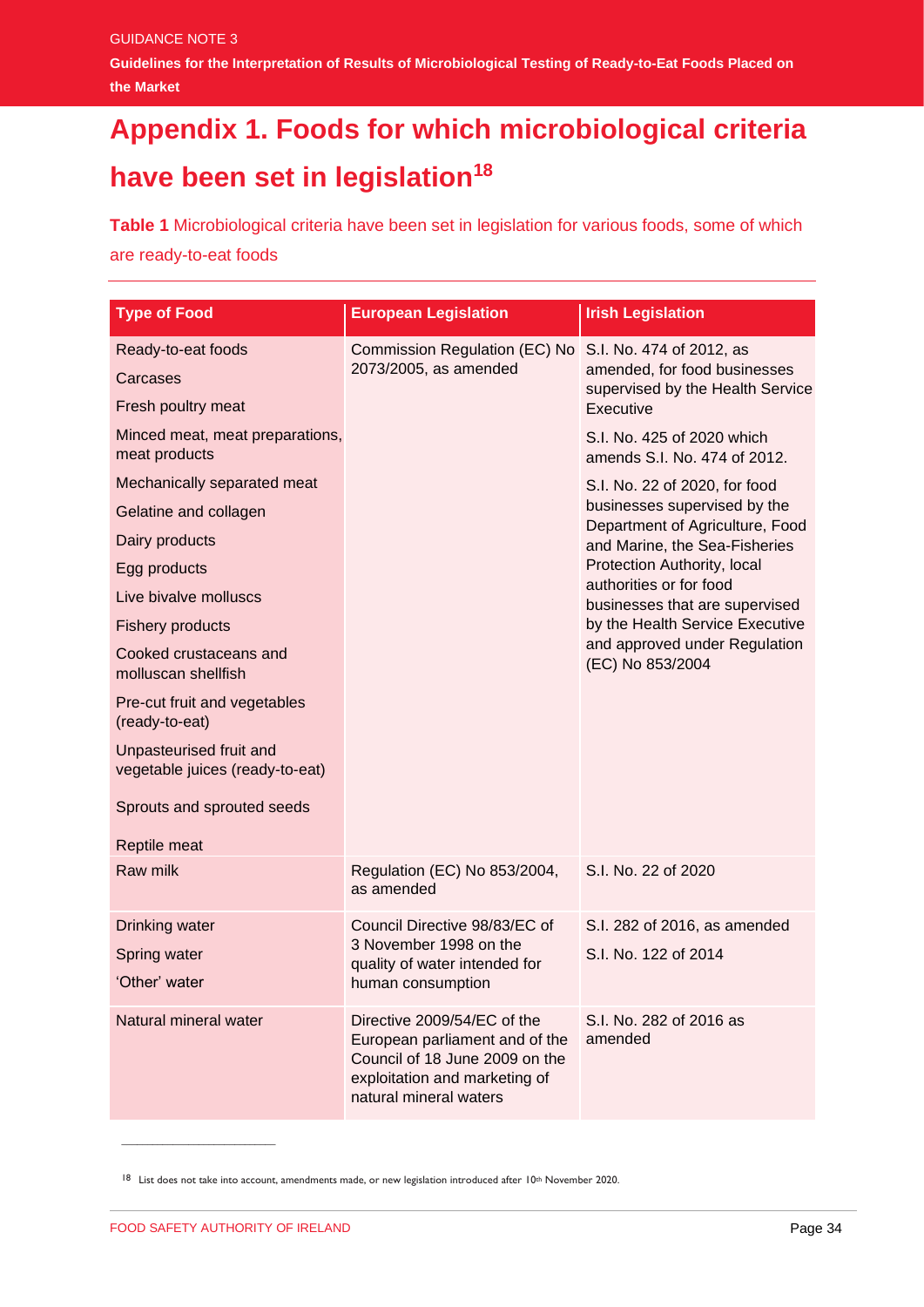#### GUIDANCE NOTE 3 **Guidelines for the Interpretation of Results of Microbiological Testing of Ready-to-Eat Foods Placed on the Market**

In addition, temporary and emergency measures for products of non-animal origin are set down in Commission Implementing Regulation (EU) 2019/1793, which is amended every six months by Commission Implementing Regulation (EU) 2020/625. The classification of live bivalve molluscs production and relaying areas is set down in Regulation (EU) 2017/625, particularly in Articles 18(6) and 18(8)(b). Legislation is available to download at: [www.fsai.ie](http://www.fsai.ie/)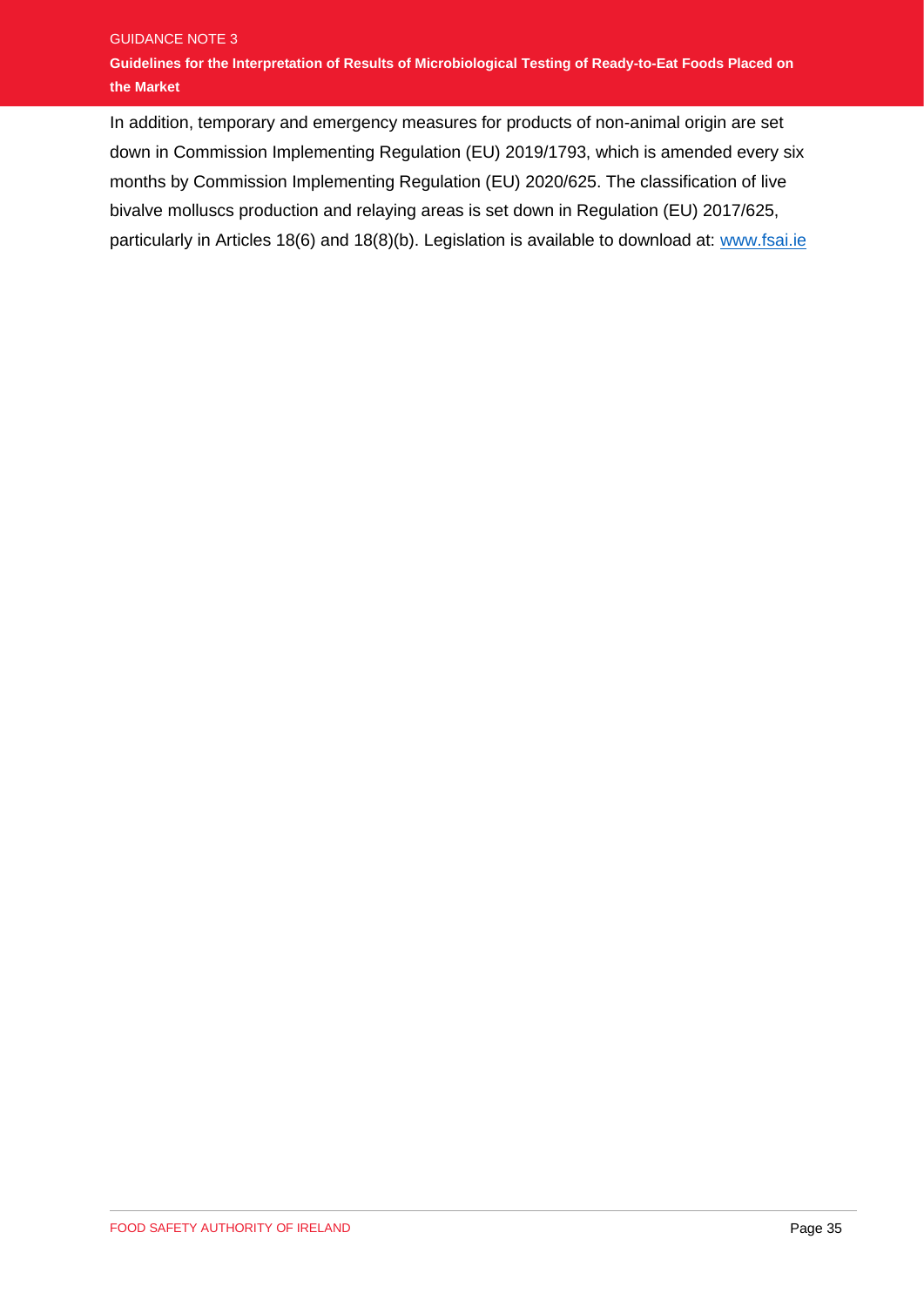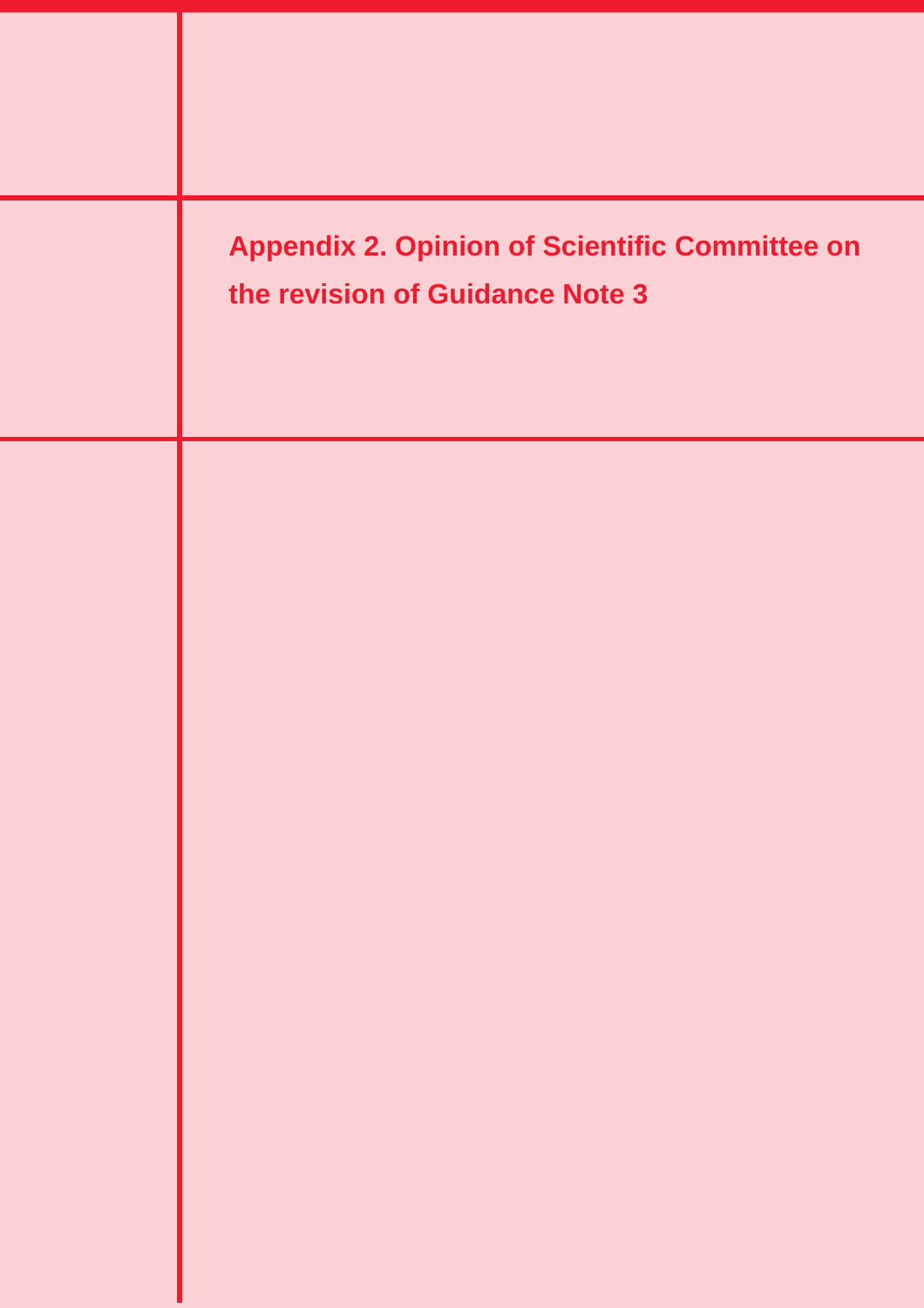#### **Background**

The Food Safety Authority of Ireland (FSAI) is currently revising Guidance Note 3<sup>19</sup> which sets national guideline criteria for the microbiological analysis for ready-to-eat foods sampled at the point-of-sale. The guideline criteria are being revised to take account of:

- **•** Commission Regulation (EC) No 2073/2005<sup>20</sup>, which lays down legal microbiological criteria for foodstuffs, and
- Revised UK guidelines<sup>21</sup>, issued by the Health Protection Agency (HPA), for assessing the microbiological safety of ready-to-eat foods placed on the market

There are discrepancies between guideline limits (applicable at point-of-sale) and legal process hygiene limits (applicable during manufacturing) for three bacteria – coagulase-positive staphylococci, *E. coli* and Enterobacteriaceae – in certain foods. The FSAI therefore, requested the Scientific Committee's advice (see Annex 1) on the appropriate microbiological guidelines to set for the bacteria/food combinations outlined below in points 1, 2 and 3.

For other ready-to-eat foods, the revised guideline limits produced by the HPA have already been agreed by the former Microbiology Sub-committee as appropriate to adopt in Ireland and will not be discussed in this Opinion.

#### **1. Coagulase-positive staphylococci**

**Discrepancy:** Guideline limits for ready-to-eat foods sampled at point-of-sale are stricter than the legal limits applicable during manufacturing for three categories of food (Table 1).

 $\frac{1}{2}$  ,  $\frac{1}{2}$  ,  $\frac{1}{2}$  ,  $\frac{1}{2}$  ,  $\frac{1}{2}$  ,  $\frac{1}{2}$  ,  $\frac{1}{2}$  ,  $\frac{1}{2}$  ,  $\frac{1}{2}$  ,  $\frac{1}{2}$  ,  $\frac{1}{2}$  ,  $\frac{1}{2}$  ,  $\frac{1}{2}$  ,  $\frac{1}{2}$  ,  $\frac{1}{2}$  ,  $\frac{1}{2}$  ,  $\frac{1}{2}$  ,  $\frac{1}{2}$  ,  $\frac{1$ 

<sup>&</sup>lt;sup>19</sup> FSAI (2001) Guidelines for the Interpretation of Results of Microbiological Analysis of Some Ready-to-Eat Foods Sampled at the Point of-Sale (Guidance Note No. 3)

<sup>&</sup>lt;sup>20</sup> Commission Regulation (EC) No 2073/2005 of 15 November 2005 on microbiological criteria for foodstuffs

<sup>21</sup> HPA (2009) Guidelines for Assessing the Microbiological Safety of Ready-to-Eat Foods Placed on the Market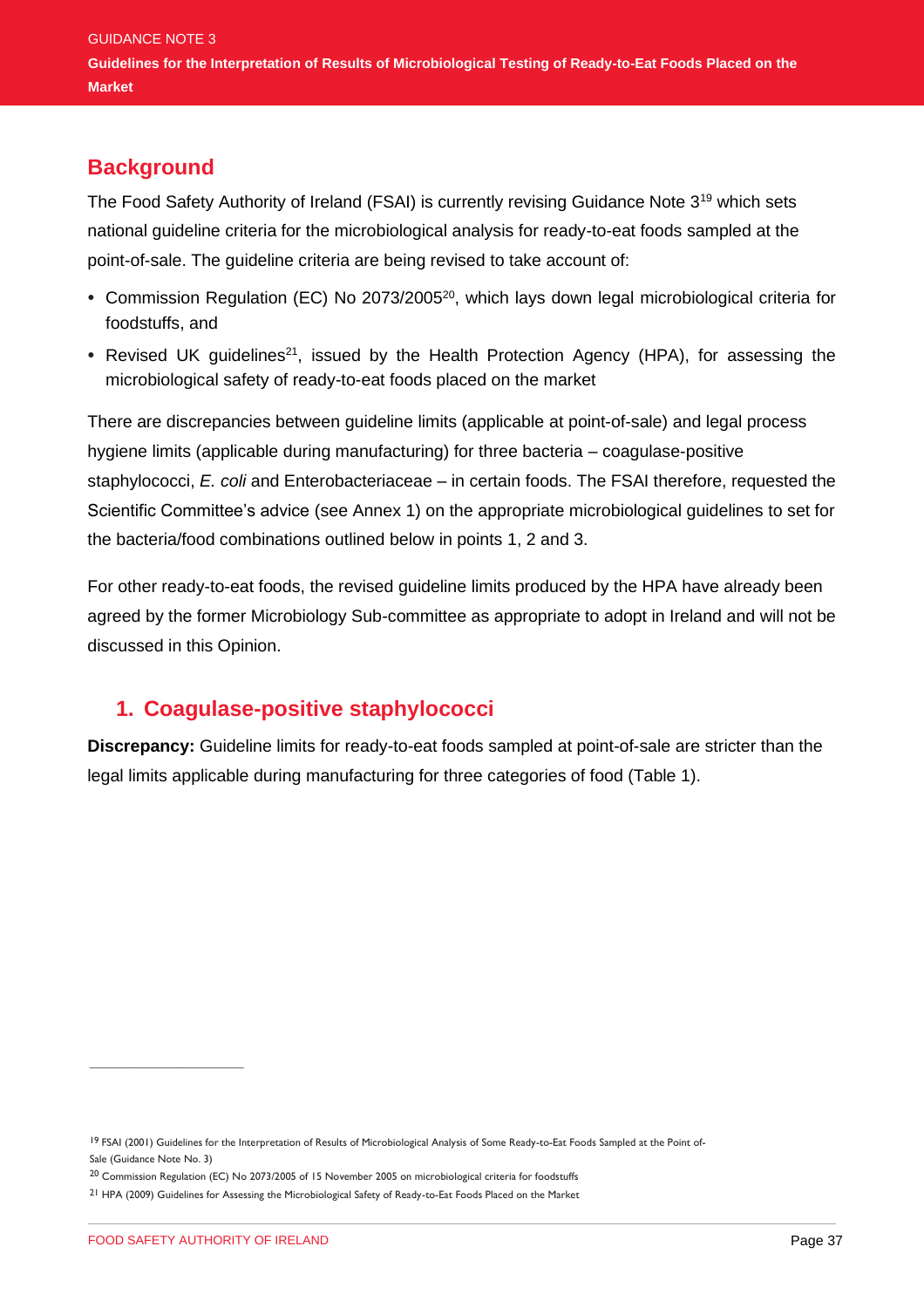#### **Table 1: Coagulase-positive staphylococci – discrepancy between limits set at point-of-sale and during manufacturing**

| <b>Food Category in</b><br><b>Regulation 2073</b>                                                                                                                                                                                       | Unsatisfactory Level (cfu/g) and Stage where<br><b>Criterion applies stated in:</b> |                                     |                                                   |
|-----------------------------------------------------------------------------------------------------------------------------------------------------------------------------------------------------------------------------------------|-------------------------------------------------------------------------------------|-------------------------------------|---------------------------------------------------|
|                                                                                                                                                                                                                                         | <b>Guidance Note 3</b><br>(point-of-sale)                                           | <b>HPA limit</b><br>(point-of-sale) | <b>Regulation</b><br>2073/2005<br>(manufacturing) |
| <b>2.2.3</b> Cheeses made from raw milk                                                                                                                                                                                                 | 10 <sup>2</sup>                                                                     | >10 <sup>4</sup>                    | $>10^{5}$                                         |
| <b>2.2.4 Cheeses made from milk that</b><br>has undergone a lower heat<br>treatment than pasteurisation (*)<br>and ripened cheeses made from<br>milk or whey that has undergone<br>pasteurisation or a stronger heat<br>treatment $(*)$ | 10 <sup>2</sup>                                                                     | >10 <sup>4</sup>                    | $>10^{3}$                                         |
| <b>2.4.1</b> Shelled and shucked products 10 <sup>2</sup><br>of cooked crustaceans and<br>molluscan shellfish                                                                                                                           |                                                                                     | >10 <sup>4</sup>                    | $>10^{3}$                                         |

\* Excluding cheeses where the manufacturer can demonstrate, to the satisfaction of the competent authorities, that the product does not pose a risk of staphylococcal enterotoxins

**Question:** Is it appropriate to set coagulase-positive staphylococci guidelines for the three foods listed in Table 1 and if yes, what should these guidelines be?

**Proposed answer and rationale:** Yes, but it is not appropriate that the limits set for these foods when sampled at point-of-sale are stricter than the limits set when sampled at manufacturing level. Numbers of coagulase-positive staphylococci decline during cheese maturation therefore numbers at point of sale may generally be expected to be lower than those which may occur during manufacturing. It is acknowledged that coagulase-positive staphylococci in cheese at retail level may reflect, in addition, the introduction of new coagulase-positive staphylococci into the food after manufacturing as a result of poor handling practices and/or proliferation due to temperature abuse. Although many cheeses present an unfavourable environment for growth of coagulase-positive staphylococci, growth in cheese is possible<sup>22</sup>. However, if the number of coagulase-positive staphylococci in a cheese sample taken at retail is at or below a level that would have been acceptable during manufacturing, it is not possible in practical terms to determine if this reflects persistence of coagulase-positive staphylococci from the manufacturing process or poor handling/temperature abuse after manufacturing.

 $\frac{1}{2}$  ,  $\frac{1}{2}$  ,  $\frac{1}{2}$  ,  $\frac{1}{2}$  ,  $\frac{1}{2}$  ,  $\frac{1}{2}$  ,  $\frac{1}{2}$  ,  $\frac{1}{2}$  ,  $\frac{1}{2}$  ,  $\frac{1}{2}$  ,  $\frac{1}{2}$  ,  $\frac{1}{2}$  ,  $\frac{1}{2}$  ,  $\frac{1}{2}$  ,  $\frac{1}{2}$  ,  $\frac{1}{2}$  ,  $\frac{1}{2}$  ,  $\frac{1}{2}$  ,  $\frac{1$ 

 $^{22}$  For example in: surface smear ripened cheese where the growth of the bacterial smear raises the pH from acidic to towards neutral; whey cheeses as these have a high water activity and pH; and semi-hard and hard cheese of the lactic type. See Opinion of the Scientific Committee on Veterinary Measures Relating to Public Health on Staphylococcal enterotoxins in milk products, particularly cheeses (2003).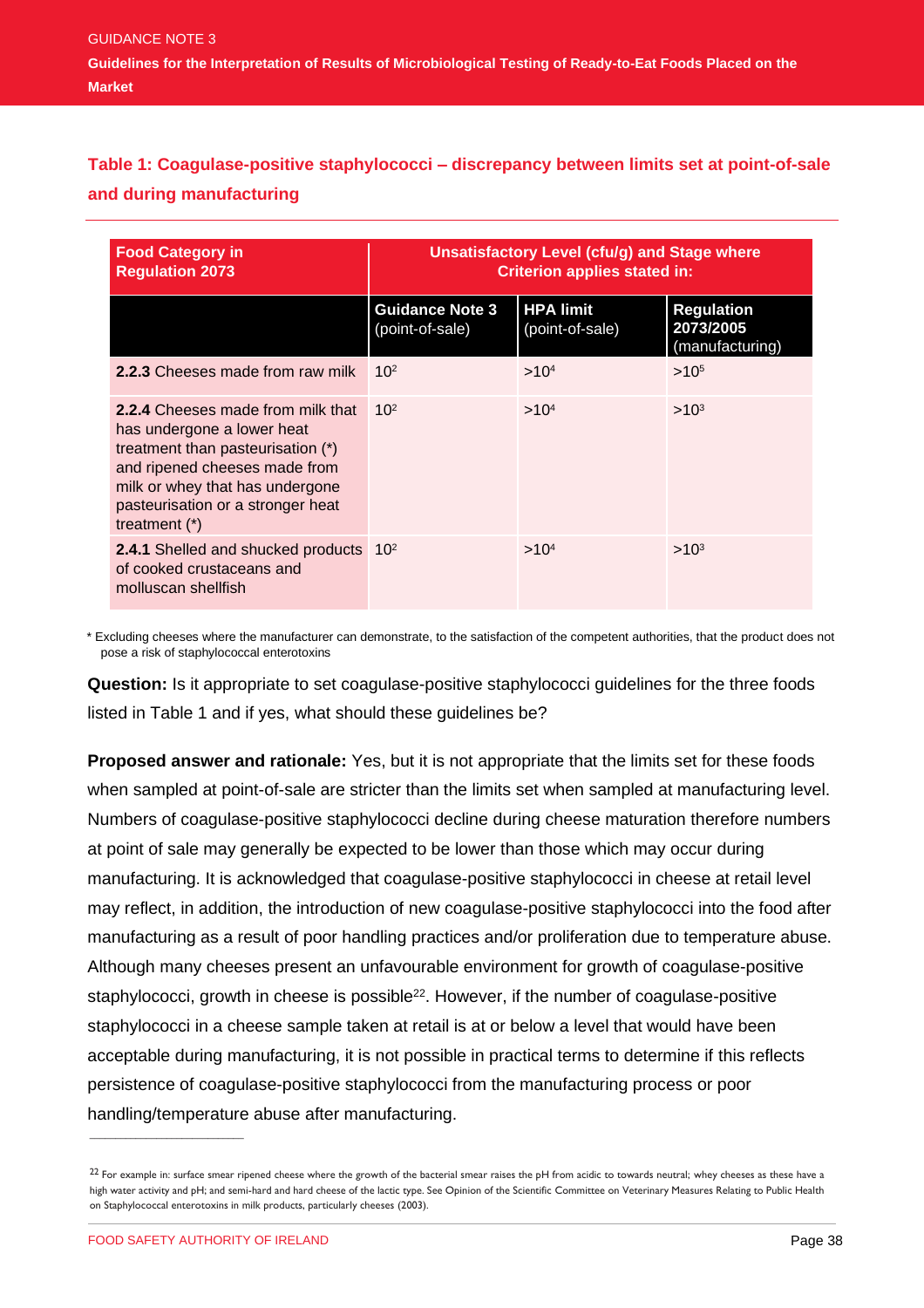In conclusion, the limit for "unsatisfactory" for coagulase-positive staphylococci (referred to as *Staphylococcus aureus* in Guidance Note 3) at point-of-sale should be revised upwards as per Table 2. Testing for enterotoxin is advised if numbers exceed 10<sup>5</sup> in order to confirm if enterotoxin has been produced in the food, because not all strains are capable of producing toxin and causing disease.

#### **Table 2. Limits for coagulase-positive staphylococci at point-of-sale**

| <b>Food Category in</b><br><b>Regulation 2073</b>                                                                                                                                                                                                       | <b>Unsatisfactory Level (cfu/g) and Stage where</b><br><b>Criterion applies stated in:</b> |                                     |                                                                                                                                                                                                                                                                                                                                                                                  |
|---------------------------------------------------------------------------------------------------------------------------------------------------------------------------------------------------------------------------------------------------------|--------------------------------------------------------------------------------------------|-------------------------------------|----------------------------------------------------------------------------------------------------------------------------------------------------------------------------------------------------------------------------------------------------------------------------------------------------------------------------------------------------------------------------------|
|                                                                                                                                                                                                                                                         | <b>Guidance Note 3</b><br>(point-of-sale)                                                  | <b>HPA limit</b><br>(point-of-sale) | <b>Regulation 2073/2005</b><br>(manufacturing)                                                                                                                                                                                                                                                                                                                                   |
| 2.2.3 Cheeses made from raw<br>$m$ ilk(a)                                                                                                                                                                                                               | $20$                                                                                       | Satisfactory <sup>(b)</sup>         | None                                                                                                                                                                                                                                                                                                                                                                             |
| 2.2.4 Cheeses made from milk<br>that has undergone a lower<br>heat treatment than<br>pasteurisation <sup>(c)</sup> and ripened<br>cheeses made from milk or<br>whey that has undergone<br>pasteurisation or a stronger<br>heat treatment <sup>(c)</sup> | 20 to 10 <sup>4</sup>                                                                      | Acceptable <sup>(b)</sup>           | Review:<br>• Handling practices at<br>retail level<br>• Temperature control<br>• Production hygiene<br>• Selection of raw<br>materials                                                                                                                                                                                                                                           |
| 2.4.1 Shelled and shucked<br>products of cooked<br>crustaceans and molluscan<br>shellfish                                                                                                                                                               | $>10^{4}$ (a)                                                                              | Unsatisfactory                      | • Review:<br>- Handling practices<br>at retail level<br>- Temperature control<br>- Production hygiene<br>- Selection of raw<br>materials<br>• Test for enterotoxin if<br>numbers $>105$ , or<br>where food has been<br>suspected to have<br>caused<br>staphylococcal food<br>poisoning<br>• If enterotoxin<br>detected, product<br>withdrawal/<br>recall required <sup>(d)</sup> |

<sup>(a)</sup> For cheeses made from raw milk, unsatisfactory is >10<sup>5</sup> in line with the process hygiene criterion in Commission Regulation (EC) No 2073

**(b)** For cheese, acceptable/satisfactory levels of CPS do not guarantee that toxin is not present. In the early stages of cheese production, CPS may have grown to sufficient levels to produce enterotoxin and then died off

**(c)** Excluding cheeses where the manufacturer can demonstrate, to the satisfaction of the competent authorities, that the product does not pose a risk of staphylococcal enterotoxins

**(d)** Under Regulation (EC) No 178/2002 (Article 14 Food safety requirements)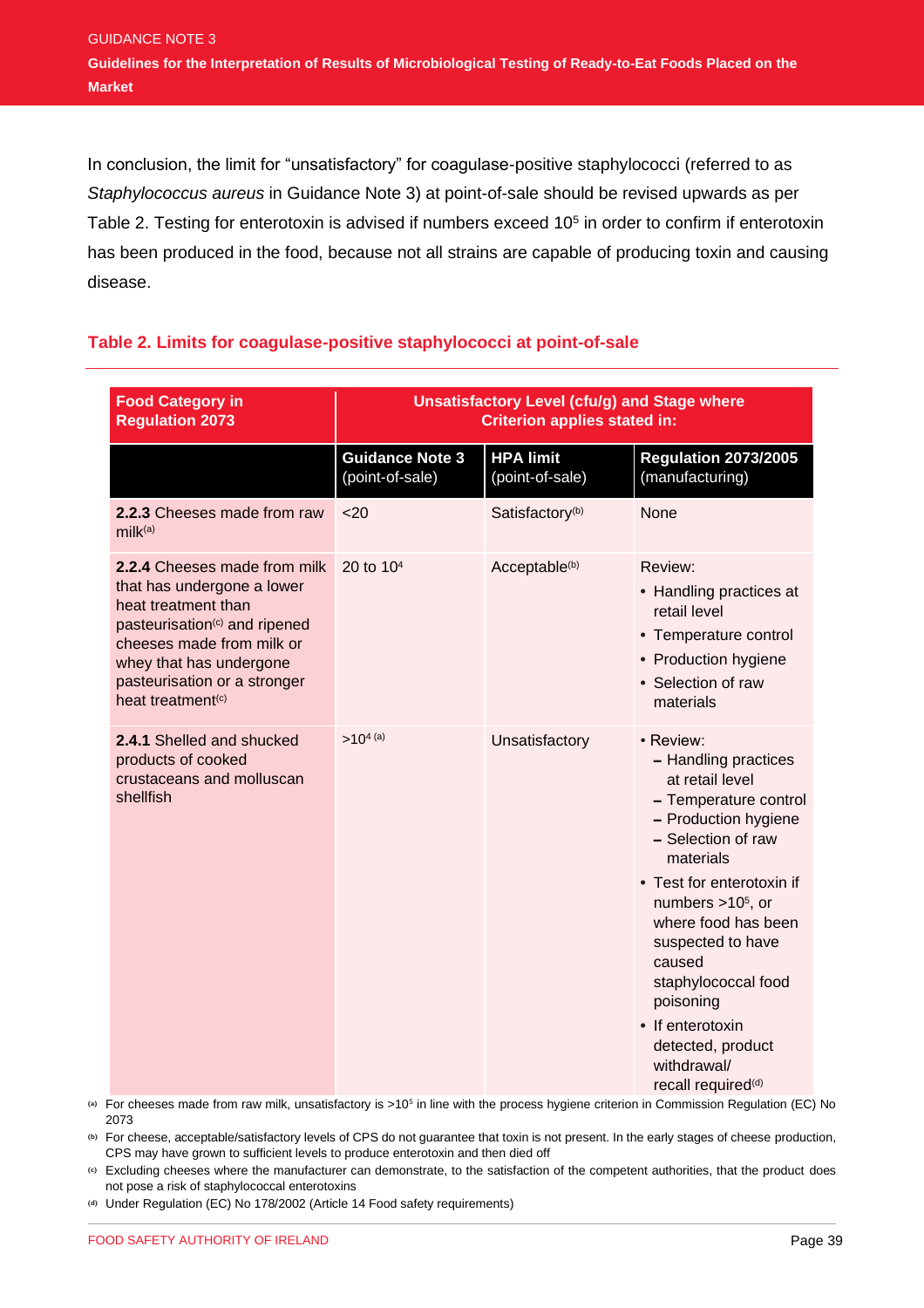#### **2.** *E. coli*

**Discrepancy:** Guideline limits for ready-to-eat foods sampled at point-of-sale are stricter than the legal limits applicable during manufacturing for three categories of food (Table 3).

#### **Table 3.** *E. coli* **– discrepancy between limits set at point-of-sale and during manufacturing**

| <b>Food Category in</b><br><b>Regulation 2073</b>                                   | <b>Unsatisfactory Level (cfu/g) and Stage</b><br>where Criterion applies stated in: |                                    |                                                |
|-------------------------------------------------------------------------------------|-------------------------------------------------------------------------------------|------------------------------------|------------------------------------------------|
|                                                                                     | <b>Guidance Note 3</b><br>(Point-of-sale)                                           | <b>HPA</b><br>(point-of-sale)      | <b>Regulation 2073/2005</b><br>(manufacturing) |
| <b>2.2.2</b> Cheeses made from milk<br>or whey that has undergone<br>heat treatment | $\geq 100$                                                                          | Refer to Regulation<br>2073        | $>10^3$                                        |
| 2.5.1 Pre-cut fruit and<br>vegetables (ready-to-eat)                                | $\geq 100$                                                                          | <b>Refer to Regulation</b><br>2073 | $>10^{3}$                                      |
| 2.5.2 Unpasteurised fruit and<br>vegetable juices (ready-to-eat)                    | $\geq 100$                                                                          | <b>Refer to Regulation</b><br>2073 | $>10^{3}$                                      |

**Question:** Is it appropriate to set *E. coli* guidelines for the three foods lists and if yes, what should these guidelines be?

**Proposed answer and rationale:** Yes. The guideline limits for point of sale for these three food categories should be revised upwards as per Table 4. Numbers of *E. coli* in a food product are unlikely to decrease dramatically from manufacturing level to point-of-sale. However, it is acknowledged that *E. coli* in these products at retail level may reflect, in addition, the introduction of *E. coli* into the food after manufacturing as a result of poor handling practices and/or proliferation due to temperature abuse. However, if the number of *E. coli* in a sample taken at retail is at or below a level that would have been acceptable during manufacturing it is not possible in practical terms to determine if this reflects persistence of *E. coli* from the manufacturing process or poor handling/temperature abuse after manufacturing. It therefore, is not appropriate that the limit set for "unsatisfactory" for these foods when sampled at point-of-sale are stricter than the limits set when sampled at manufacturing level.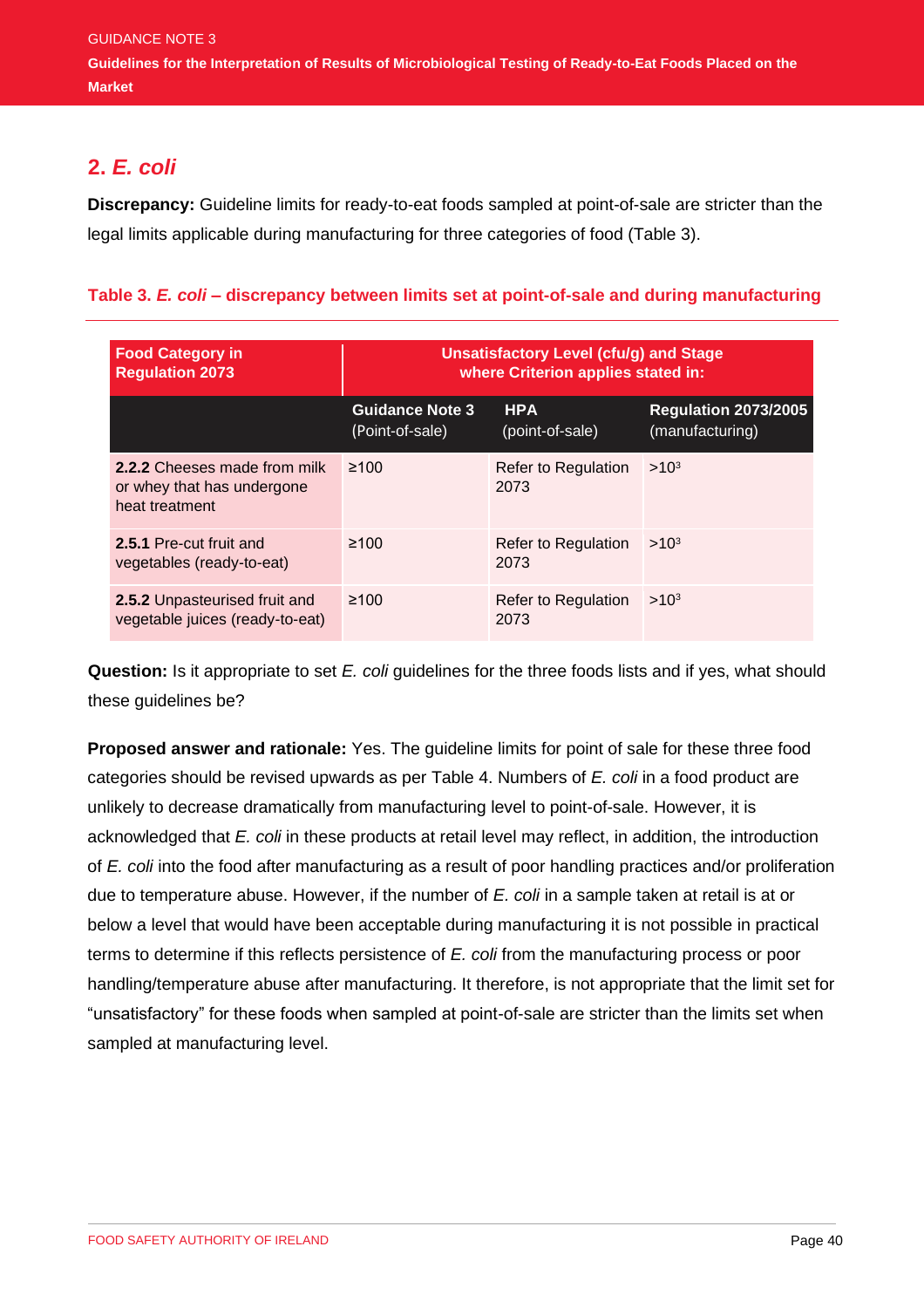#### **Table 4. Limits for** *E. coli* **in ready-to-eat foods**

| <b>Food Category</b>                                                            | <b>Count</b><br>(cfu/g or ml) | <b>Classification</b> | <b>Suggested Actions</b>                                                                                                                                                                        |
|---------------------------------------------------------------------------------|-------------------------------|-----------------------|-------------------------------------------------------------------------------------------------------------------------------------------------------------------------------------------------|
| 2.2.2 Cheeses made<br>from milk or whey that<br>has undergone heat<br>treatment | < 100                         | Satisfactory          | None                                                                                                                                                                                            |
| 2.5.1 Pre-cut fruit and<br>vegetables (ready-to-<br>eat)                        | 100 to 10 <sup>3</sup>        | Acceptable            | • Review:<br>Hygiene<br>$\overline{\phantom{a}}$<br>procedures<br>Cleaning<br>procedures<br>• Consider taking<br>investigative<br>samples of food<br>and the food<br>preparation<br>environment |
| 2.5.2 Unpasteurised<br>fruit and vegetable<br>juices (ready-to-eat)             | $>10^{3}$                     | Unsatisfactory        | · Review:<br>Hygiene<br>procedures<br>Cleaning<br>procedures<br>• Take investigative<br>samples of food<br>• Undertake<br>environmental<br>monitoring of food<br>preparation<br>environment     |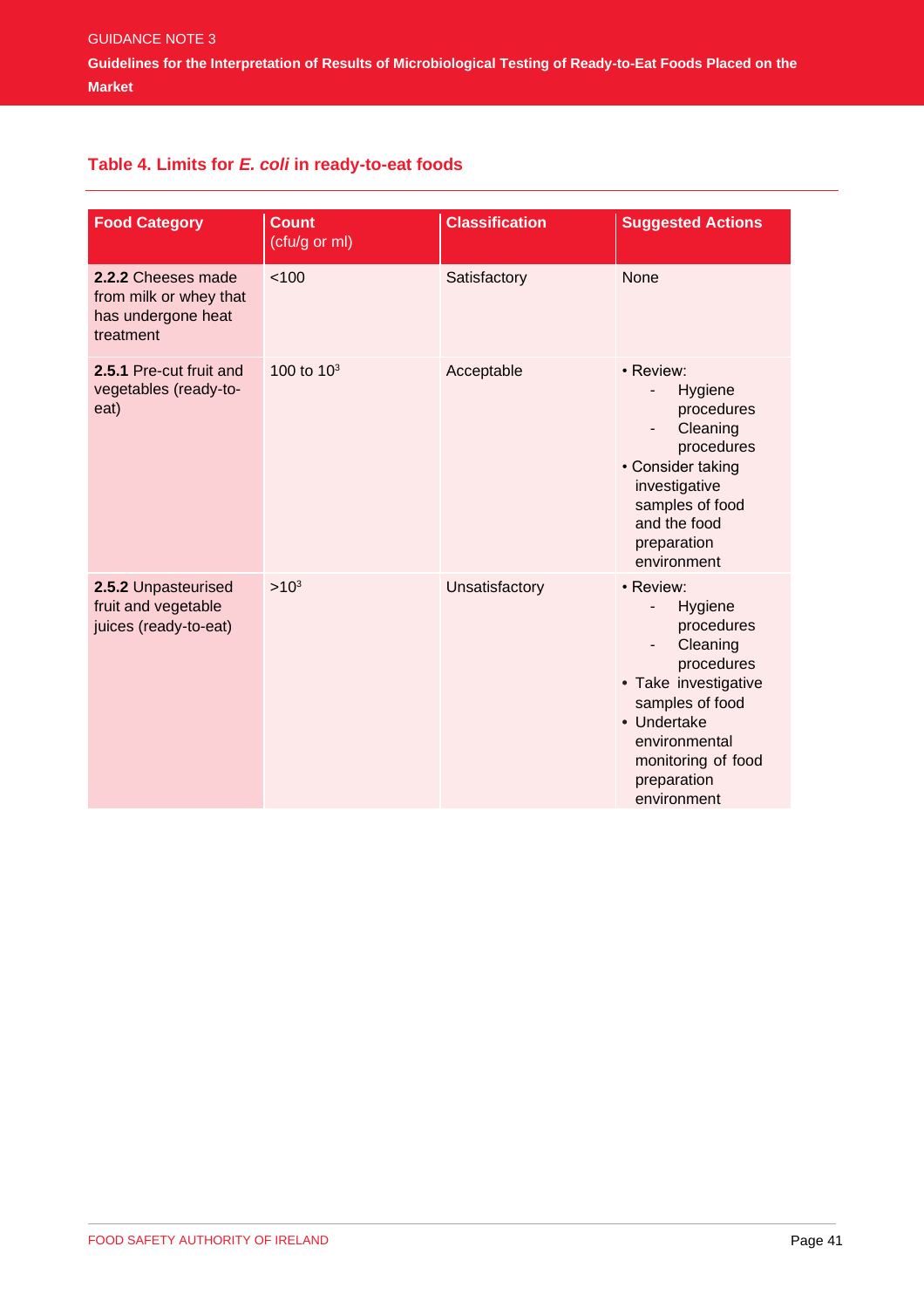GUIDANCE NOTE 3 **Guidelines for the Interpretation of Results of Microbiological Testing of Ready-to-Eat Foods Placed on the Market** 

#### **3. Enterobacteriaceae**

*Discrepancy:* Guideline limits for ready-to-eat foods sampled at point-of-sale are considerably more lenient than the legal limits applicable during manufacturing for five categories of food (Table 5).

**Table 5. Enterobacteriaceae – discrepancy between limits set at point-of-sale and during manufacturing**

| <b>Food Category in</b><br><b>Regulation 2073</b>                                                                                         | Unsatisfactory Level (cfu/g or ml) and Stage where<br><b>Criterion applies stated in:</b> |                               |                                                |  |
|-------------------------------------------------------------------------------------------------------------------------------------------|-------------------------------------------------------------------------------------------|-------------------------------|------------------------------------------------|--|
|                                                                                                                                           | <b>Guidance Note 3</b><br>(point-of-sale)                                                 | <b>HPA</b><br>(point-of-sale) | <b>Regulation 2073/2005</b><br>(manufacturing) |  |
| 2.2.1 Pasteurised milk and<br>other pasteurised liquid dairy<br>products                                                                  | $\geq 104$                                                                                | >10 <sup>4</sup>              | >10                                            |  |
| 2.2.7 Milk powder and whey<br>powder                                                                                                      | ≥10 <sup>4</sup>                                                                          | >10 <sup>4</sup>              | >10                                            |  |
| 2.2.9 Dried infant formulae<br>and dried dietary foods for<br>special medical purposes<br>intended for infants below six<br>months of age | $\geq 10^{4}$                                                                             | >10 <sup>4</sup>              | Not detected in 10g                            |  |
| 2.2.10 Dried follow-on<br>formulae                                                                                                        | $\geq 104$                                                                                | >10 <sup>4</sup>              | Not detected in 10g                            |  |
| 2.3.1 Egg products                                                                                                                        | ≥10 <sup>4</sup>                                                                          | >10 <sup>4</sup>              | $>10^2$                                        |  |

Question: Is it appropriate to set Enterobacteriaceae guidelines for the five food<sup>23, 24</sup> lists and if yes, what should these guidelines be?

**Proposed answer:** No. Limits for Enterobacteriaceae at retail level should not be set for these five food categories. Enterobacteriaceae are a broad group which can be used to assess the general hygiene status of a food product. Unlike *E. coli*, Enterobacteriaceae are not a clear indication of faecal contamination and there is no level of Enterobacteriaceae which can be classified as hazardous.

\_\_\_\_\_\_\_\_\_\_\_\_\_\_\_\_\_\_\_\_\_\_\_\_\_\_\_\_\_\_

<sup>&</sup>lt;sup>23</sup> Note the Request for advice from the Scientific Committee (Bio1) lists five food categories – dried follow-on formula and dried dietary foods for special medical purposes intended for infants below six months of age was not included.

<sup>24</sup> Food category 2.2.8 Ice cream (containing milk ingredients) and frozen dairy desserts was removed from Table 5 as the proposed answer no longer applies according to the Scientific Committee's Opinion on Enterobacteriaceae limits for ice cream (containing milk ingredients) and frozen dairy desserts sampled when placed on the market, 2018. Available at[: www.fsai.ie](http://www.fsai.ie/)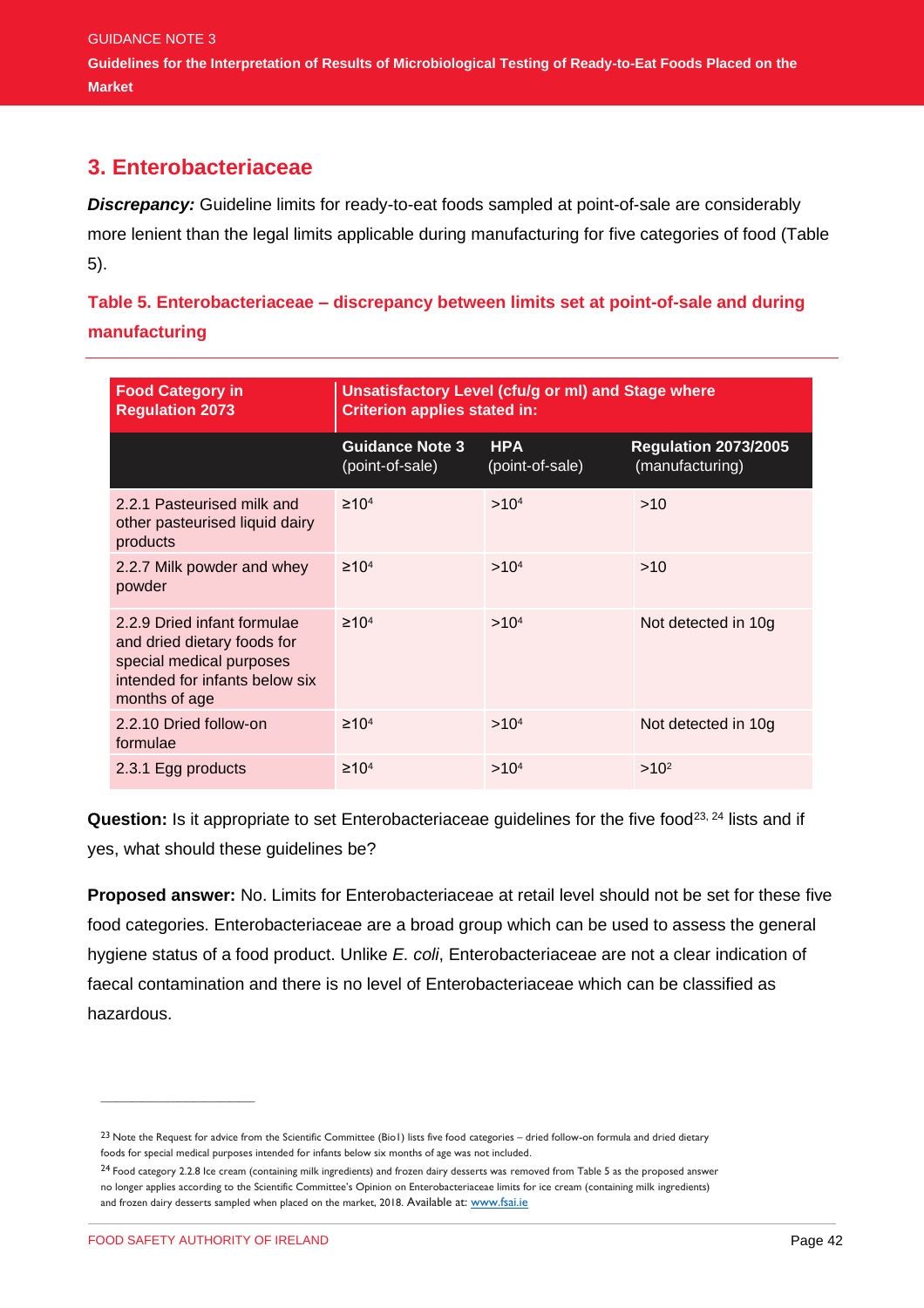# **Annex 1. Request for advice from the scientific**

#### **committee**

**Ref Number:** Bio1

**Topic:** Advice on revision of the national microbiological guidelines for ready-to-eat (RTE) foods sampled at the point of sale (FSAI Guidance Note No. 3)

**Date Requested:** 10 June 2011

**Origin of Request:** FSAI

**Date Accepted:** 10 June 2011

**Target Deadline for Advice:** September/October 2011

**Form of Advice required:** A brief report which addresses the three questions posed **Proposed Sub-committee**: Biohazards Sub-committee

### **Background/Context**

National microbiological guidelines for ready-to-eat (RTE) foods sampled at the point of sale were published by the Food Safety Authority of Ireland in 2001 (FSAI Guidance Note No.3). While these guidelines do not have a legal basis, they provide a benchmark against which unacceptable microbial contamination of food can be identified. These guidelines are currently being revised by the FSAI to:

- Clarify the situation regarding guidelines for which there is an equivalent or related criterion laid down in Commission Regulation No 2073/2005; and
- Include current scientific advice from the recently revised UK guidelines upon which the Irish guidelines were originally based in 2001

Regulation 2073/2005 outlines two types of criteria:

- **Food safety criteria** which define the acceptability of a product or batch of foodstuffs and are applicable to products placed on the market
- **Process hygiene criteria** which indicate the acceptable functioning of the production process and are applicable to foodstuffs during their production

When the Regulation came into force, the FSAI produced an interim guidance document to identify the national microbiological guidelines which had been superseded by food safety criteria. In producing the interim guidance document, the FSAI identified three discrepancies between the guidelines (applicable to products sampled at the point-of-sale) and process hygiene criteria (applicable during manufacturing). In two cases (coagulase positive staphylococci and *E. coli*), the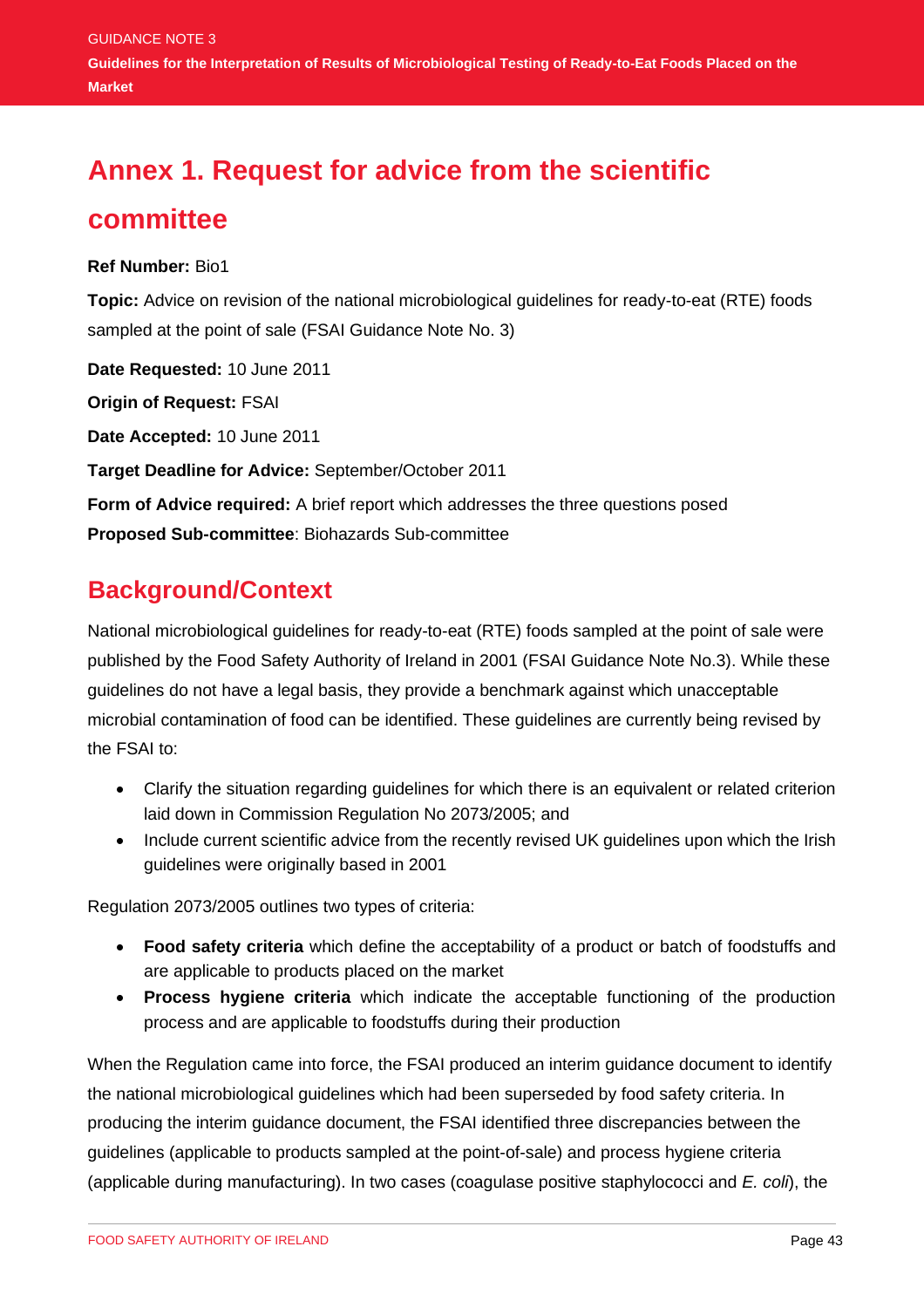national guideline was stricter than the legal process hygiene criteria and in the third case (Enterobacteriaceae), the national guideline was considerably more lenient.

### **Request details**

#### **Coagulase positive staphylococci**

The national guideline for coagulase positive staphylococci (applicable to products sampled at the point-of-sale) is stricter than the process hygiene criteria (applicable during manufacturing) laid down in the Regulation for:

- Cheese made from raw milk
- Cheeses made from milk that has undergone a lower heat treatment than pasteurisation and ripened cheeses made from milk or whey that has undergone pasteurisation or a stronger heat treatment
- Shelled and shucked products of cooked crustaceans and molluscan shellfish

Therefore, the current national guideline cannot be applied to these three categories of food.

In addition, when considering if revised national guidelines are appropriate for the two types of cheeses listed above, the Sub-committee should note that the:

- Regulation sets a food safety criterion for the staphylococcal enterotoxin in addition to the process hygiene criterion for coagulase positive staphylococci in these cheeses
- Report of the FSAI Scientific Committee on Review of the Sampling & Microbiological Examinations undertaken by the HSE, 2007 & 2008 recommends that "*Microbiological examination for coagulase positive staphylococci in cheese should generally be conducted early in the food chain (i.e. during the manufacturing process when the staphylococcal count is expected to be the highest) rather than at retail level*"; and
- 2003 Opinion of the scientific committee on veterinary measures relating to public health on staphylococcal enterotoxins in milk products, particularly cheeses

#### *E. coli*

The national guideline for *E. coli* (applicable to products sampled at the point-of-sale) is stricter than the process hygiene criteria (applicable during manufacturing) laid down in the Regulation for:

- **•** Cheeses made from milk or whey that has undergone heat treatment
- **•** Pre-cut fruit and vegetables (ready-to-eat)
- **•** Unpasteurised fruit and vegetable (ready-to-eat)

Therefore, the current national guideline cannot be applied to these three categories of food.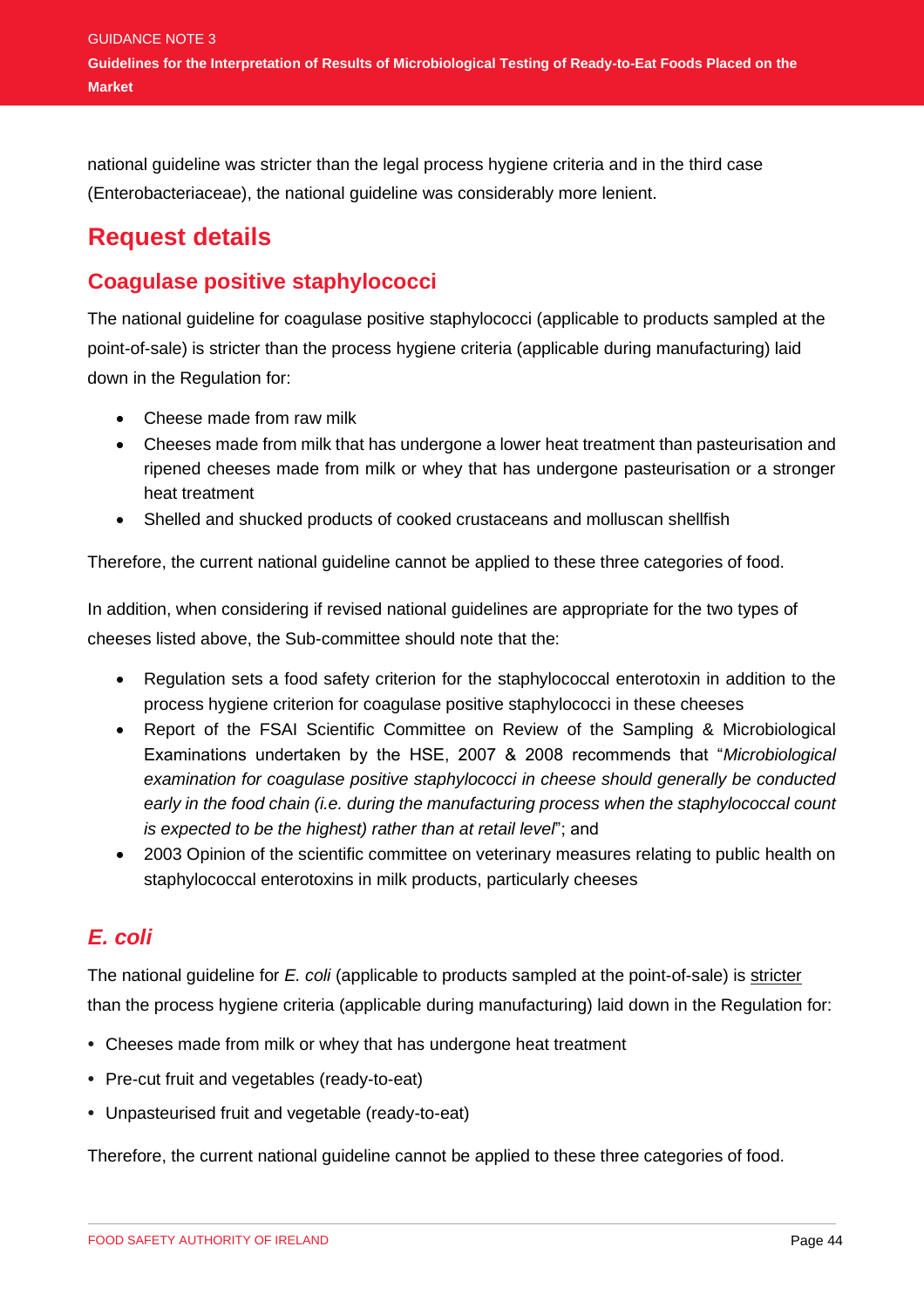#### **Enterobacteriaceae**

The national guideline for Enterobacteriaceae (applicable to products sampled at the point-of-sale) is very lenient compared to the process hygiene criteria (applicable during manufacturing) laid down in the Regulation for:

- **•** Pasteurised milk and other pasteurised liquid dairy products
- **•** Milk powder and whey powder
- **•** Ice cream and frozen dairy desserts
- **•** Dried infant formulae and dried dietary foods for special medical purposes intended for infants below six months of age
- **•** Egg products

Therefore, the current national guideline may need to be revised for these foods.

#### **Risk management questions**

- 1. Is it appropriate to set coagulase positive staphylococci guidelines for the three foods lists and if yes, what should these guidelines be?
- 2. Is it appropriate to set *E. coli* guidelines for the three foods lists and if yes, what should these guidelines be?
- 3. Is it appropriate to set Enterobacteriaceae guidelines for the five foods lists and if yes, what should these guidelines be?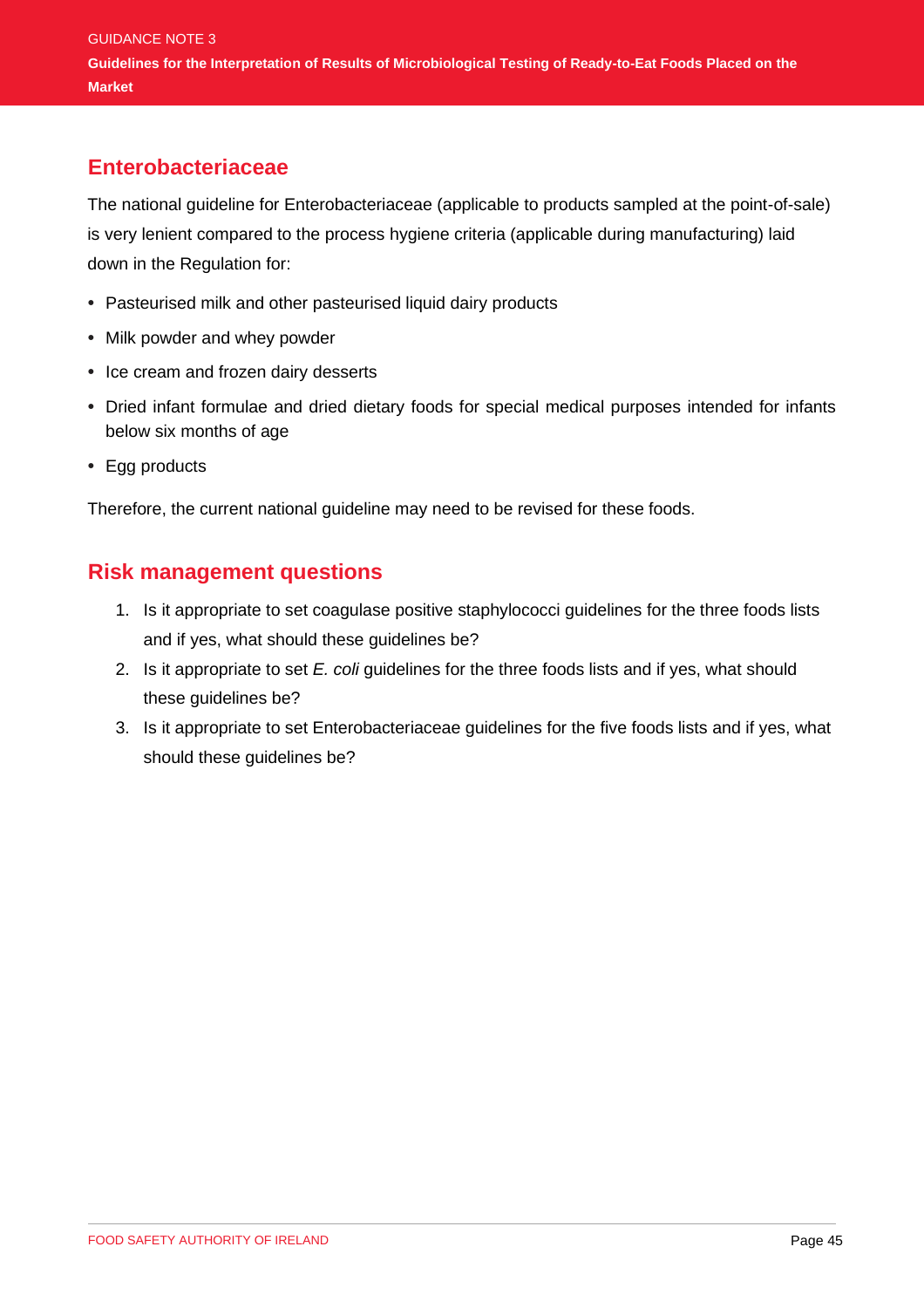# **References**

European Commission (2005) Commission Regulation (EC) No 2073/2005 of 15 November 2005 on microbiological criteria for foodstuffs, as amended

Food Safety Authority of Ireland (2001) Guidance Note No.3 Guidelines for the interpretation of results of microbiological analysis of some ready-to-eat foods sampled at the point-of-sale

Food Safety Authority of Ireland (2007) Interim guidance document on the use of:

1) Food safety criteria specified in Commission Regulation (EC) No 2073/2005 on Microbiological Criteria for Foodstuffs and 2) Guidelines for the Interpretation of Results of Microbiological Analysis of Some Ready-to-Eat Foods Sampled at Point-of-Sale (FSAI GN No. 3)

Food Safety Authority of Ireland (2014) Guidance Note No.27 on the Enforcement of Commission Regulation (EC) No 2073/2005 on Microbiological Criteria for Foodstuffs

Food Safety Authority of Ireland (2016) Guidance Note No.31 Fresh Produce Safety in Primary Production in Ireland

Food Safety Authority of Ireland (2018) Guidance Note No.32 Fresh Produce Safety in Processing and Retail in Ireland

Health Protection Agency (2009) Guidelines for assessing the microbiological safety of ready-toeat foods placed on the market

European Commission (2003) Opinion of the scientific committee on veterinary measures relating to public health on staphylococcal enterotoxins in milk products, particularly cheeses

Report of the Scientific Committee of the Food Safety Authority of Ireland (2018) Enterobacteriaceae limits for ice cream (containing milk ingredients) and frozen dairy desserts sampled when placed on the market

ISO 11290-1:2017 Microbiology of the food chain - Horizontal method for the detection and enumeration of Listeria monocytogenes and of Listeria spp. - Part 1: Detection method

ISO 11290-2:2017 Microbiology of the food chain - Horizontal method for the detection and enumeration of Listeria monocytogenes and of Listeria spp. - Part 2: Enumeration method

\_\_\_\_\_\_\_\_\_\_\_\_\_\_\_\_\_\_\_\_\_\_\_\_\_\_\_\_\_\_

All legislation and FSAI publications are available to download at **[www.fsai.ie](http://www.fsai.ie/)**